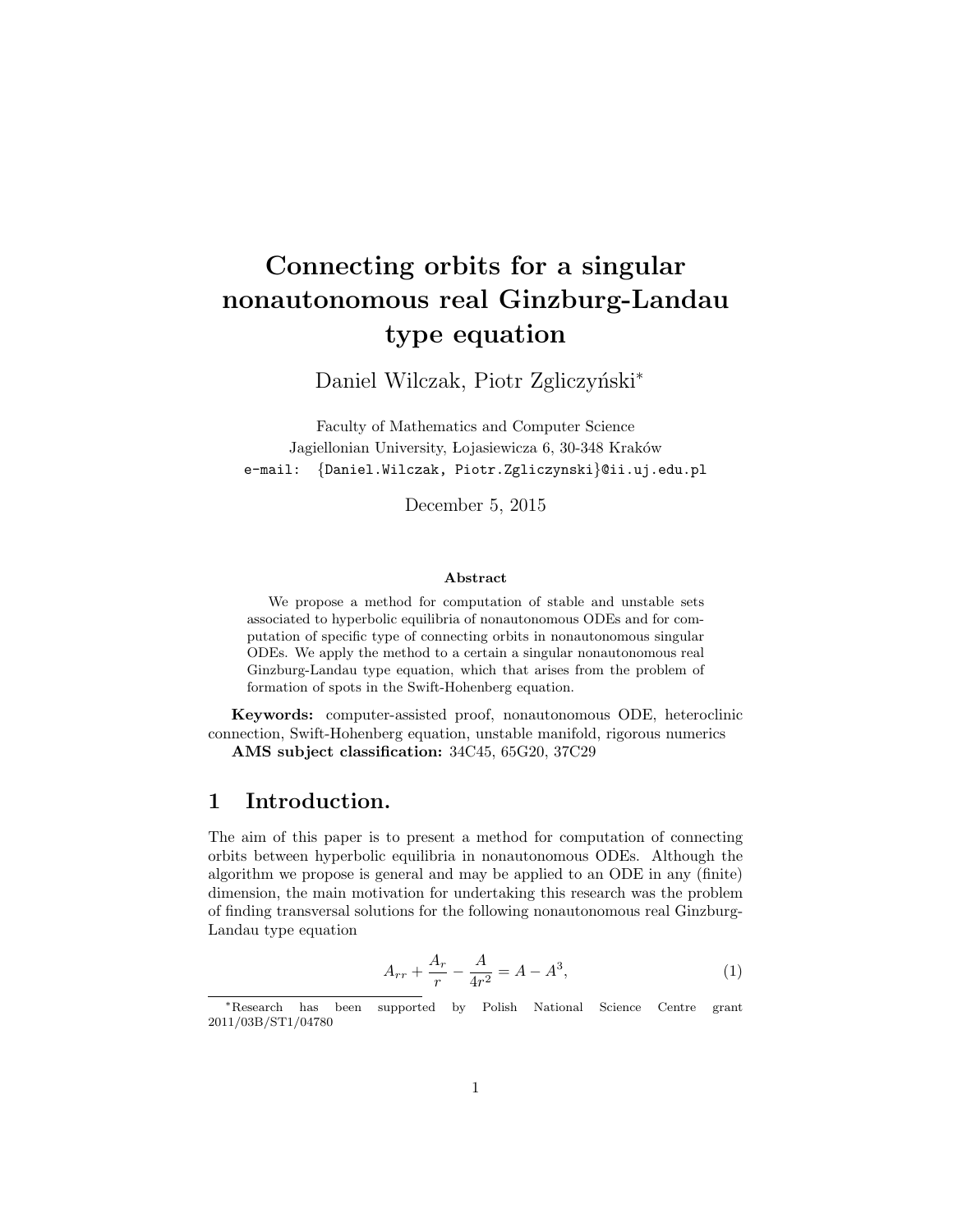where  $A : [0, \infty) \to \mathbb{R}$  satisfies

$$
A(0) = 0, \quad \lim_{r \to \infty} A(r) = 0.
$$
 (2)

This question comes from McCalla and Sandstede work [MS] on spots in the Swift-Hohenberg equation. The existence of transversal solutions (1) satisfying (2) is listed there as an assumption in the construction of localized solutions called the B spots. The work of Scheel [S] (see also references given there) indicates that bounded solutions of problem (1,2) might be also interpreted as rotating wave solutions to reaction diffusion systems in the plane.

Let us list first several known results about  $(1,2)$ . An infinite number of solutions with any number of zeros, but without transversality, follows from results of Ryder [R]. Namely, it was shown in [MS] (in the appendix) that after substitution  $A(r) = \frac{w(r)}{\sqrt{r}}$  (1) becomes  $w'' = w - \frac{w^3}{r}$  $\frac{v^{\circ}}{r}$  and this equation fits into the framework in the paper by Ryder (see equation  $(1.7)$  in  $[R]$ ). The methods in [R] are variational and can be applied to wider class of equations. The work by by Scheel [S] also contains similar result, but it was pointed out in [MS] that the proof given there contains a gap. Recently, a computer assisted proof of the existence of one transversal solution with one local extremum was given in [BGW].

The following theorem summarizes our main results about the system (1).

**Theorem 1** For  $n = 1, ..., 6$  there exists a solution  $A_n : (0, \infty) \to \mathbb{R}$  to  $(1, 2)$ such that:

- $\lim_{r \to \infty} (A_n(r), A'_n(r)) = (0, 0),$
- $\lim_{r \to 0^+} (A_n(r), A'_n(r)r) = (0, 0),$
- The function  $r \to A_n(r)$  has exactly n local extremes in the domain  $r \in$  $(0, \infty)$ .

The solution  $A_n$  is transversal in the following sense. The sets

$$
W^u = \{(r_0, A_0, A'_0) \in (0, \infty) \times \mathbb{R} \times \mathbb{R} \mid
$$
  
\nthe backward solution of (1)  $A(r)$  with initial condition  
\n
$$
A(r_0) = A_0, A'(r_0) = A'_0 \text{ satisfies } \lim_{r \to 0} (A(r), A'(r)r) = 0 \}
$$
  
\n
$$
W^s = \{(r_0, A_0, A'_0) \in (0, \infty) \times \mathbb{R} \times \mathbb{R} \mid
$$
  
\nthe forward solution of (1)  $A(r)$  with initial condition  
\n
$$
A(r_0) = A_0, A'(r_0) = A'_0 \text{ satisfies } \lim_{r \to \infty} (A(r), A'(r)) = 0 \}
$$

are two dimensional immersed manifolds in the extended phase space  $(r, A, A')$ and they intersect transversally along the solution curve defined by  $A_n(r)$ , i.e.  $(r, A_n(r), A'_n(r)).$ 

Plots of the six connecting orbits resulting from Theorem 1 are shown in Fig. 1. The solutions differ in the number of local extremes or the number of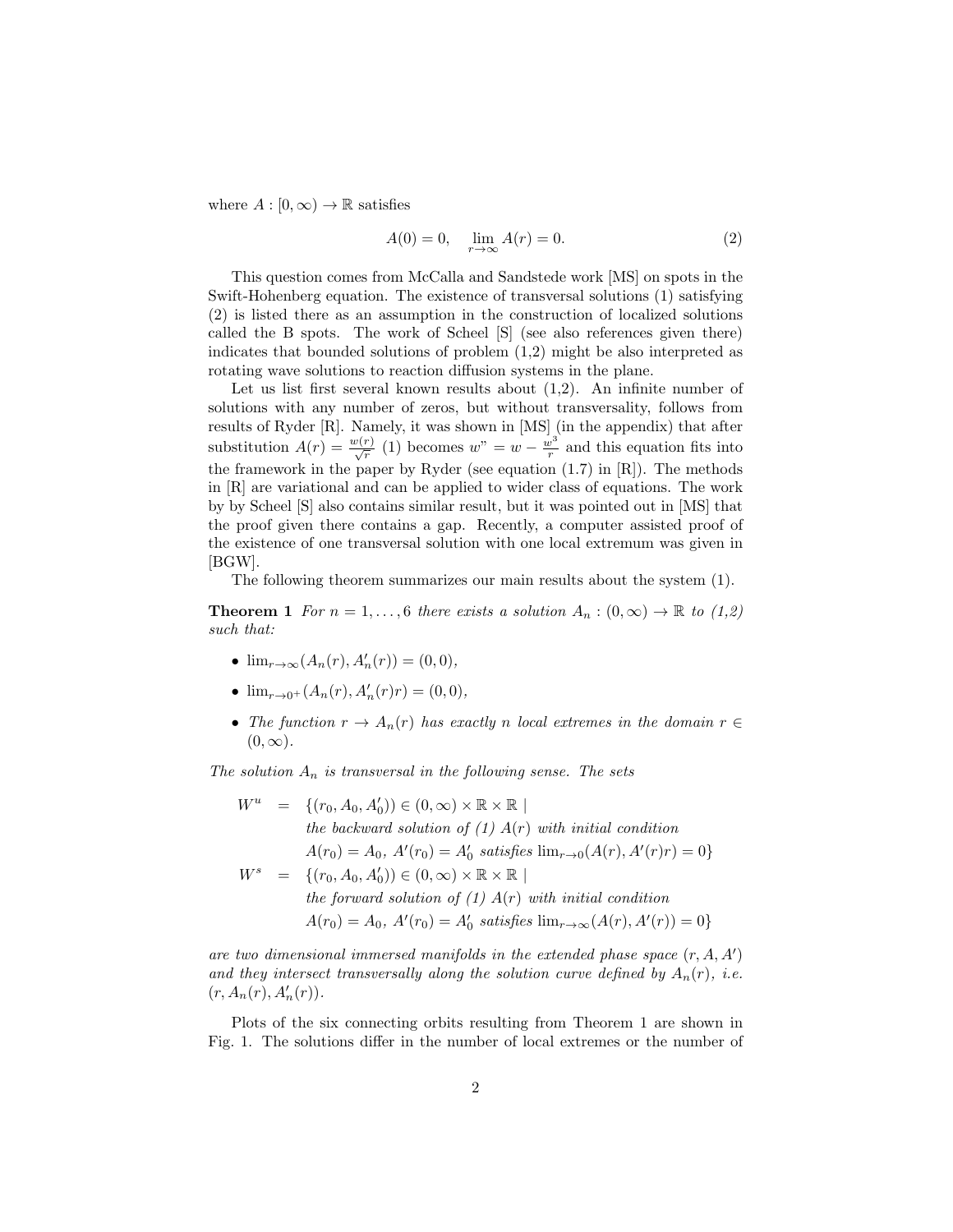sign changes. The orbit for  $n = 1$ , with one maximum only, is the one already proved in [BGW]. We present a proof of the existence of six such orbits, but without much difficulty it would be possible to validate the existence of several orbits with more local extremes. The question of the existence of an infinite number of geometrically different transversal solutions for (1,2) is still open.

Our approach is based on the shooting method (see for example [HM]), which is a very well known technique in the dynamics of ODEs and boundary value problems for ODEs.

To realize the shooting method for problem  $(1,2)$  we have to deal with the following issues

- 1. the singularity for  $r = 0$ ,
- 2. the estimation of stable manifold of the point  $(A, A') = (0, 0)$  for nonautonomous equation (1).

Issue 1 is dealt with via the change of the independent variable  $\rho = \ln r$ . Then the equation (1) becomes

$$
w'' - w/4 = e^{2\rho}(w - w^3).
$$
 (3)

Now we seek a solution such that  $\lim_{\rho \to -\infty} w(\rho) = 0$ , so we need estimates for the unstable set of  $(w = 0, w' = 0)$  for  $\rho \to -\infty$  for our non-autonomous ODE (3), which is basically issue 2 above.

Issue 2 in our work is split in two separate problems

- an analytical derivation of bounds for the stable manifold in the neighborhood of the hyperbolic fixed point, which are valid up to some 'macroscopic' distance from it,
- the globalization of the local (un)stable manifolds using the rigorous numerical integrator from CAPD [CAPD].

Obtaining explicit bounds on the local (un)stable manifolds associated to hyperbolic equilibria in nonautonomous systems is an interesting issue itself and most likely this is the main mathematical contribution of this paper. For this end we adopt the method of cone conditions based on quadratic forms from [ZCC, SZ] to the case of nonautonomous systems. The main novelty of this paper in this context is Lemma 4 which gives explicit bounds on the derivative of the parameterization of the stable manifold of a hyperbolic equilibrium with respect to the time variable. The method is general and may be applied to any smooth nonautonomous system in arbitrary finite dimension. We believe it should be an important ingredient when attacking the question of the existence of infinite number of geometrically different solutions to  $(1,2)$  which is the next logical step for this project.

To demonstrate the effectiveness of our estimates of local (un)stable manifolds in Sections 4 and 5 we present easy calculations showing that using our approach we can estimate invariant manifolds for the system (1) up to the distance of order 0.1 from the origin. Outside of this region the stable and unstable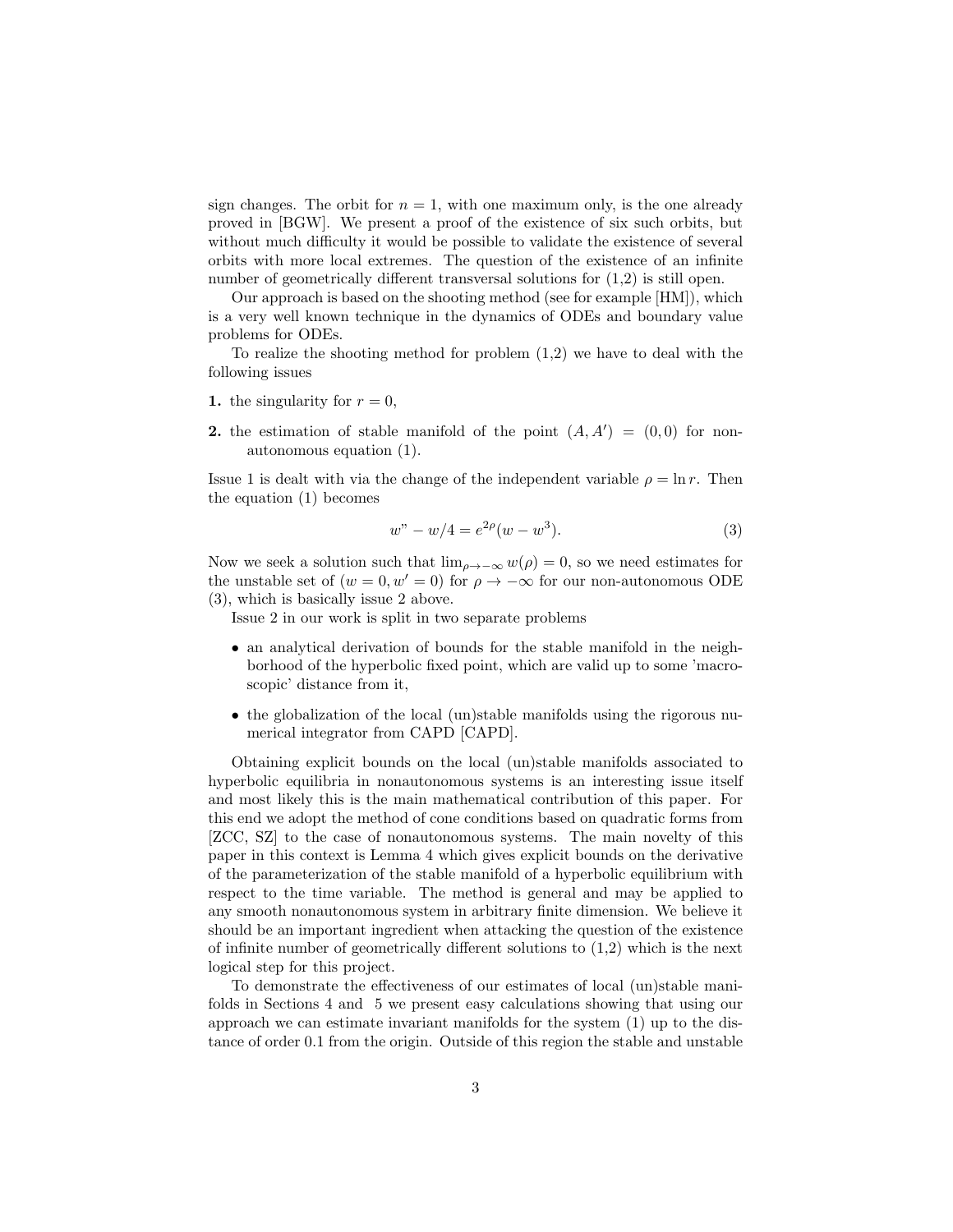

Figure 1: The six transverse connecting orbits resulting from Theorem 1. In two upper rows in red we have plotted the separatrices (stable and unstable manifolds of  $(0,0)$  of system  $A_{rr} = A - A^3$ , which is the formal limit of (1) for  $r \to \infty$ .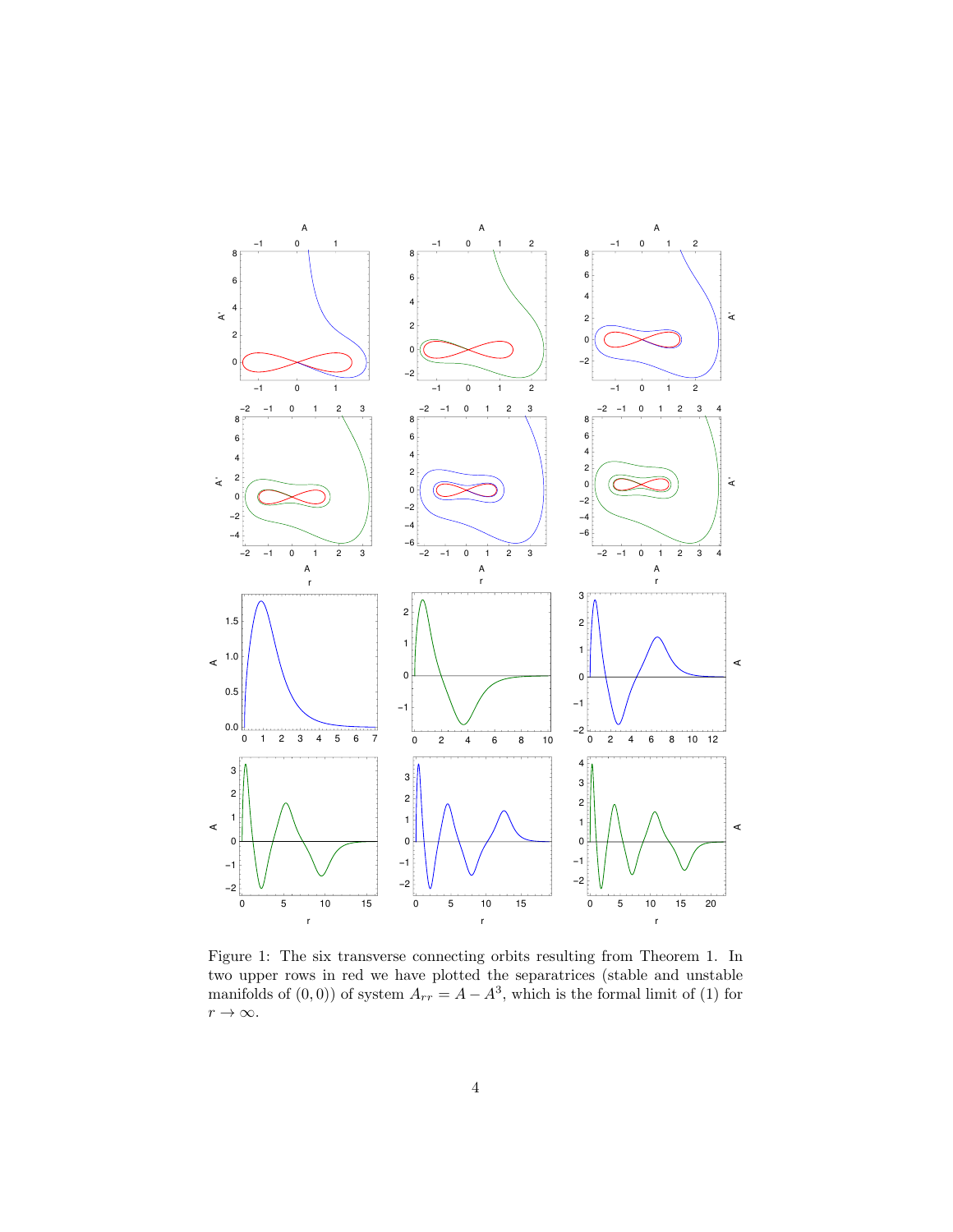manifolds of (1) and (3) are continued to obtain a connecting orbit using a rigorous ODE integrator from the CAPD library [CAPD], but for this to succeed it is essential that our local bounds are valid up to a 'macroscopic' distance from the origin, otherwise the execution of the rigorous numerics will take very long time and the quality of bounds will be poor. Let us emphasize that to glue unstable and stable manifolds we need to integrate the system and associated variational equations over a finite time interval, only. Our local estimates on the invariant manifolds and bounds coming from the rigorous integration were sharp enough to fulfill the assumptions of the shooting method that guarantees the existence of six connecting orbits as stated in Theorem 1.

Let us comment about the computer assisted proof from [BGW]. There the problem is formulated in the functional analytic language. Differential equation (1) with the help of Green function is replaced by an integral equation on finite domain and condition (2) is encoded in the choice of the function space. Therefore obtaining a desired solution of (1,2) is reduced to the fixed point problem for some nonlinear integral operator in some infinite dimensional function space. This should be contrasted with our approach, where we work in the phase space of our ODE.

The content of this paper can be described as follows. In Section 2 we recall the main geometric tools used in our approach to the (un)stable manifolds. In Section 3 we present theorems which provide us with bounds on the derivatives of  $(\text{un})$ stable manifolds. In Sections 4 and 5 we give explicit bounds for  $(\text{un})$ stable manifolds and theirs derivatives for (1) and (3). In Section 6 we give a computer assisted proof of Theorem 1.

## 2 Geometric tools for invariant manifolds of fixed points

To make this paper reasonably self-contained in this section we gather all necessary definitions and geometric theorems from [ZGi, WZ, ZCC, WZ1] related to the rigorous investigation of invariant manifolds of fixed points, with modifications required for the setting of non-autonomous ODEs.

### 2.1 Notation

For a matrix  $A \in \mathbb{R}^{n \times k}$  by  $A<sup>T</sup>$  we will denote its transpose. Let Q be a square matrix. With some abuse of notation we will denote by the same letter a symmetric matrix Q and associated quadratic form  $Q(x) = x^T \cdot Q \cdot x$ . To avoid ambiguity we will always use brackets  $Q(\cdot)$  to indicate that Q is treat as a quadratic form and  $Qx$  or  $Q \cdot (x_1 - x_2)$  when we compute matrix-vector product. For a bilinear map  $M: V \times W \to \mathbb{R}$  we will use the norm  $||W|| =$  $\max_{\|v\| \leq 1, \|w\| \leq 1} |M(v, w)|.$ 

For  $u \in \mathbb{N}$ ,  $p \in \mathbb{R}^u$  and  $r > 0$  by  $B_u(p,r)$  we will denote an open ball of radius r centered at p. We will also often use  $B_u = B_u(0, 1)$ . For a map  $h: [0,1] \times X \to X$  and  $t \in [0,1]$  we set  $h_t(x) = h(t, x)$ .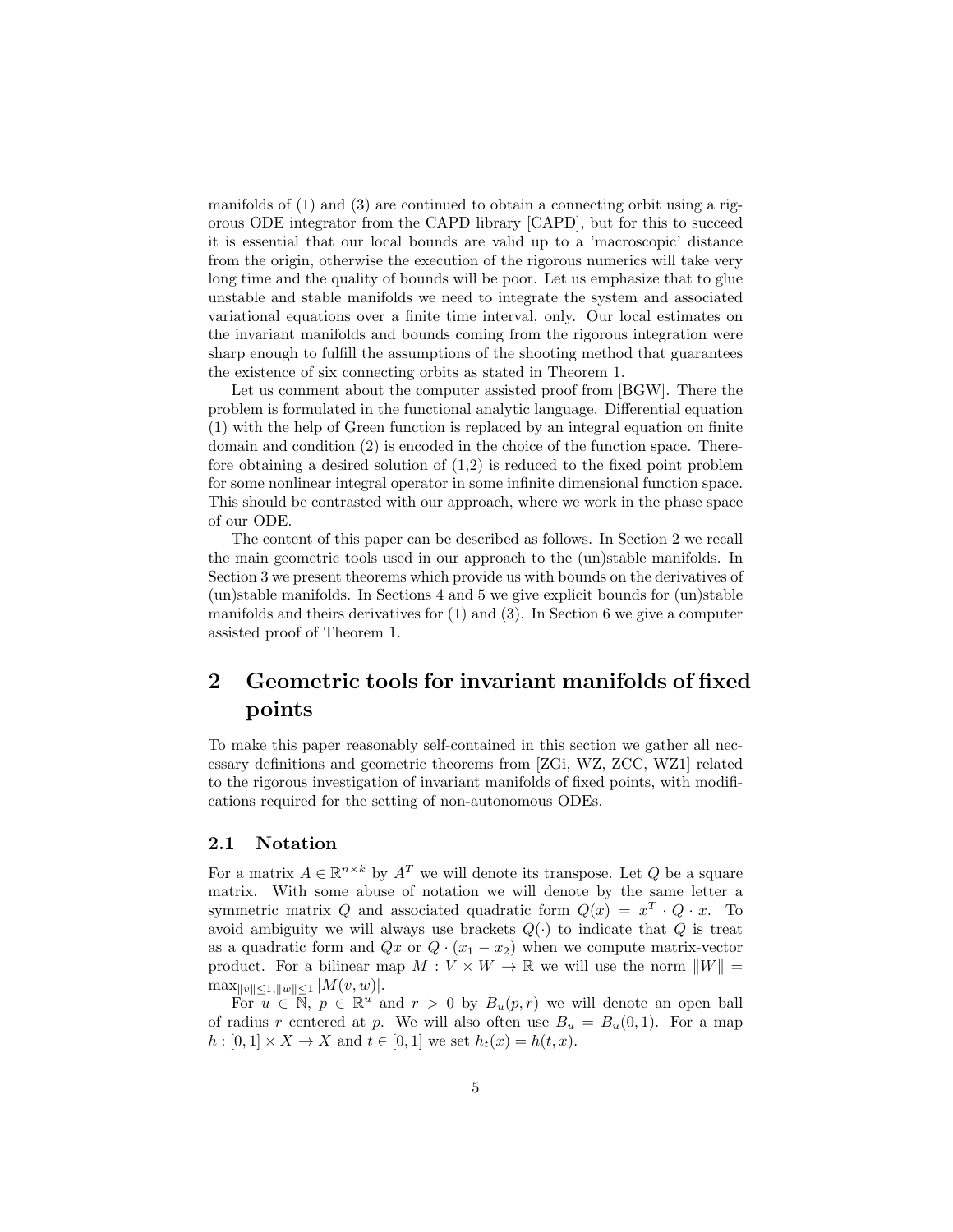For a function  $f(t, x)$  we set  $D_t f(t, x) = \frac{\partial f}{\partial t}(t, x)$  and  $D_x(t, x) = \frac{\partial f}{\partial x}(t, x)$ .

## 2.2 Horizontal and vertical discs

The main tools for proving the existence of local (un)stable manifolds in a given domain are isolating blocks and the cone conditions. The invariant manifolds are then constructed as graphs of smooth functions in some isolating blocks, as horizontal/vertical discs in h-sets. The size of an h-set gives an explicit range in which we can parameterize the local invariant manifold. The cone conditions are used to obtain both the existence and the local uniqueness of the invariant manifold as well as bounds on the derivatives of this parameterization.

#### Definition 1 *[ZCC, Def. 1]*

An h-set N is a quadruple  $(|N|, u(N), s(N), c_N)$  such that

- |N| is a compact subset of  $\mathbb{R}^n$ ,
- $u(N), s(N) \in \{0, 1, 2, \ldots\}$  are such that  $u(N) + s(N) = n$ ,
- $c_N : \mathbb{R}^n \to \mathbb{R}^n = \mathbb{R}^{u(N)} \times \mathbb{R}^{s(N)}$  is a homeomorphism such that  $c_N(|N|) =$  $\overline{B}_{u(N)}\times\overline{B}_{s(N)}.$

We set

$$
\dim(N) := n,
$$
  
\n
$$
N_c := \overline{B}_{u(N)} \times \overline{B}_{s(N)},
$$
  
\n
$$
N_c^- := \partial B_{u(N)} \times \overline{B}_{s(N)},
$$
  
\n
$$
N_c^+ := \overline{B}_{u(N)} \times \partial B_{s(N)},
$$
  
\n
$$
N^- := c_N^{-1}(N_c^-),
$$
  
\n
$$
N^+ := c_N^{-1}(N_c^+).
$$

Hence an  $h\text{-}set\ N$  is a product of two closed balls in some coordinate system  $c_N$ . We call numbers  $u(N)$  and  $s(N)$  unstable and stable dimensions, respectively. The subscript c refers to the new coordinates given by  $c_N$ . The set |N| is called the support of an h-set. We often drop bars in the symbol  $|N|$  and use N to denote both the  $h\text{-}set$  and its support.

Occasionally we will say that  $N = \{(x_0, y_0)\} + \overline{B}_u(0, r_1) \times \overline{B}_s(0, r_2) \subset \mathbb{R}^u \times \mathbb{R}^s$ is an  $h$ -set. By this we will understand a 'natural'  $h$ -set structure on  $N$  given by:  $u(N) = u, s(N) = s, c_N(x, y) = \left(\frac{x - x_0}{r_1}, \frac{y - y_0}{r_2}\right)$ . In the context of  $\mathbb{R}^2$  and  $u = 1$ , s = 1 we will sometimes write  $N = z_0 + [-a, a] \times [-b, b]$ . This is compatible with the above convention as a defines the radius of the ball  $\overline{B}_u(0, a) = [-a, a]$ and b of  $\overline{B}_s(0,b) = [-b,b].$ 

### Definition 2 [ZCC, Def. 5]

Let N be an h-set. Let  $b : \overline{B}_{u(N)} \to |N|$  be a continuous mapping and let  $b_c = c_N \circ b$ . We say that b is a horizontal disc in N if there exists a homotopy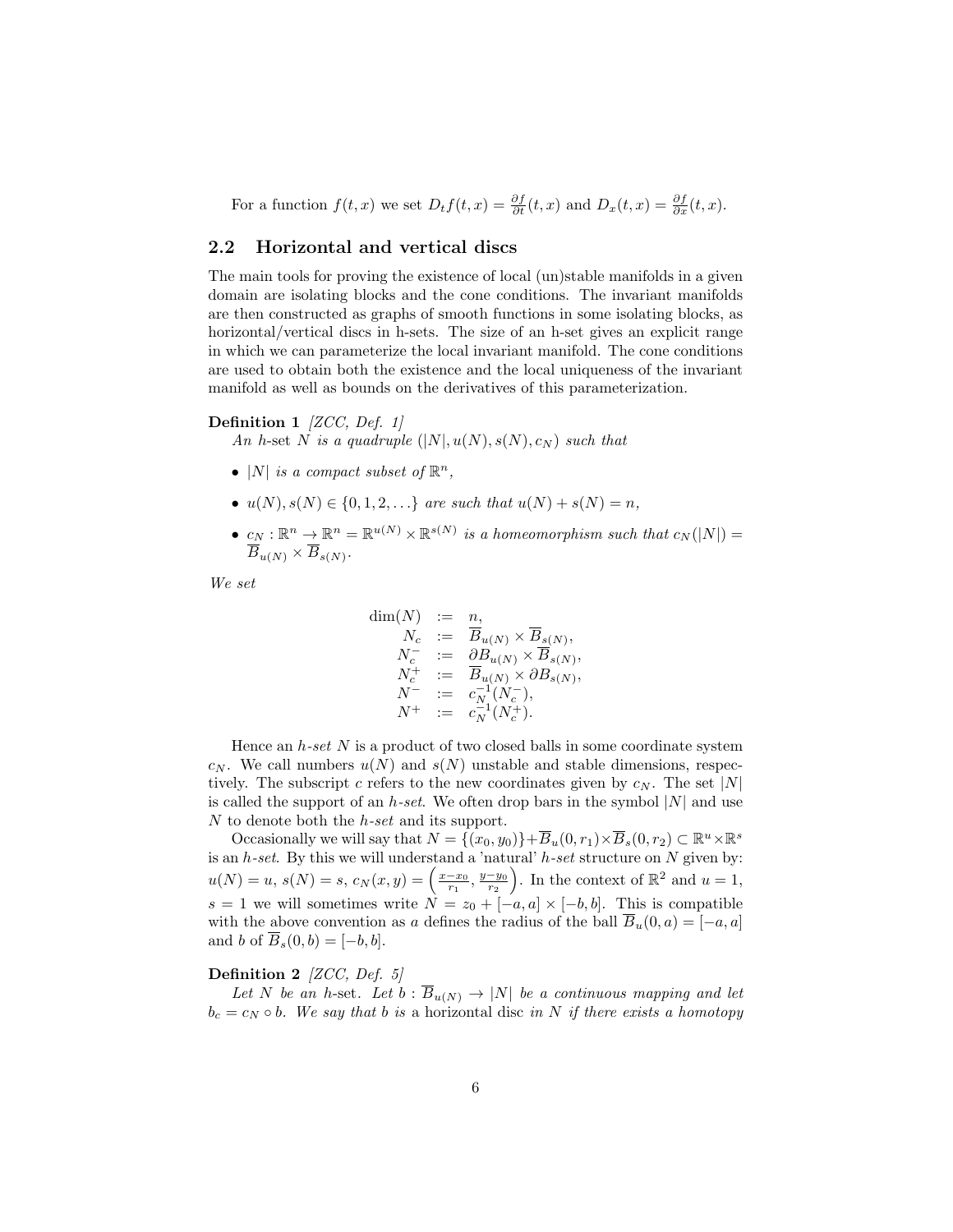

Figure 2: An h-set N with  $u = 2$ ,  $s = 1$  and a horizontal disc in N.

 $h : [0,1] \times \overline{B}_{u(N)} \to N_c$ , such that

$$
h_0 = b_c,
$$
  
\n
$$
h_1(x) = (x, 0), \quad \forall x \in \overline{u(N)},
$$
  
\n
$$
h(t, x) \in N_c^-, \qquad \forall t \in [0, 1] \text{ and } \forall x \in \partial B_{u(N)}.
$$

The geometry of this definition is shown in Fig. 2. During the homotopy h deforming a horizontal disc to the map  $h(1, x) = (x, 0)$  the image of the boundary  $h([0,1] \times B_{s(N)})$  must remain in  $N_c^-$ . In a similar way we can define vertical discs.

**Definition 3** [ZCC, Def. 6] Let N be an h-set. Let  $b : \overline{B}_{s(N)} \to |N|$  be a continuous mapping and let  $b_c = c_N \circ b$ . We say that b is a vertical disc in N if there exists a homotopy  $h : [0,1] \times \overline{B}_{s(N)} \to N_c$ , such that

$$
h_0 = b_c,
$$
  
\n
$$
h_1(x) = (0, x), \quad \forall x \in \overline{B}_{s(N)},
$$
  
\n
$$
h(t, x) \in N_c^+, \qquad \forall t \in [0, 1] \text{ and } \forall x \in \partial B_{s(N)}.
$$

**Definition 4** [ZCC, Def. 7] Let N be an h-set in  $\mathbb{R}^n$  and b be a horizontal (vertical) disc in N. We will say that  $x \in \mathbb{R}^n$  belongs to b, when  $b(z) = x$  for some  $z \in \text{dom}(b)$ .

By |b| we will denote the image of b. Hence  $z \in |b|$  iff z belongs to b.

### 2.3 Cone conditions and the stable manifold theorem

Below we present definitions and theorems that allow us to handle and verify hyperbolic structures for nonautonomous ODEs using h-sets and quadratic forms.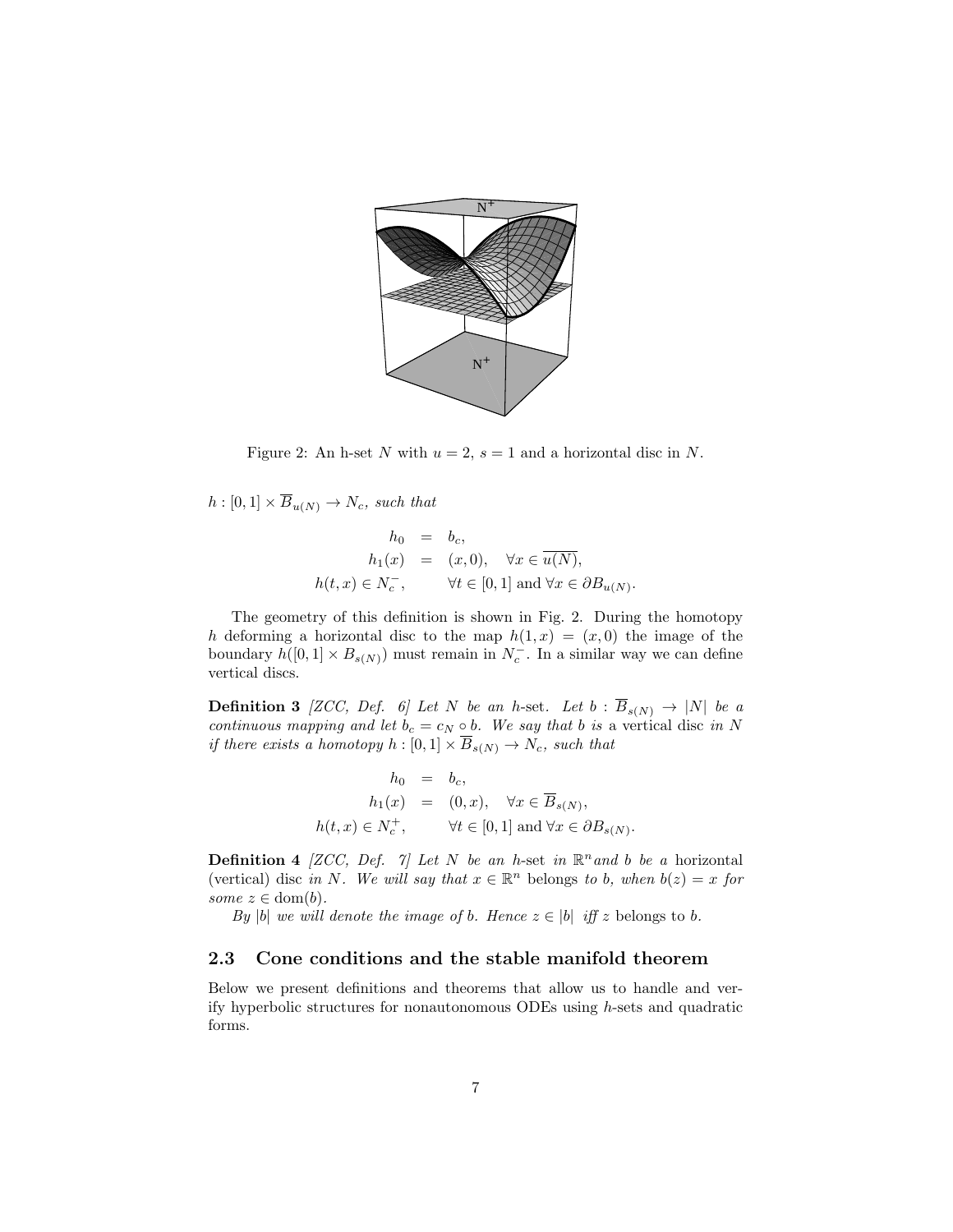

Figure 3: An h-set  $N$  and a horizontal disc in  $N$  satisfying the cone condition.

**Definition 5** [ZCC, Def. 8] Let  $N \subset \mathbb{R}^n$  be an h-set and  $Q : \mathbb{R}^n \to \mathbb{R}$  be a quadratic form, such that

$$
Q(x, y) = \alpha(x) - \beta(y), \quad (x, y) \in \mathbb{R}^{u(N)} \times \mathbb{R}^{s(N)},
$$

where  $\alpha : \mathbb{R}^{u(N)} \to \mathbb{R}$  and  $\beta : \mathbb{R}^{s(N)} \to \mathbb{R}$  are positive definite quadratic forms. The pair  $(N, Q)$  is called an h-set with cones.

We will often omit  $Q$  in the symbol  $(N, Q)$  and will say that N is an h-set with cones.

**Definition 6** [ZCC, Def. 9] Let  $(N, Q)$  be an h-set with cones and  $b : \overline{B}_u \to$  $|N|$  be a horizontal disc.

We will say that b satisfies the cone condition (with respect to  $Q$ ) iff for any  $x_1, x_2 \in \overline{B}_u$ ,  $x_1 \neq x_2$  the following inequality holds:

$$
Q(b_c(x_1) - b_c(x_2)) > 0.
$$

The geometry of this definition is shown in Fig. 3. The entire graph of horizontal disc  $b$  must lie in the positive cone attached to any point  $z$  that belongs to the horizontal disc b (except point z). It can be shown [ZCC] that a horizontal disc satisfying the cone condition must be of the form  $b_c(x, y) =$  $(x, g(x))$  where g is a Lipschitz function with an explicit bound on Lipschitz constant coming from the quadratic form. We will use this property to control derivative of the parameterization of the local invariant manifold which will be constructed as a horizontal (vertical) disc in some h-set satisfying the cone condition.

#### Definition 7 [ZCC, Def. 10]

Let  $(N, Q)$  be an h-set with cones and  $b : \overline{B}_s \to |N|$  be a vertical disc.

We will say that b satisfies the cone condition (with respect to  $Q$ ) iff for any  $y_1, y_2 \in \overline{B}_s$ ,  $y_1 \neq y_2$  the following inequality holds:

$$
Q(b_c(y_1) - b_c(y_2)) < 0.
$$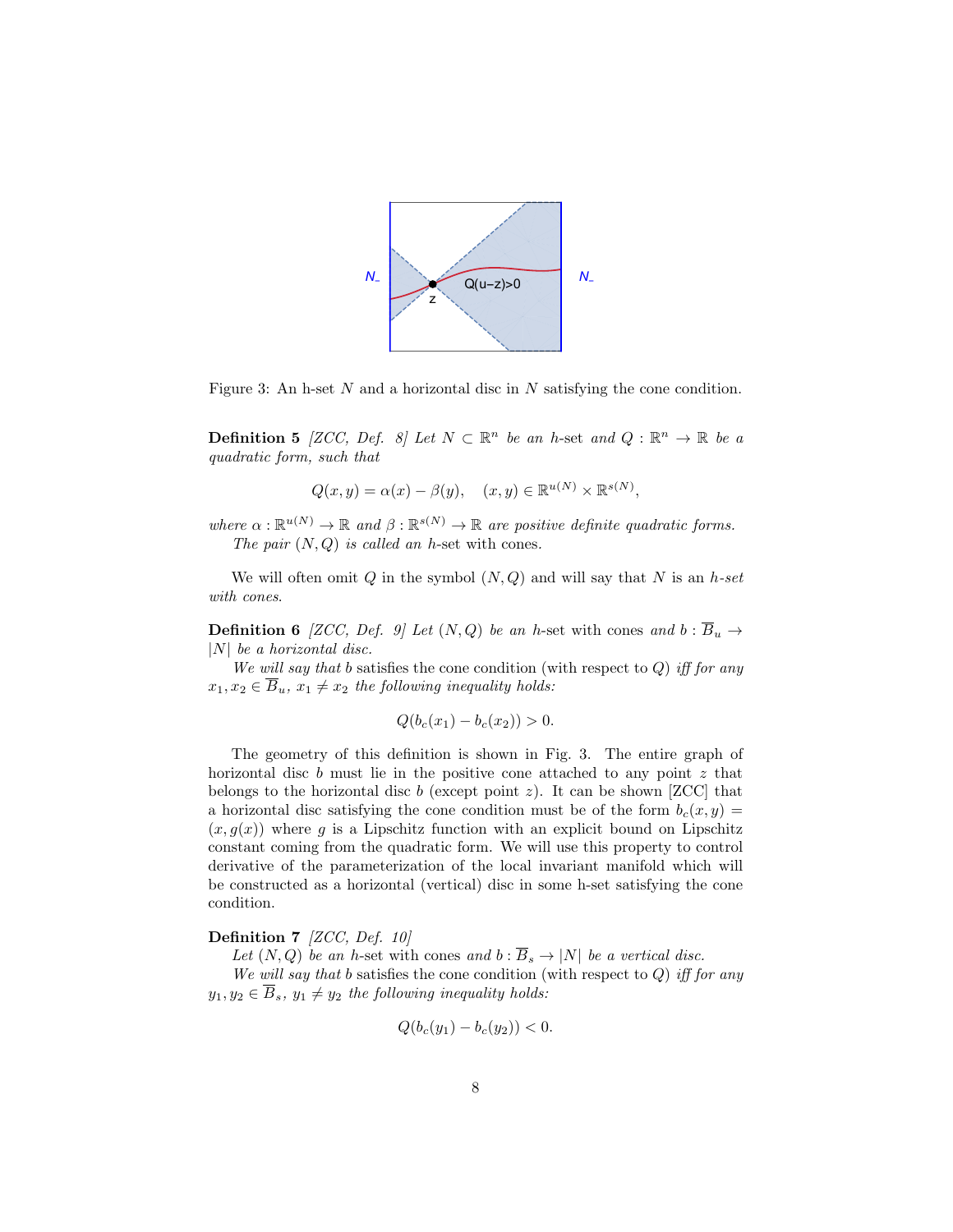

Figure 4: An isolating block Z for some planar ODE. The stable (vertical green dashed line) and unstable (horizontal red solid line) manifolds for  $\varphi$  inside Z are plotted, arrows indicate the vector field  $f$ . Dashed green and solid red border lines indicate the  $\delta$ -sections  $\Sigma^+$  and  $\Sigma^-$  respectively.

Let us consider an nonautonomous ODE

$$
z' = f(t, z),\tag{4}
$$

where  $z \in \mathbb{R}^n$ ,  $f \in C^1(\mathbb{R} \times \mathbb{R}^n, \mathbb{R}^n)$ . Let us denote by  $\varphi(t, t_0, p)$  the solution of (4) with the initial condition  $z(t_0) = p$ .

Below we present the definitions of the local stable and unstable set for a fixed point of an non-autonomous of ODE, which are just an adaptation of the analogous notions for autonomous ODEs.

**Definition 8** Let  $z_0 \in \mathbb{R}^n$  be such that  $f(t, z_0) = 0$  for  $t \in \mathbb{R}$ . We will call such  $z_0$  a fixed point for  $(4)$  (or f).

Let  $Z \subset \mathbb{R}^n$ ,  $z_0 \in Z$  be a fixed point for (4) and let  $t_0 \in \mathbb{R}$ . We define

$$
W_{t_0,Z}^s(z_0,\varphi) = W_{t_0,Z}^s(z_0,f) = \left\{ z : \forall_{t \ge 0} \varphi(t+t_0,t_0,z) \in Z, \lim_{t \to \infty} \varphi(t,t_0,z) = z_0 \right\},
$$
  

$$
W_{t_0,Z}^u(z_0,\varphi) = W_{t_0,Z}^u(z_0,f) = \left\{ z : \forall_{t \le 0} \varphi(t+t_0,t_0,z) \in Z, \lim_{t \to -\infty} \varphi(t,t_0,z) = z_0 \right\}.
$$

When  $\varphi$ , f or  $z_0$  is known from the context, then we will often drop it and write  $W_{t_0,Z}^{u,s}(z_0)$  or  $W_{t_0,Z}^{u,s}$ .

Below we recall the notion of the isolating block from the Conley index theory with some obvious modification for nonautonomous ODEs.

**Definition 9** Let  $\varphi$  be an autonomous local flow induced by  $f : \mathbb{R}^n \to \mathbb{R}^n$ . For  $\delta > 0$  the set  $\Sigma \subset \mathbb{R}^n$  is called a  $\delta$ -section for the flow  $\varphi$  iff  $\varphi((-\delta,\delta),\Sigma)$  is an open set and the map  $\sigma : \Sigma \times (-\delta, \delta) \to \varphi((-\delta, \delta), \Sigma)$  defined by  $\sigma(x, t) = \varphi(t, x)$ is a homeomorphism.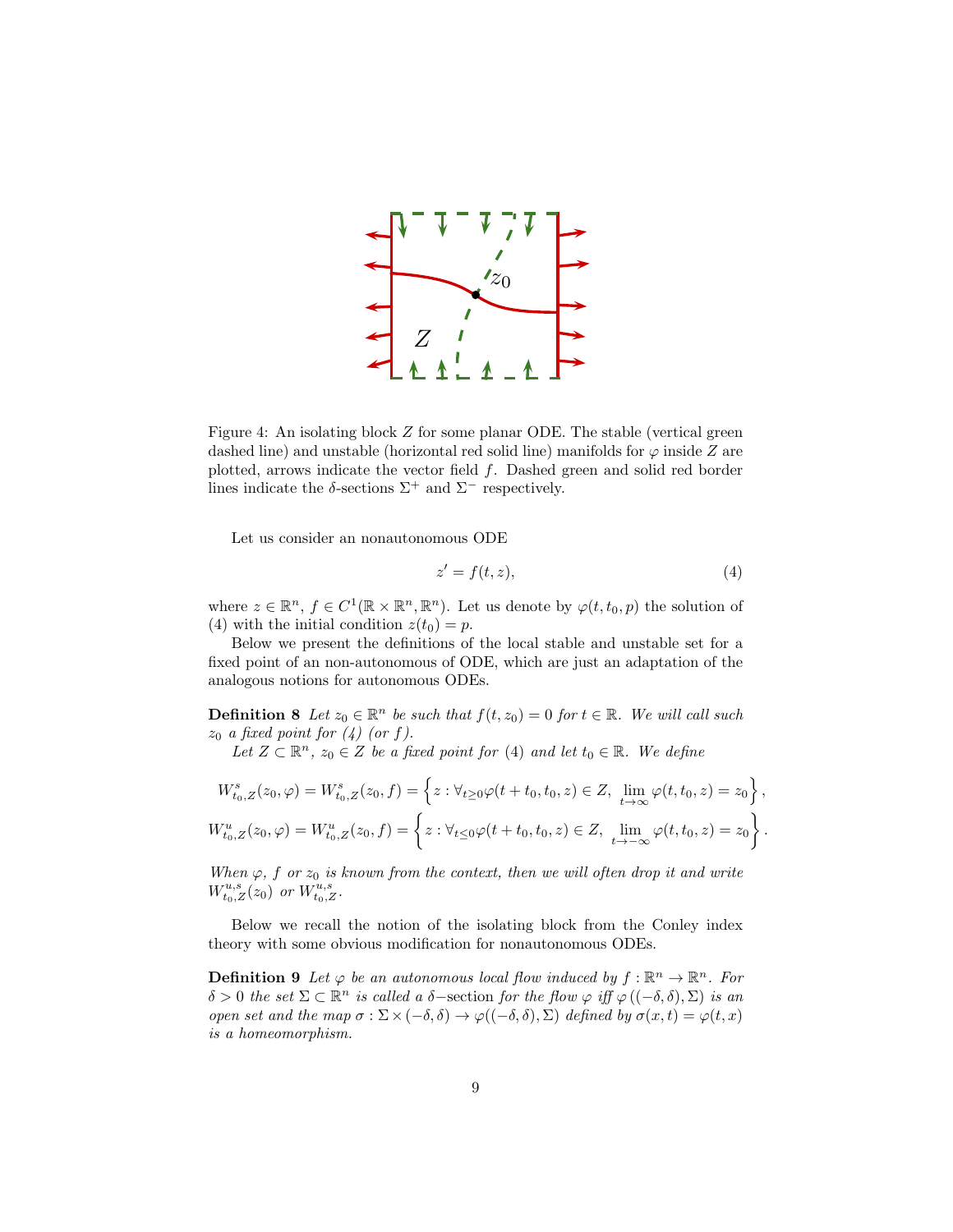For a nonautonomous ODE  $x' = f(t, x)$  inducing  $\varphi$  we say that  $\Sigma$  as above is δ-section for  $\varphi$  for  $t \in T \subset \mathbb{R}$ , iff for each  $t_0 \in T$  the set  $\Sigma$  is a  $\delta$  section for the vector field  $x \to f(t_0, x)$  (i.e. we freeze the time).

Let  $B \subset \mathbb{R}^n$  be a compact set and  $T \subset \mathbb{R}$ . B is called an isolating block for non-autonomous ODE for  $t \in T$  iff  $\partial B = B^- \cup B^+$ , where  $B^-$  and  $B^+$  are closed sets, and there exists  $\delta > 0$  and two  $\delta$ -sections,  $\Sigma^+$  and  $\Sigma^-$  such that

$$
B^{+} \subset \Sigma^{+}, \quad B^{-} \subset \Sigma^{-},
$$
  

$$
\forall x \in B^{+} \quad \forall t_{0} \in T \quad \forall t \in (-\delta, 0) \qquad \varphi(t+t_{0}, t_{0}, x) \notin B,
$$
  

$$
\forall x \in B^{-} \quad \forall t_{0} \in T \quad \forall t \in (0, \delta) \qquad \varphi(t, x) \notin B.
$$

 $B^-$  and  $B^+$  will called an exit set and an entrance set, respectively.

In the present paper we will use h-sets which are isolating blocks for  $t \geq t_0$ (or for  $t \leq t_0$ ). Simply, it means that  $N^+$  and  $N^-$  are sections of the vector field.

**Definition 10** Let N be an h-set in  $\mathbb{R}^n$ . We say that N is an isolating block for nonautonomous ODE (4) for  $t \ge t_0$ , iff  $N^-$  and  $N^+$  are  $\delta$ -sections for  $f(t, \cdot)$ for  $t \geq t_0$  as in Definition 9.

Therefore, if N, h-set, is an isolating block, then  $N^-$  and  $N^+$  are the exit and the entrance sets, respectively.

**Definition 11** Let N be an h-set, such that  $c_N$  is a diffeomorphism. For a vector field f on |N| we define a vector field on  $N_c$  by

$$
f_c(z) = Dc_N(c_N^{-1}(z))f(c_N^{-1}(z)).
$$
\n(5)

Observe that  $f_c$  is the vector field f expressed in the new variables. If f depends on time, then  $f_c$  is time dependent too.

#### Definition 12 [ZCC, Def. 13]

Let  $U \subset \mathbb{R}^n$  be such that  $\hat{U} = \overline{U}$  and  $\text{int } U \neq \emptyset$ . Let  $g: U \to \mathbb{R}^m$  be a  $C^1$ function. We define the interval enclosure of  $Dg(U)$  by

$$
[Dg(U)] := \left\{ A \in \mathbb{R}^{n \times m} : \forall_{i,j} A_{ij} \in \left[ \inf_{x \in U} \frac{\partial g_i(x)}{\partial x_j}, \sup_{x \in U} \frac{\partial g_i(x)}{\partial x_j} \right] \right\}.
$$

We say that an interval matrix  $[A] \subset \mathbb{R}^{n \times n}$  (i.e. a set of matrices) is positive definite if for all symmetric matrices  $A \in [A]$  A is positive definite.

The lemma below serves to motivate our definition of the cone condition for ODEs.

**Lemma 2** Assume that Q is a quadratic form on  $\mathbb{R}^n$ .

Consider equation (4). Let  $I \subset \mathbb{R}$  be an interval. Assume that  $U \subset \mathbb{R}^n$  is convex and the following condition is satisfied for  $t \in I$ 

$$
matrix \ [D_z f(t, U)]^T Q + Q[D_z f(t, U)] \ \ is \ positive \ definite. \tag{6}
$$

Let  $z_1(t)$  and  $z_2(t)$  be two different solutions of (4), such that for  $t \in I$   $z_i(t) \in U$ . Then there exists  $\eta > 0$  such that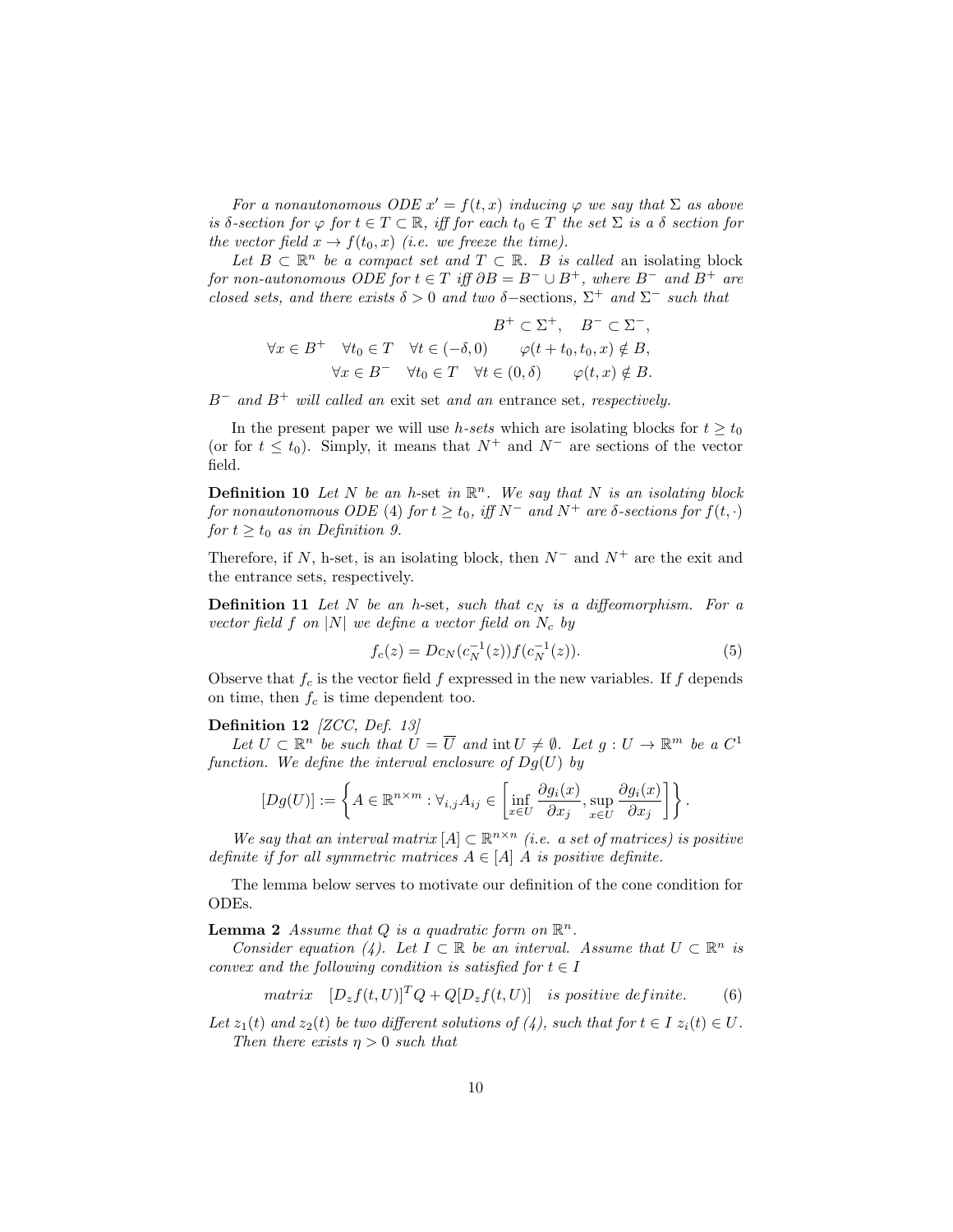1.

$$
\frac{d}{dt}Q(z_1(t) - z_2(t)) > 0, \quad t \in I,
$$
\n
$$
(7)
$$

$$
\frac{d}{dt}Q(z_1(t) - z_2(t)) > \pm \eta Q(z_1(t) - z_2(t)), \quad t \in I
$$
\n(8)

2. if 
$$
t_0, t + t_0 \in I
$$
,  $t > 0$  and  $Q(z_1(t_0) - z_2(t_0)) > 0$ , then

$$
Q(z_1(t_0+t)-z_2(t_0+t)) \ge e^{\eta t} Q(z_1(t_0)-z_2(t_0)),\tag{9}
$$

3. if 
$$
t_0, t + t_0 \in I
$$
,  $t < 0$  and  $Q(z_1(t_0) - z_2(t_0)) < 0$ , then

$$
Q(z_1(t_0+t) - z_2(t_0+t)) \le e^{\eta|t|} Q(z_1(t_0) - z_2(t_0)). \tag{10}
$$

Proof: We have

$$
\frac{d}{dt}Q(z_1(t) - z_2(t)) = (f(t, z_1(t)) - f(t, z_2(t)))^T \cdot Q \cdot (z_1(t) - z_2(t))
$$
\n
$$
+ (z_1(t) - z_2(t))^T \cdot Q \cdot (f(t, z_1(t)) - f(t, z_2(t)))
$$
\n
$$
= (z_1(t) - z_2(t))^T \cdot C^T \cdot Q \cdot (z_1(t) - z_2(t))
$$
\n
$$
+ (z_1(t) - z_2(t))^T \cdot Q \cdot C(z_1(t) - z_2(t))
$$
\n
$$
= (z_1(t) - z_2(t))^T \cdot (C^T Q + QC) \cdot (z_1(t) - z_2(t)),
$$

where

$$
C = C(t, z_1, z_2) = \int_0^1 D_z f(t, z_1 + s(z_2 - z_1)) ds.
$$

Observe that  $C \in [D_z f(t, U)]^T Q + Q[D_z f(t, U)]$ , so (7,8) follow easily. From (8) and differential inequalities we obtain

$$
Q(z_1(t_0+t)-z_2(t_0+t)) \geq e^{\pm \eta t} Q(z_1(t_0)-z_2(t_0)), \quad t > 0, \ t_0, t_0+t \in I
$$
  

$$
Q(z_1(t_0+t)-z_2(t_0+t)) \leq e^{\pm \eta t} Q(z_1(t_0)-z_2(t_0)), \quad t < 0, \ t_0, t_0+t \in I
$$

From the above conditions one can easily infer the remaining assertions.

Let us remark that from the above lemma it follows that cone condition (6) implies that cones  $C^+(z) = \{u \mid Q(z - u) > 0\}$  are forward invariant for (4) and there is an exponential expansion in  $\mathcal{C}^+(z)$ . Analogously cones  $\mathcal{C}^-(z)$  ${u | Q(z-u) > 0}$  are backward invariant and there is an exponential expansion in  $C^-(z)$  in backward time.

The following theorem can be easily obtained using the method as in the proof of Theorem 26 in [ZCC].

**Theorem 3** Consider  $(4)$ . Assume that  $z_0 \in \mathbb{R}^n$  is such that for any t holds  $f(t, z_0) = 0$ .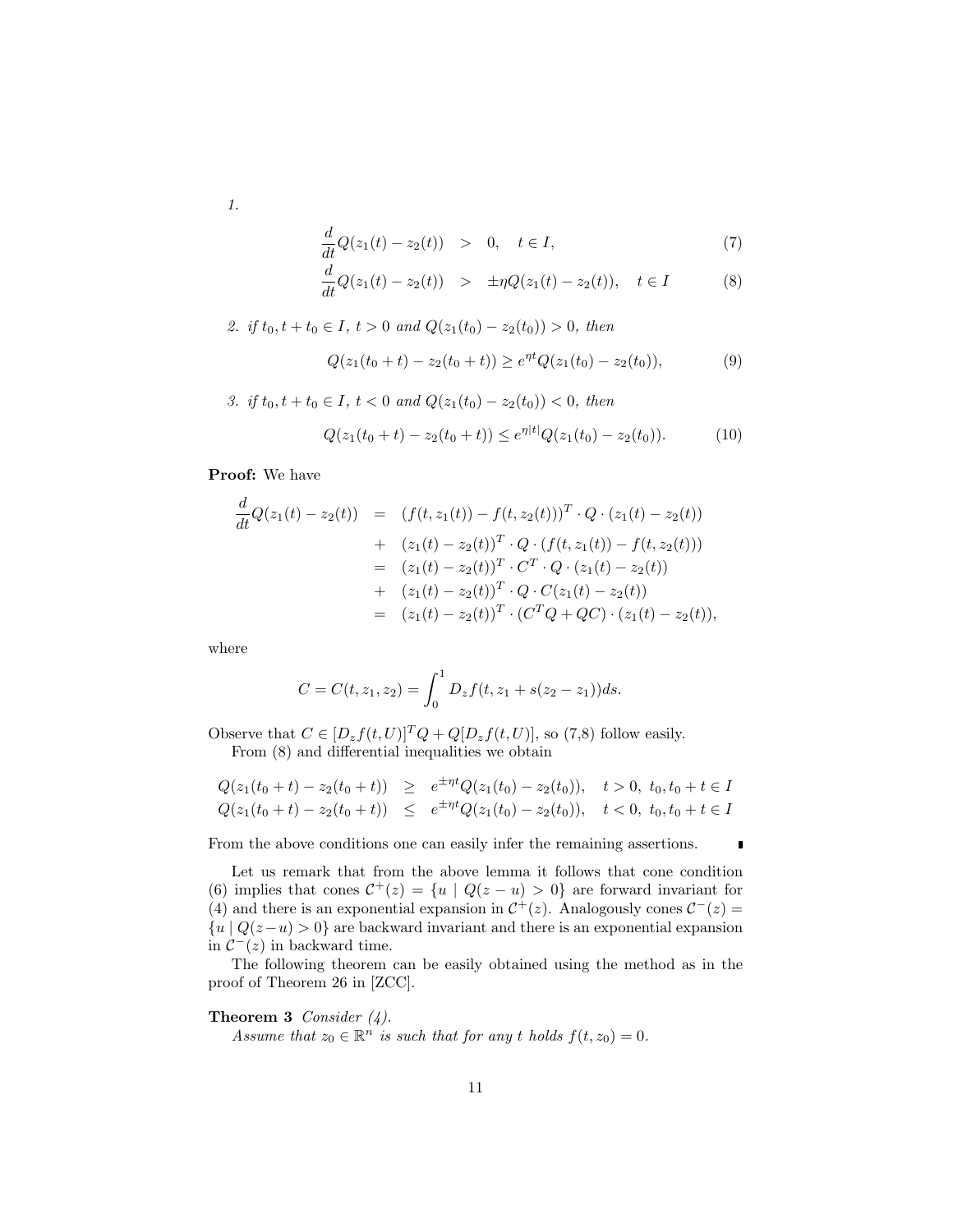Assume that  $(N, Q)$  is an h-set with cones, such that  $z_0 \in \text{int } N$  and which is an isolating block for (4) for  $t \geq t_0$ ,  $c_N$  is a diffeomorphism and that the following cone condition is satisfied for  $t \geq t_0$ :

matrix  $[D_z f_c(t, N_c)]^T Q + Q[D_z f_c(t, N_c)]$  is positive definite. (11)

Then for any  $t_1 \geq t_0$  the set  $W^s_{t_1,N}(z_0, f)$  is a vertical disc in N satisfying the cone condition. Therefore there exists a function  $x_s: \{t \ge t_0\} \times \overline{B}_s \to \overline{B}_u$ , such that

$$
W_{t_1,N}^s(z_0,f) = \{c_N^{-1}(x_s(t_1,y),y)) \mid y \in \overline{B}_s\}.
$$
\n(12)

Analogous result is valid for the local unstable manifold.

Observe that from the standard results about exponential dichotomies (see for example [C]) it follows that function  $x_s(t_1, y)$  is smooth with respect to  $t_1$ and  $y$  if  $f$  and our coordinate change  $c_N$  are smooth.

# 3 The estimate for the derivative with respect to time of  $W_{t,N}^{u,s}(z_{0})$  for non-autonomous ODE

In the sequel we represent points in  $\mathbb{R}^n$  by  $z = (x, y)$  with  $x \in \mathbb{R}^u$  and  $y \in \mathbb{R}^s$ ,  $n = u + s.$ 

# 3.1 The estimate for the time derivative of  $W^{u,s}_{t,N}(z_0)$

The following lemma gives computable bounds on the first derivatives of stable manifolds of a hyperbolic fixed point for a nonautonomous ODE with respect to the initial time. The proof is analogous to the proofs of the dependence on parameters of the stable manifolds of maps from [ZCC, Thm. 21] with some refined estimates in [WZ1, Th. 4.1] and for parameterized ODEs [SZ, Th. 5]. The theorem below and its proof is an adaptation of these results for nonautonomous ODEs.

Lemma 4 The same assumptions as in Theorem 3. N has a natural h-set structure,  $N = \bar{B}_u(p_x, r_x) \times \bar{B}_s(p_y, r_y)$  and that the quadratic form is given by (in natural coordinates)  $Q(x, y) = a||x||^2 - b||y||^2$ , where  $a, b > 0$ .

From the assumption on the cone condition for Q there exists  $E > 0$  such that for  $t \geq t_0$  and  $z \in N$  there holds

$$
v^T \left( \left( \frac{\partial f}{\partial z}(t, z) \right)^T Q + Q \frac{\partial f}{\partial z}(t, z) \right) v \ge E ||v||^2, \quad v \in \mathbb{R}^n.
$$
 (13)

Put

$$
m = \sup_{t \ge t_0, z \in N} \left\| \left( \frac{\partial f}{\partial t}(t, z) \right)^T Q + Q \frac{\partial f}{\partial t}(t, z) \right\| \tag{14}
$$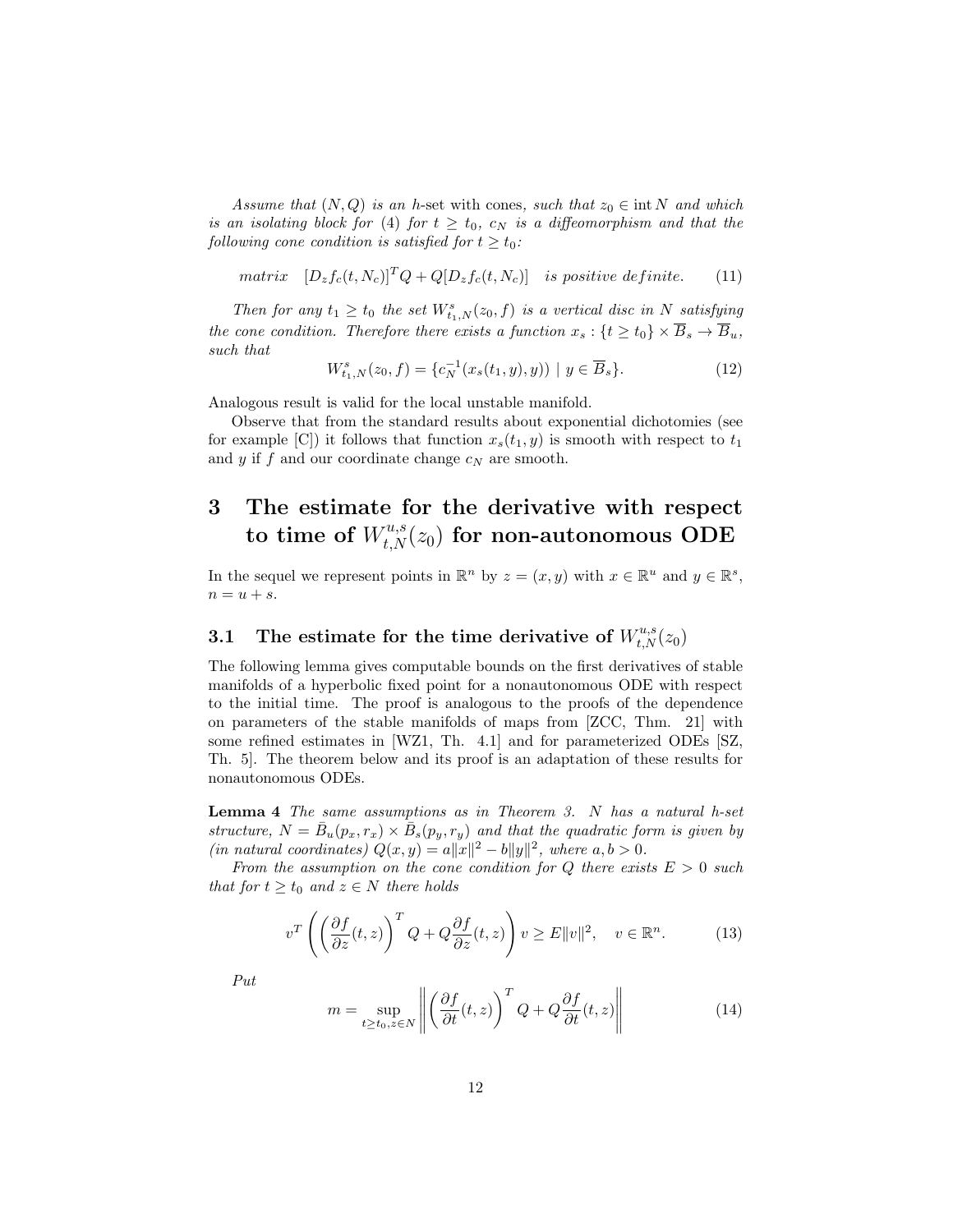and

$$
\delta = \frac{am^2}{E^2}.\tag{15}
$$

Under above assumptions, if  $(x_i, y_i) \in W^s_{t_i,N}(z_0)$  and  $t_i \geq t_0$  for  $i = 1, 2$ , then

$$
a||x_1 - x_2||^2 \le \delta(t_1 - t_2)^2 + b||y_1 - y_2||^2. \tag{16}
$$

In particular, if  $W_{t,N}^s(z_0) = \{(x_s(t,y), y) \mid y \in \overline{B}_s(p_y, r_y)\}\$ , then for  $t_1, t_2 \geq$  $t_0$  there holds

$$
||x_s(t_1, y) - x_s(t_2, y)|| \le \frac{m}{E} |t_1 - t_2|.
$$
 (17)

**Proof:** Consider the quadratic form on the extended phase-space  $(t, x, y)$ 

$$
\widetilde{Q}(t,z) = Q(z) - \delta t^2, \quad \delta > 0.
$$

The value of  $\delta$  will be fixed later during the proof (and it will turn out that (15) is a good guess ).

Observe that, if for  $i = 1, 2$   $t_i \ge t_0$ ,  $\bar{z}_i \in W^s_{t_i,N}(f)$  and  $z_i(t_i + t)$  for  $t > 0$  is a solution of (4) such that  $z_i(t_i) = \overline{z}_i$ , then

$$
|\widetilde{Q}((t_1+t, z_1(t_1+t)) - (t_2+t, z_2(t_2+t))| \le L, \quad \text{for } t \in \mathbb{R}_+.
$$
 (18)

Indeed, since  $z_i(t_i + t) \in N$  for  $t > 0$ , so  $|Q(z_1(t_1 + t) - z_2(t_2 + t))|$  is bounded, and  $\delta((t_1 + t) - (t_2 + t))^2 = \delta(t_1 - t_2)^2$  is constant.

We want find a positive  $\delta$ , such that the positive cone defined in terms of  $\widetilde{Q}$  to be forward invariant for  $t \geq t_0$  and we have an exponential growth in this cone, i.e. there exists  $c > 0$ , such that if  $\bar{z}_1, \bar{z}_2 \in N$  and  $t_1 \ge t_0, t_2 \ge t_0$  are such that  $\tilde{Q}((t_1, \bar{z}_1) - (t_2, \bar{z}_2)) > 0$  and,  $z_1(t + t_1)$  and  $z_2(t + t_2)$  are solutions of (4) with  $z_i(t_i) = \overline{z}_i$ ,  $i = 1, 2$ , then for  $t > 0$  holds

$$
\widetilde{Q}((t_1+t, z_1(t_1+t)) - (t_2+t, z_2(t_2+t))) > e^{ct} \widetilde{Q}((t_1, \bar{z}_1) - (t_2, \bar{z}_2)) \tag{19}
$$

if  $z_1(t_1 + s), z_2(t_2 + s) \in N$  for  $s \in [0, t]$ .

This together with (18) implies that if  $\bar{z}_i \in W^s_{t_i,N}(f)$  and  $t_i \ge t_0$  for  $i = 1, 2$ , then

$$
Q((t_1, \bar{z}_1) - (t_2, \bar{z}_2)) \le 0. \tag{20}
$$

From this condition and the computed expression for  $\delta$  we will obtain our assertions.

So now we turn to finding  $\delta$ .

Let  $z_1(t + t_1)$  and  $z_2(t + t_2)$  be as in condition (19). We set

$$
L(t) := \widetilde{Q}((t+t_1, z_1(t+t_1)) - (t+t_2, z_1(t+t_2))) =
$$
  

$$
Q(z_1(t+t_1) - z_2(t+t_2)) - \delta(t_1 - t_2)^2.
$$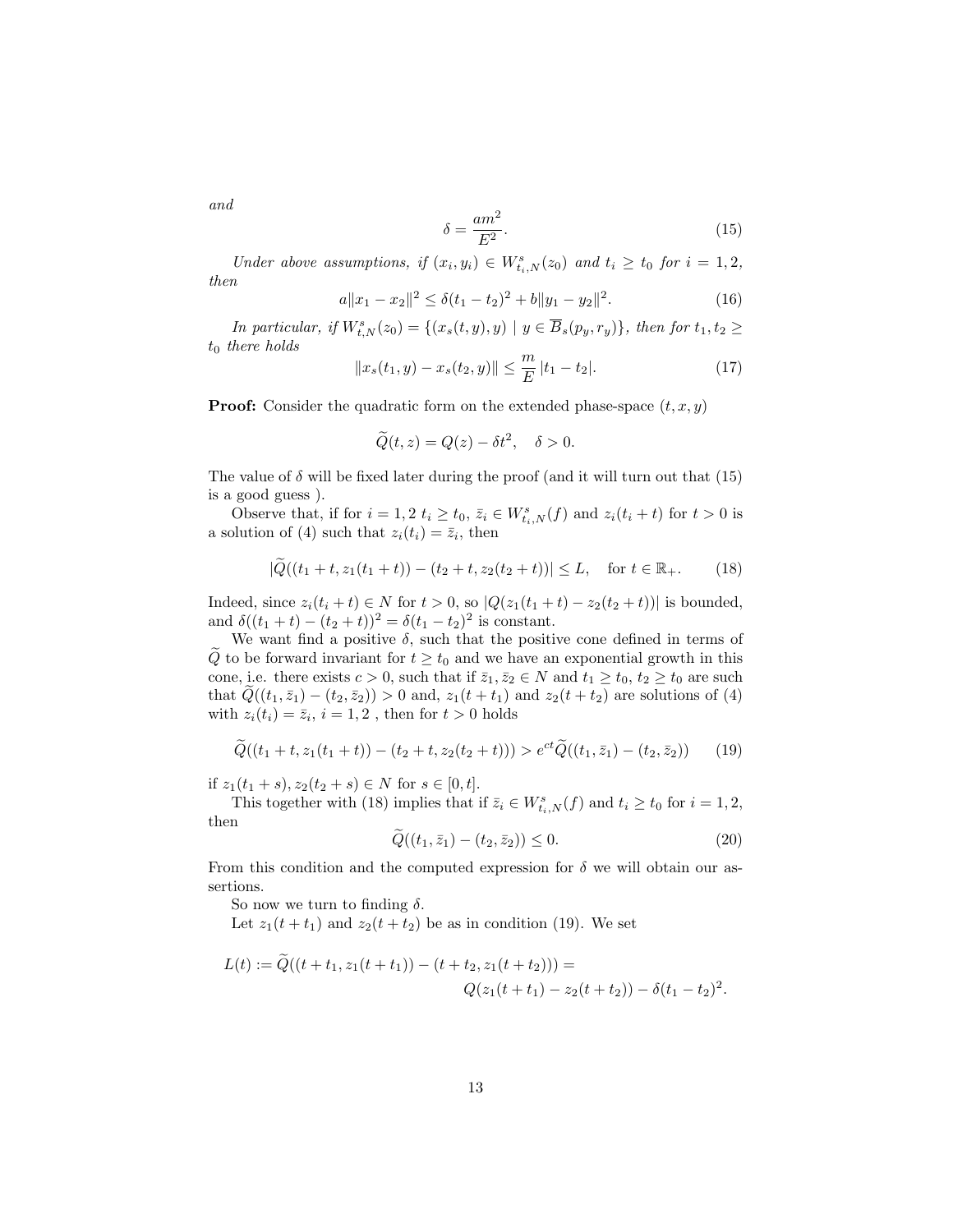We have

$$
L'(0) = \frac{d}{dt}Q(z_1(t+t_1) - z_2(t+t_2))_{t=0} =
$$
  

$$
(f(t_1, z_1(t_1)) - f(t_2, z_2(t_2)))^T \cdot Q \cdot (z_1(t_1) - z_2(t_2)) +
$$
  

$$
(z_1(t_1) - z_2(t_2))^T \cdot Q \cdot (f(t_1, z_1(t_1)) - f(t_2, z_2(t_2))).
$$

Observe that

$$
f(t_1, z_1(t_1)) - f(t_2, z_2(t_2)) =
$$
  

$$
\int_0^1 \frac{\partial f}{\partial t}((1 - s)(t_1, z_1(t_1)) + s(t_2, z_2(t_2)))ds \cdot (t_1 - t_2) +
$$
  

$$
\int_0^1 \frac{\partial f}{\partial z}((1 - s)(t_1, z_1(t_1)) + s(t_2, z_2(t_2)))ds \cdot (z_1(t_1) - z_2(t_2)) =
$$
  

$$
C_t(t_1 - t_2) + C_z(z_1(t_1) - z_2(t_2)),
$$

where

$$
C_t = C_t(t_1, z_1, t_2, z_2) = \int_0^1 \frac{\partial f}{\partial t}((1 - s)(t_1, z_1) + s(t_2, z_2))ds,
$$
  
\n
$$
C_z = C_z(t_1, z_1, t_2, z_2) = \int_0^1 \frac{\partial f}{\partial z}((1 - s)(t_1, z_1) + s(t_2, z_2))ds.
$$

From (13) we immediately obtain

$$
v^T\left(C_z^T Q + QC_z\right)v \ge E||v||^2, \quad v \in \mathbb{R}^n.
$$

From (14) it follows that

$$
m \geq \left\| C_t^T Q + Q C_t \right\|.
$$

Continuing the previous derivation we obtain

$$
L'(0) = (z_1 - z_2)^T \left( C_z^T Q + Q C_z \right) (z_1 - z_2) +
$$
  
\n
$$
(t_1 - t_2) (C_t^T Q)(z_1 - z_2) + (z_1 - z_2)^T (Q C_t)(t_1 - t_2).
$$

Therefore we arrived at the following estimate

$$
L'(0) = \frac{d}{dt}\widetilde{Q}((t+t_1, z_1(t+t_1)) - (t+t_2, z_2(t+t_2)))_{t=0} \ge
$$
  

$$
E||z_1 - z_2||^2 - m|t_1 - t_2| \cdot ||z_1 - z_2||.
$$

Now we make the use of the assumption  $\widetilde{Q}((t_1, z_1) - (t_2, z_2)) \geq 0$ . We have

$$
\sqrt{\frac{a}{\delta}} \|z_1 - z_2\| \ge \sqrt{\frac{a}{\delta}} \|x_1 - x_2\| \ge |t_1 - t_2|.
$$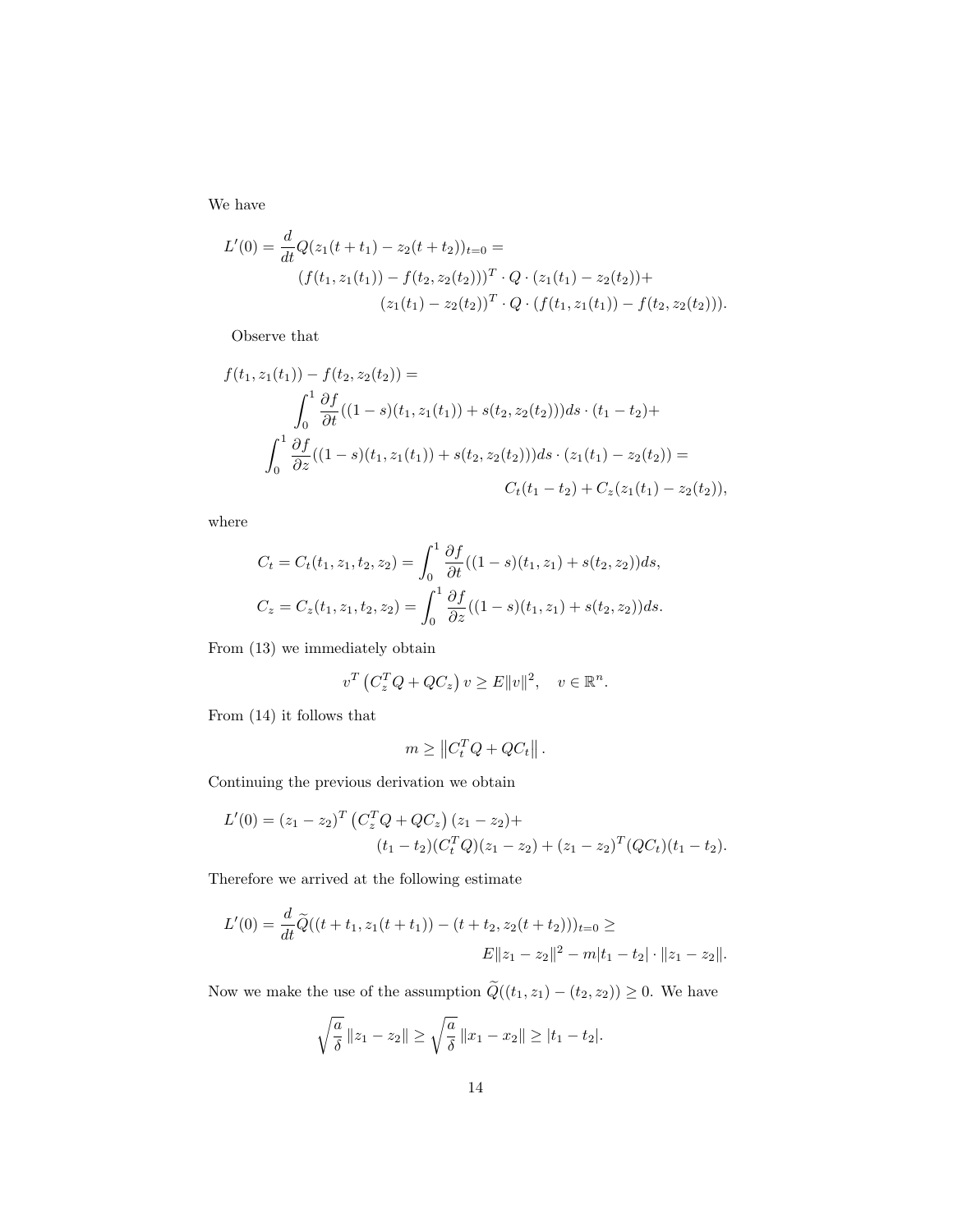Therefore we obtain

$$
L'(0) \ge E||z_1 - z_2||^2 - m\sqrt{\frac{a}{\delta}} ||z_1 - z_2||^2 = \left(E - m\sqrt{\frac{a}{\delta}}\right) ||z_1 - z_2||^2.
$$

Hence the positive cone for  $\widetilde{Q}$  will be forward invariant provided

$$
E > m\sqrt{\frac{a}{\delta}},
$$

which implies that

$$
\delta > \frac{am^2}{E^2}.\tag{21}
$$

r

Let us fix any  $\delta$  satisfying (21).

From the above reasoning we know that the positive cone for  $\widetilde{Q}$  will be forward invariant and if  $Q((t_1, z_1) - (t_2, z_2)) \geq 0$ , then for any t, such that  $z_i(t_i + t) \in N$  holds

$$
\frac{d}{dt}\widetilde{Q}((t+t_1, z_1(t+t_1)) - (t+t_2, z_2(t+t_2))) \ge \left(E - m\sqrt{\frac{a}{\delta}}\right) \|z_1 - z_2\|^2 \ge
$$
  

$$
c\widetilde{Q}((t_1+t, z_1(t_1+t)) - (t_2+t, z_2(t_2+t))
$$

for some positive  $c$ . Therefore

$$
\widetilde{Q}((t+t_1, z_1(t+t_1)) - (t+t_2, z_2(t+t_2))) \ge \widetilde{Q}((t_1, z_1) - (t_2, z_2))e^{ct}
$$

for  $t > 0$  such that both  $z_1(s + t_1)$  and  $z_2(s + t_2)$  are in N for  $s \in [0, t]$ .

Therefore we have established (20) for any  $\delta$  satisfying inequality (21), but passing to  $\delta \to \frac{am^2}{E^2}$  we obtain it also for  $\delta = \frac{am^2}{E^2}$ .

If we set  $\bar{z}_i = (x_i, y_i)$ , then from (20) we have the following inequality

$$
a||x_1 - x_2||^2 \le \delta(t_1 - t_2)^2 + b||y_1 - y_2||^2.
$$

This proves (16). Inequality (17) is obtained, when we apply (16) to  $\bar{z}_i$  =  $(t_i, x_s(t_i, y), y).$ 

In the application of Lemma 4 in this paper we will only use estimate (17). Moreover, since we are using the natural coordinates on  $N$  cone condition  $(11)$ becomes

$$
matrix \ [D_z f(t,N)]^T Q + Q[D_z f(t,N)] \ \ is \ positive \ definite. \tag{22}
$$

This simply means that we do not need to use the coordinate change  $c_N$ .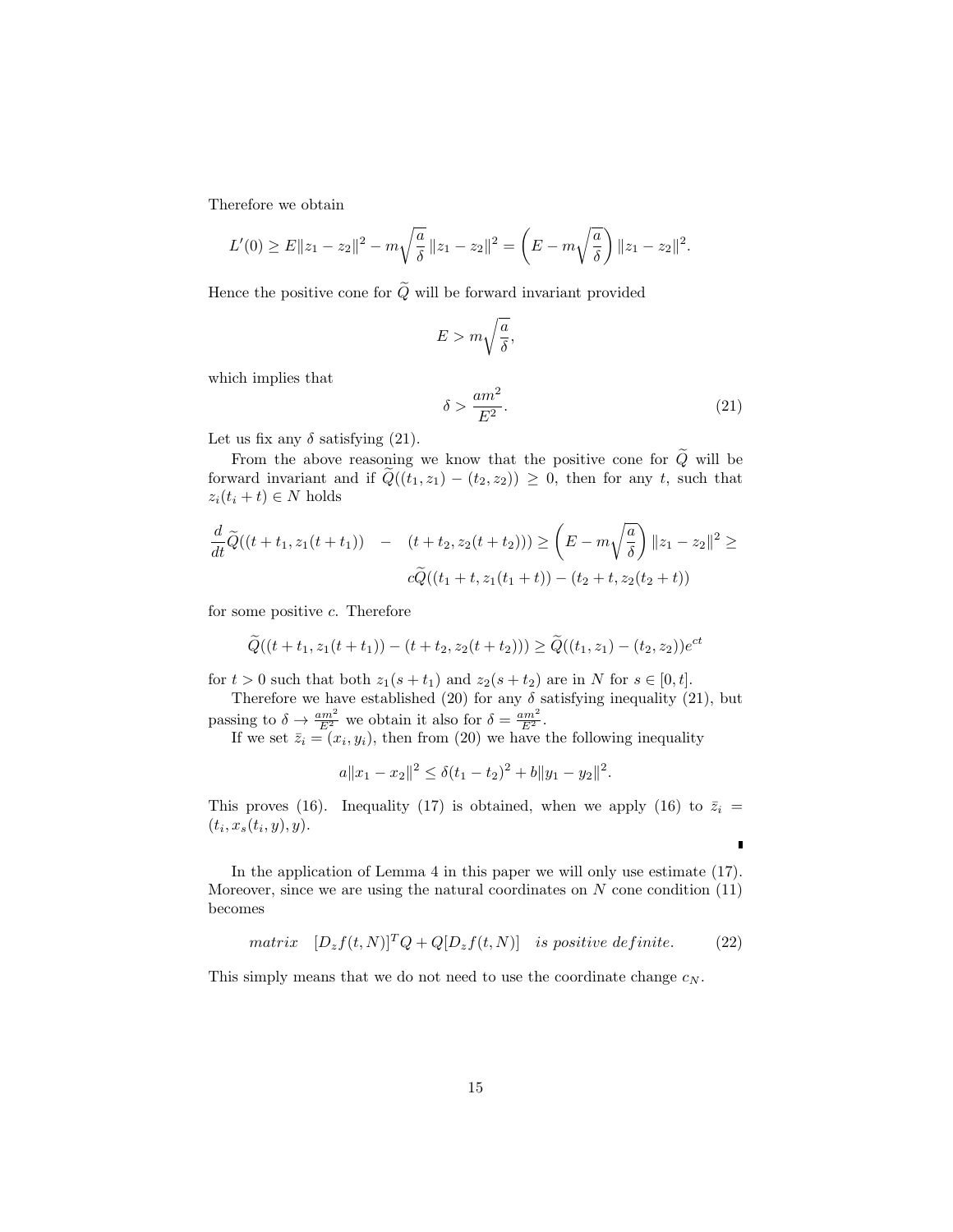## **3.2** Estimate for time derivative of  $W_{t,N}^u(z_0)$

By reversing the direction of time from Lemma 4 we obtain the following statement about the derivatives of the unstable manifold.

**Lemma 5** Assume that  $f(t, z_0) = 0$  for all  $t \in \mathbb{R}$ . Let N has a natural h-set structure,  $N = \bar{B}_u(p_x, r_x) \times \bar{B}_s(p_y, r_y)$ ,  $z_0 \in \text{int } N$  and that quadratic form Q on is given by (in natural coordinates)  $Q(x, y) = a||x||^2 - b||y||^2$ , where  $a, b > 0$ .

Assume that for  $t \leq t_0$  the set N is an isolating block for (4) and f satisfies cone condition  $(11)$  on N with respect to quadratic form Q.

From the cone condition for Q there exists  $E > 0$  such that for  $t \le t_0$  and  $z \in N$ 

$$
v^T \left( \left( \frac{\partial f}{\partial z}(t, z) \right)^T Q + Q \frac{\partial f}{\partial z}(t, z) \right) v \ge E ||v||^2, \quad v \in \mathbb{R}^n.
$$

Put

$$
m = \sup_{t \le t_0, z \in N} \left\| \left( \frac{\partial f}{\partial t}(t, z) \right)^T Q + Q \frac{\partial f}{\partial t}(t, z) \right\|.
$$

Under above assumptions, if  $W^u_{t,N}(z_0) = \{(x,y_u(t,x)) \mid x \in \overline{B}_u(0,1)\},\$  then for  $t_1, t_2 \leq t_0$  holds

$$
||y_u(t_1, x) - y_u(t_2, x)|| \le \frac{m}{E} |t_1 - t_2|.
$$

**Proof:** Transformation  $t \to -t$  changes  $Q \to -Q$  and  $(x, y) \to (y, x)$ . The quantities in Lemma 4 are not affected by this change.

## 4 Estimates for the stable manifold for  $r \to \infty$ for equation (1)

In the limit  $r \to \infty$  equation (1) becomes

$$
u'' = u - u^3. \tag{23}
$$

We consider the first order system corresponding to  $(23)$ .

$$
u' = v, \quad v' = u - u^3. \tag{24}
$$

It is easy to see that (24) is Hamiltonian with  $H(v, u) = \frac{v^2}{2} - \frac{u^2}{2} + \frac{u^4}{4}$  $rac{1}{4}$ .

It is clear that  $(0, 0)$  is a hyperbolic fixed for  $(24)$ . Its stable and unstable manifolds coincide to form an eight-shaped loop (called a separatrix) shown in two upper row drawings in Fig. 1. Any solution of (1) which converges to 0 for  $r \to \infty$  when plotted on  $(A, A')$  plane should approach this separatrix. In Fig. 1 this is shown for six orbits.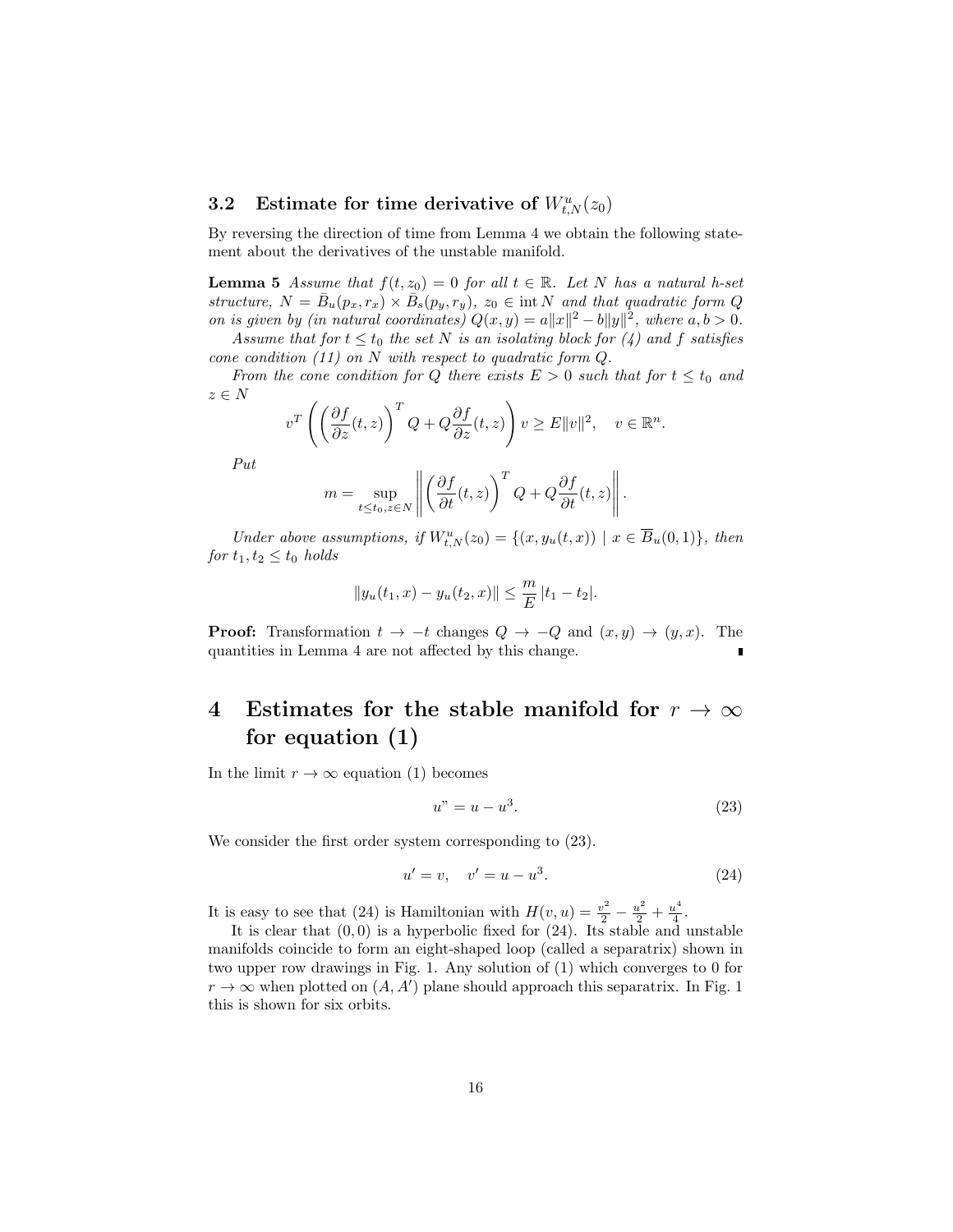We introduce coordinates, which diagonalize the linear part of (24) by

$$
\begin{cases}\nx_{\rm e} = u + v, \\
y_{\rm e} = u - v.\n\end{cases}
$$
\n(25)

The inverse is given by

$$
\begin{cases}\n u = (x_{\rm e} + y_{\rm e})/2, \\
 v = (x_{\rm e} - y_{\rm e})/2.\n\end{cases}
$$

In new coordinates system (24) becomes

$$
\begin{cases}\nx'_{\rm e} = x_{\rm e} + g(x_{\rm e}, y_{\rm e}), \\
y'_{\rm e} = -y_{\rm e} - g(x_{\rm e}, y_{\rm e})\n\end{cases} \tag{26}
$$

where

$$
g(x,y) = -\frac{x-y}{2r} + \frac{x+y}{8r^2} - \frac{1}{8}(x+y)^3.
$$

## 4.1 Isolating block

We look for the isolating block  $N^e = [-d_1^e, d_1^e] \times [-d_2^e, d_2^e]$  for (26).

**Lemma 6** Put  $d = d_1^e + d_2^e$  and assume that

$$
\min\{d_1^e, d_2^e\} > d\left(\frac{1}{2r} + \frac{1}{8r^2} + \frac{d^2}{8}\right). \tag{27}
$$

Then  $N^e$  is an isolating block for (26).

#### Proof:

First we verify the exit condition. For  $|x_e| = d_1^e$  we have

$$
x'_{e}x_{e} = x_{e}^{2} + x_{e}g(x_{e}, y_{e}) =
$$
  

$$
x_{e}^{2} - \frac{1}{2}\frac{x_{e} - y_{e}}{r}x_{e} + \frac{(x_{e} + y_{e})x_{e}}{8r^{2}} - \frac{(x_{e} + y_{e})^{3}x_{e}}{8}
$$
  

$$
(d_{1}^{e})^{2} - \frac{1}{2}\frac{d_{1}^{e}d}{r} - \frac{d_{1}^{e}d}{8r^{2}} - \frac{d^{3}d_{1}^{e}}{8}
$$
  

$$
d_{1}^{e}\left(d_{1}^{e} - d\left(\frac{1}{2r} + \frac{1}{8r^{2}} + \frac{d^{2}}{8}\right)\right).
$$

Therefore  $x_{e}x'_{e} > 0$  when (27) is satisfied.

In a similar way we verify the entry condition. For  $|y_e| = d_2^e$  we have

$$
- (y'_{e}y_{e}) = y_{e}^{2} + y_{e}g(x_{e}, y_{e}) \geq d_{2}^{e}\left(d_{2}^{e} - d\left(\frac{1}{2r} + \frac{1}{8r^{2}} + \frac{d^{2}}{8}\right)\right).
$$

Therefore  $-(y_e y_e)' > 0$  when (27) is satisfied.

 $\blacksquare$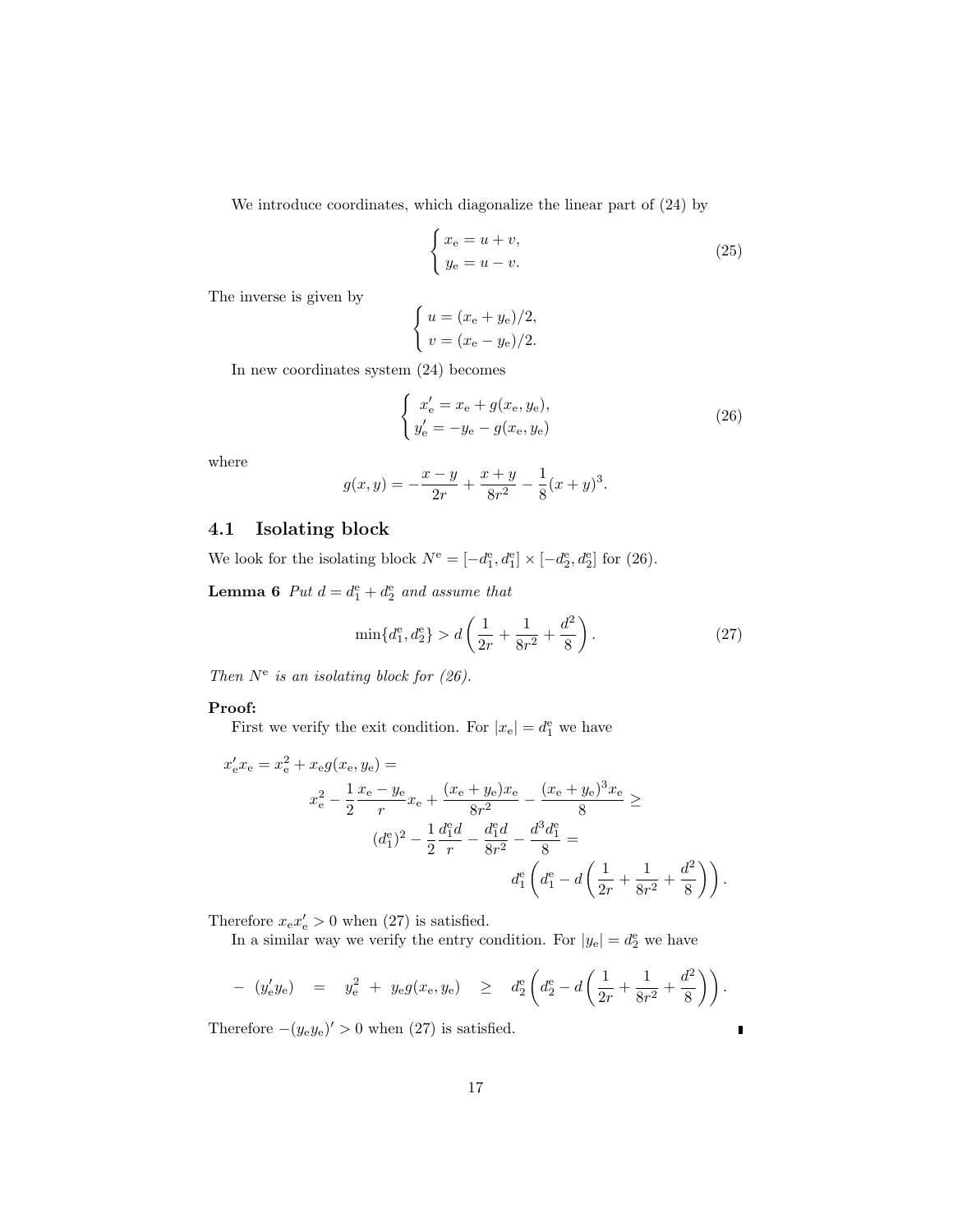### 4.2 Cone condition

Our cones are defined in terms of the quadratic form

$$
Q = \left[ \begin{array}{cc} a & 0 \\ 0 & -1 \end{array} \right].\tag{28}
$$

Let

$$
C(N, f) = [\overline{D} \overline{f}^T(N)]Q + Q[\overline{D} \overline{f}(N)].
$$

where  $[\overline{Df}(N)]$  is defined as follows:  $M \in [\overline{Df}(N)]$  iff there exists a pair of points  $z_1, z_2 \in N$  (can be equal) such that  $M = \int_0^1 Df(z_1 + t(z_2 - z_1))dt$ .

**Lemma 7** Assume that N is a convex and compact set and  $f : \mathbb{R}^n \to \mathbb{R}^n$  is  $C^1$ smooth. Assume that for every  $z \in N$  there exists  $\epsilon(z) \geq \epsilon_N > 0$ , such that for all  $v \in \mathbb{R}^n$  there holds

$$
v^T (Df^T(z)Q + QDf(z))v \ge \epsilon(z) ||v||^2.
$$

Then for every  $M \in C(N, f)$  and  $v \in \mathbb{R}^n$  there holds

$$
v^T(M^TQ + QM)v \ge \epsilon_N ||v||^2.
$$

**Proof:** For  $z_1, z_2 \in N$  and  $v \in \mathbb{R}^n$  we have

$$
v^T \left( \left( \int_0^1 Df^T (z_1 + t(z_2 - z_1)) t dt \right) Q + Q \left( \int_0^1 Df(z_1 + t(z_2 - z_1)) dt \right) \right) v =
$$
  

$$
\int_0^1 v^T (Df^T (z_1 + t(z_2 - z_1)) Q + QDf(z_1 + t(z_2 - z_1))) v dt \ge \epsilon_N ||v||^2.
$$

**Lemma 8** Let  $N^e = [-d_1^e, d_1^e] \times [-d_2^e, d_2^e]$  and Q be given by (28) with  $a = 1$ . Assume that for some  $E > 0$  and  $r_* > 0$  there holds

$$
1 > \frac{1}{2r_*} + \frac{3}{4}(d_1^{\text{e}} + d_2^{\text{e}})^2 + E/2.
$$

Then for all  $v \in \mathbb{R}^n$ ,  $M \in C(N^e, f)$  and  $r \ge r_*$ 

$$
v^T(MQ + QM)v \ge E||v||^2,\tag{29}
$$

*i.e.* the cone condition holds on  $N^e$  for  $r \geq r_*$ .

**Proof:** According to Lemma 7 it is sufficient to show that the matrix  $Df^{T}(x_e, y_e)Q+$  $QDf(x_e, y_e) - E \cdot \text{Id}$  is positive definite for each  $(x_e, y_e) \in N^e$ . Put

$$
M_1 = \begin{bmatrix} 1 & 0 \\ 0 & -1 \end{bmatrix}, \quad M_2 = \begin{bmatrix} 1 & 1 \\ -1 & -1 \end{bmatrix}, \quad M_3 = \begin{bmatrix} -1 & 1 \\ 1 & -1 \end{bmatrix}.
$$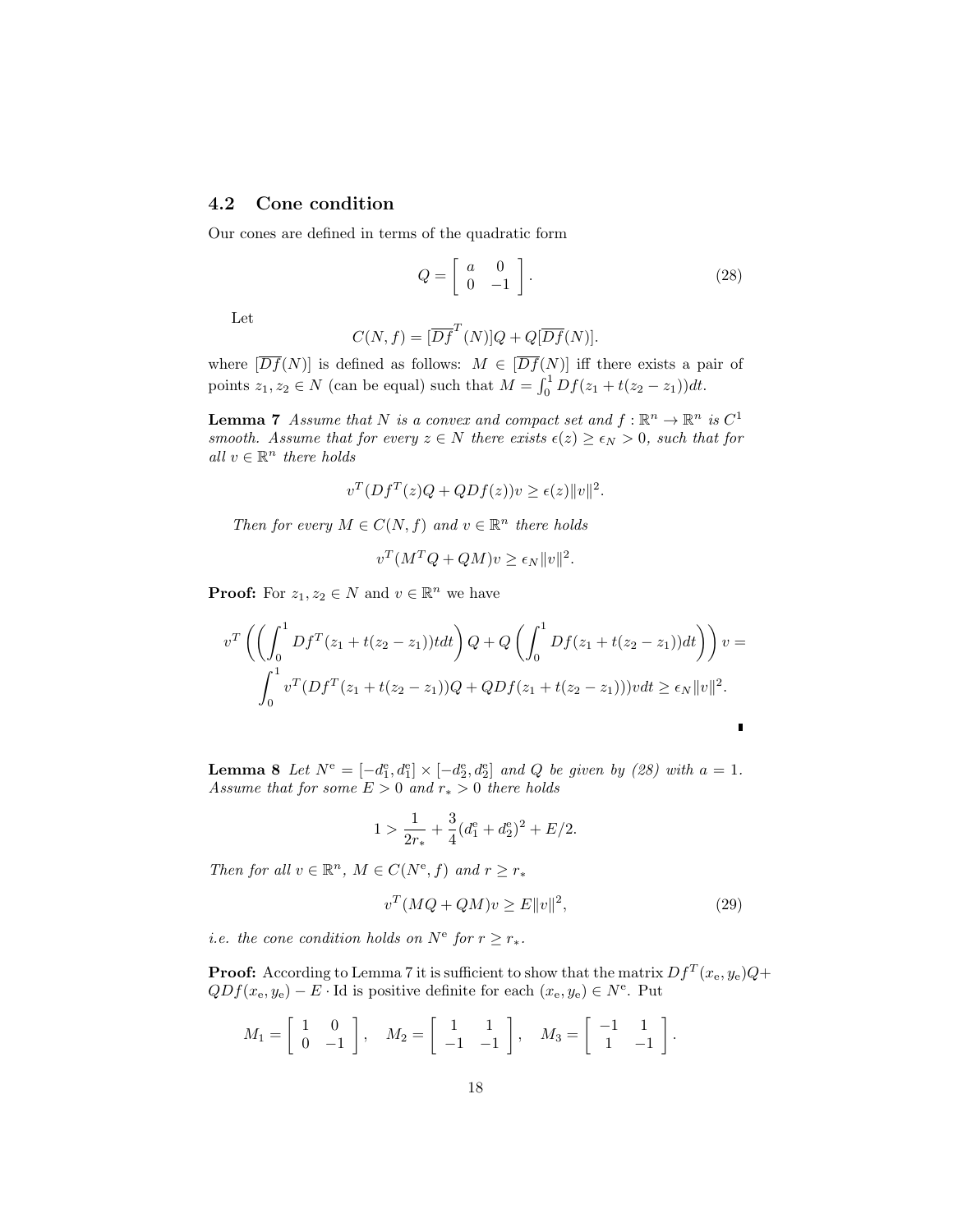We have

$$
Df(x_{e}, y_{e}) = M_{1} + \left(\frac{1}{8r^{2}} - \frac{3}{8}(x_{e} + y_{e})^{2}\right)M_{2} + \frac{1}{2r}M_{3}.
$$

Easy calculations give

$$
M_1^T Q = \left[ \begin{array}{cc} a & 0 \\ 0 & 1 \end{array} \right], \quad M_2^T Q = \left[ \begin{array}{cc} a & 1 \\ a & 1 \end{array} \right], \quad M_3^T Q = \left[ \begin{array}{cc} -a & -1 \\ a & 1 \end{array} \right].
$$

We obtain

$$
Df^{T}(x_{e}, y_{e})Q + QDf(x_{e}, y_{e}) =
$$
\n
$$
\begin{bmatrix} 2a & 0 \ 0 & 2 \end{bmatrix} + \left(\frac{1}{8r^{2}} - \frac{3}{8}(x_{e} + y_{e})^{2}\right) \begin{bmatrix} 2a & 1+a \ a+1 & 2 \end{bmatrix} +
$$
\n
$$
\frac{1}{2r} \begin{bmatrix} -2a & a-1 \ a-1 & 2 \end{bmatrix}.
$$

Let us denote

$$
w = \frac{1}{8r^2} - \frac{3}{8}(x_e + y_e)^2.
$$
 (30)

Then

$$
Df^{T}(x_{e}, y_{e})Q + QDf(x_{e}, y_{e}) - E \cdot Id =
$$
\n
$$
\begin{bmatrix}\n2a(1 + w - \frac{1}{2r}) - E & w(a + 1) + \frac{(a - 1)}{2r} \\
w(a + 1) + \frac{(a - 1)}{2r} & 2(1 + w + \frac{1}{2r}) - E\n\end{bmatrix}.
$$

It is immediate that for the positive definiteness of this matrix we need

$$
1 + w - \frac{1}{2r} - E > 0.
$$

From now on we set  $a = 1$ . The Gersgorin Theorem gives us the following sufficient condition for the positive definiteness of the matrix  $Df^{T}(x_{e}, y_{e})Q +$  $QDf(x_e, y_e) - E \cdot Id$ 

$$
2\left(1+w-\frac{1}{2r}\right)-E>2|w|,
$$
  

$$
2\left(1+w+\frac{1}{2r}\right)-E>2|w|.
$$

We end up with the following condition

$$
1 + w - \frac{1}{2r} > |w| + E/2.
$$

Substituting back for  $w$  defined by  $(30)$  we obtain two inequalities that must be simultaneously satisfied

$$
1 + \frac{1}{8r^2} - \frac{3}{8}(x_e + y_e)^2 - \frac{1}{2r} > \frac{1}{8r^2} + \frac{3}{8}(x_e + y_e)^2 + E/2,
$$
  

$$
1 - \frac{1}{2r} > \frac{3}{4}(x_e + y_e)^2 + E/2.
$$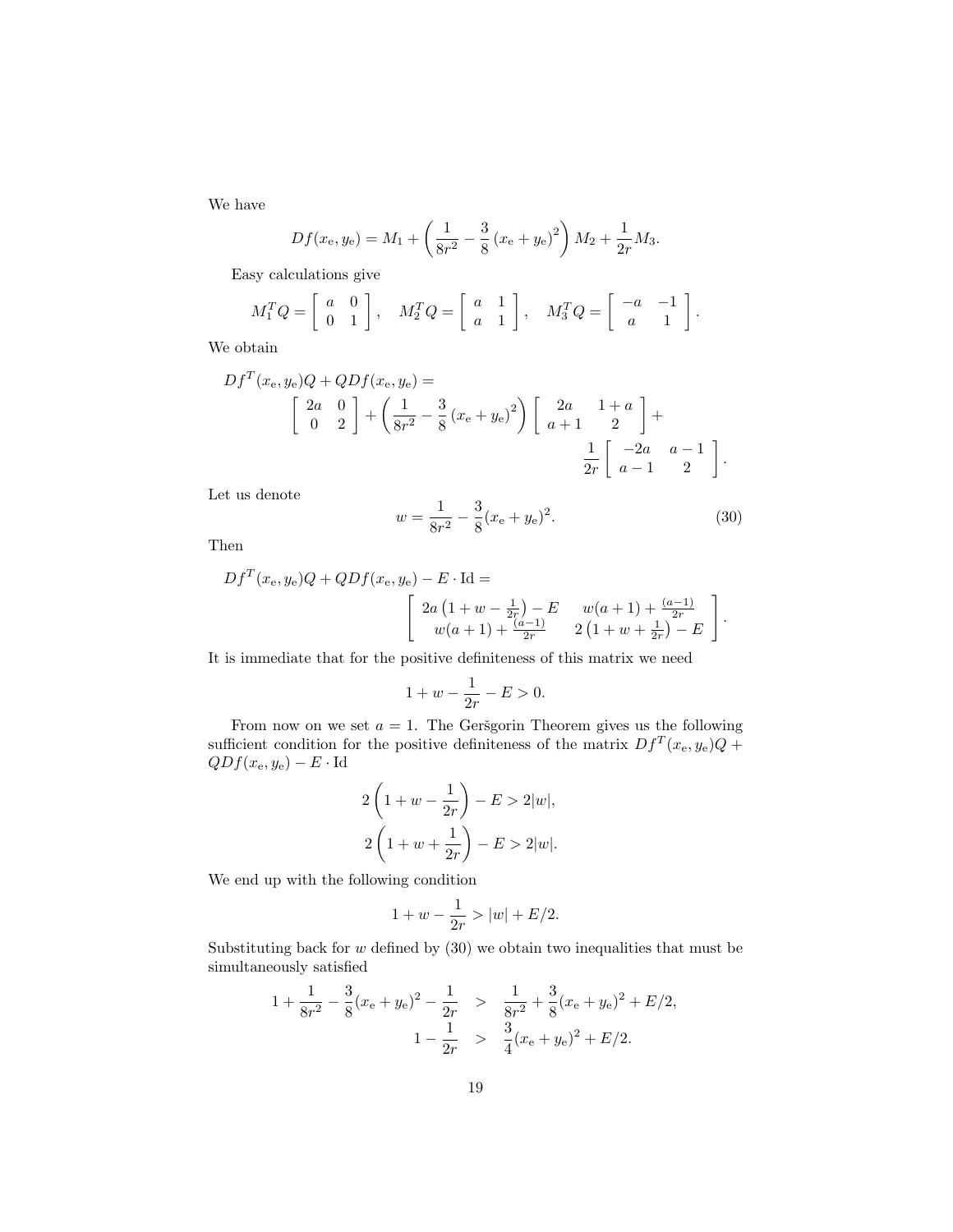Since for  $(x_e, y_e) \in N^e$  there holds  $|x_e + y_e| \leq (d_1^e + d_2^e)$  we obtain the following condition

$$
1 > \frac{1}{2r} + \frac{3}{4}(d_1^e + d_2^e)^2 + E/2
$$

and Lemma 7 implies the assertion (29).

#### 4.3 Estimate on constant m

**Lemma 9** Let  $N^e = [-d_1^e, d_1^e] \times [-d_2^e, d_2^e]$  and put  $d = d_1^e + d_2^e$ . Then for  $z = (x_e, y_e) \in N^e$  and  $r \ge r_*$  there holds

$$
\left\| \left( \frac{\partial f}{\partial r}(r, z) \right)^T Q + Q \frac{\partial f}{\partial r}(r, z) \right\| \le \frac{d}{2r_*^2} \left( 1 + \frac{3}{4r_*} \right) \sqrt{a^2 + 1}.
$$

**Proof:** Since we assumed that  $Q$  is diagonal it is easy to see that

$$
\left\| \left( \frac{\partial f}{\partial r}(r, z) \right)^T Q + Q \frac{\partial f}{\partial r}(r, z) \right\| = 2 \left\| Q \frac{\partial f}{\partial r}(r, z) \right\|.
$$

We have

$$
\frac{\partial f}{\partial r}(r,z) = \left(\frac{x_e - y_e}{2r^2} - \frac{3}{8r^3}(x_e + y_e)\right) \begin{bmatrix} 1 \\ -1 \end{bmatrix},
$$

hence

$$
Q\frac{\partial f}{\partial r}(r,z) = \left(\frac{x_e - y_e}{2r^2} - \frac{3}{8r^3}(x_e + y_e)\right)\begin{bmatrix} a \\ 1 \end{bmatrix}.
$$

Finally we obtain

$$
\left\|Q\frac{\partial f}{\partial r}(r,z)\right\| \le \left(\frac{d}{2r_*^2} + \frac{3d}{8r_*^3}\right)\sqrt{a^2 + 1} = \frac{d}{2r_*^2}\left(1 + \frac{3}{4r_*}\right)\sqrt{a^2 + 1}.
$$

#### 4.4 Some numbers

Consider equation (26) and quadratic form (28) with  $a = 1$  (this is the value used later in the actual proof). Lemma 6 and Lemma 8 guarantee that the set  $N^e = [-d_1^e, d_1^e] \times [-d_2^e, d_2^e]$  is an isolating block for (26) satisfying the cone condition for all  $r \geq r_*$  provided the following inequalities hold true:

$$
\min\{d_1^e, d_2^e\} > d\left(\frac{1}{2r_*} + \frac{1}{8r_*^2} + \frac{d^2}{8}\right),
$$
  

$$
\frac{E}{2} + \frac{1}{2r_*} + \frac{3}{4}d^2 < 1,
$$

where  $d = d_1^e + d_2^e$ .

 $\blacksquare$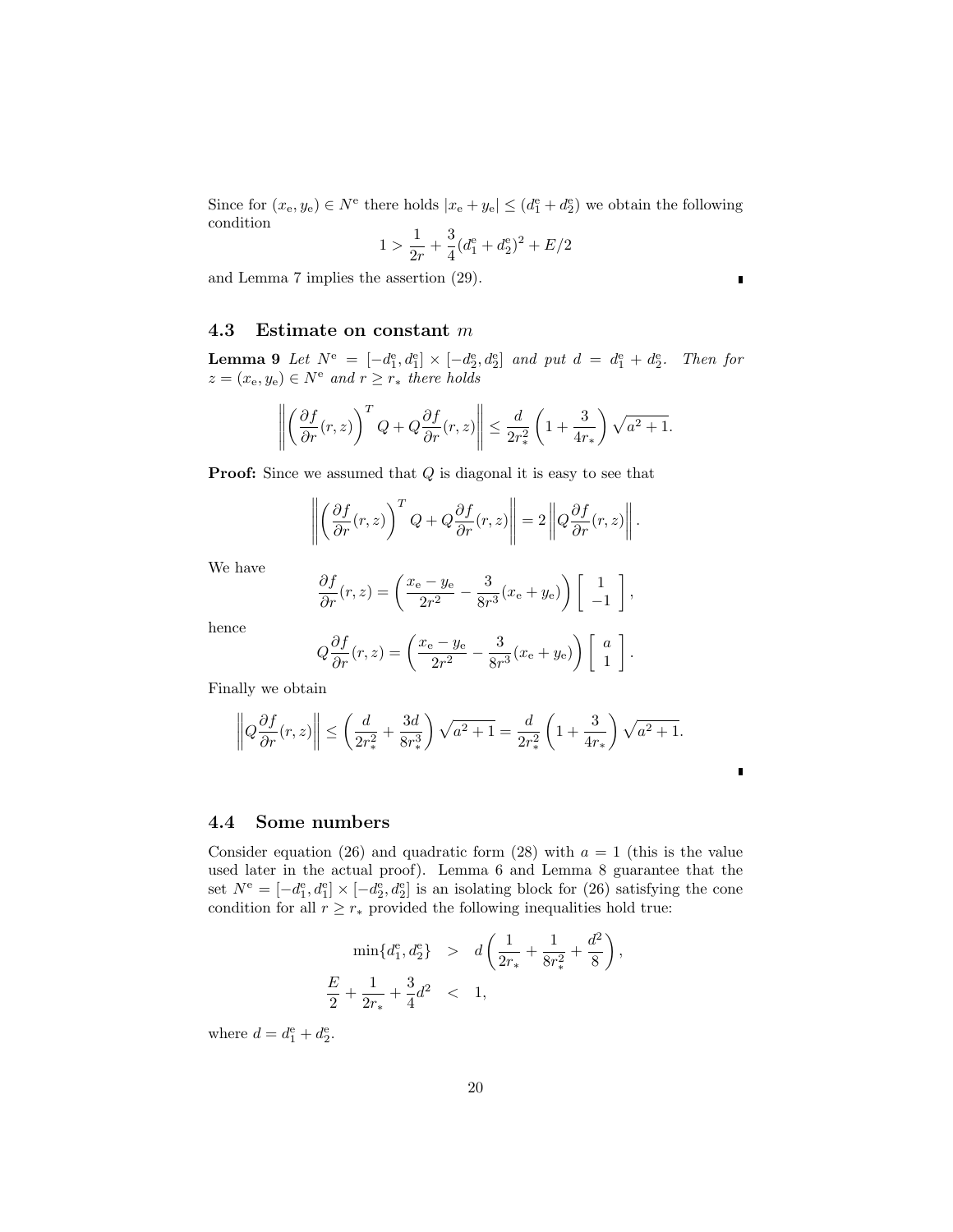For example, if  $r_* = 2$  and  $d_1^e = d_2^e = 1/4$  then the first inequality holds true. From Lemma 9 we get the bound  $m \leq \frac{11}{128}$ √ 2. Now the constant E should satisfy  $E < 2 - 3/2d^2 - 1/r_* = 9/8$ . Take for instance  $E = 1$ . This gives us a bound for the derivative  $|x'_{s}(r)| \leq \frac{m}{E} = \frac{11\sqrt{2}}{128} \approx 0.121534$ . √

For r large the second condition gives an upper bound for  $d < \frac{2}{3}$ 3.

## 5 Estimates for the unstable manifold for  $\rho \rightarrow$  $-\infty$  for equation (1)

Let us rewrite here system (3)

$$
w'' - w/4 = e^{2\rho}(w - w^3).
$$
 (31)

We want to study the unstable manifold of  $(0,0)$  for  $\rho < 0$ .

Passing formally to the limit  $\rho \to -\infty$  in (31) we obtain the following linear system

$$
w'' - w/4 = 0.\t\t(32)
$$

Let  $p = w'$  and let us introduce new coordinates  $x<sub>b</sub>, y<sub>b</sub>$ 

$$
\begin{cases}\nw = x_{\rm b} + y_{\rm b}, \\
p = \frac{x_{\rm b} - y_{\rm b}}{2}.\n\end{cases}
$$
\n(33)

The inverse is given by

$$
\begin{cases}\nx_{\mathrm{b}} = \frac{w + 2p}{2} \\
y_{\mathrm{b}} = \frac{w - 2p}{2}\n\end{cases}
$$

,

.

In the coordinates  $(x_b, y_b)$  (31) becomes

$$
\begin{cases}\nx'_{\text{b}} = \frac{1}{2}x_{\text{b}} + e^{2\rho}g(x_{\text{b}}, y_{\text{b}}),\ny'_{\text{b}} = -\frac{1}{2}y_{\text{b}} - e^{2\rho}g(x_{\text{b}}, y_{\text{b}}),\n\end{cases}
$$
\n(34)

where

$$
g(x_{\rm b}, y_{\rm b}) = (x_{\rm b} + y_{\rm b}) - (x_{\rm b} + y_{\rm b})^3.
$$

#### 5.1 Isolating block

**Lemma 10** Let  $N^{\text{b}} = [-d, d]^2$ . If  $d < 1/2$  then  $N^{\text{b}}$  is an isolating block for  $(34)$  for any  $\rho$ .

**Proof:** Observe that if  $|x_b+y_b| \leq 1$  then  $g(x_b, y_b)$  has the same sign as  $x_b+y_b$ . The sign of  $x_b+y_b$  coincides with the sign of the dominant coordinate. Therefore

$$
x_{\text{b}}g(x_{\text{b}}, y_{\text{b}}) > 0
$$
 for  $|x_{\text{b}}| = d$ ,  
\n $y_{\text{b}}g(x_{\text{b}}, y_{\text{b}}) > 0$  for  $|y_{\text{b}}| = d$ .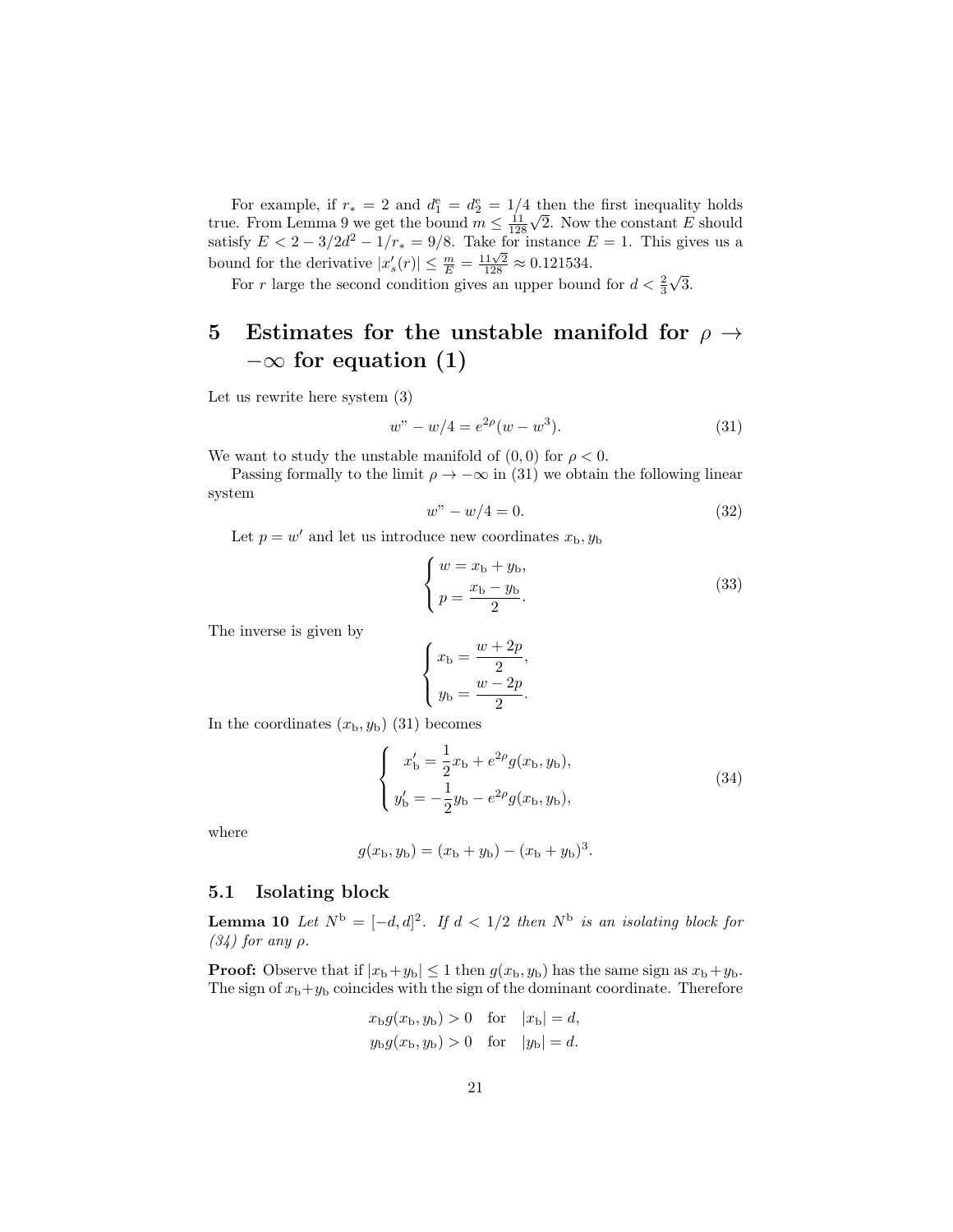This implies that

$$
x'_{\rm b}x_{\rm b} = \frac{1}{2}x_{\rm b}^2/2 + e^{2\rho}x_{\rm b}g(x_{\rm b}, y_{\rm b}) \ge \frac{1}{2}x_{\rm b}^2/2 \quad \text{if} \quad |x_{\rm b}| = d,
$$
  

$$
-y'_{\rm b}y_{\rm b} = \frac{1}{2}y_{\rm b}^2/2 + e^{2\rho}y_{\rm b}g(x_{\rm b}, y_{\rm b}) \ge \frac{1}{2}y_{\rm b}^2/2 \quad \text{if} \quad |y_{\rm b}| = d.
$$

5.2 Cone condition

In this section we will derive inequalities that guarantee the cone condition on an isolating block for  $(34)$ . Let us denote by f the vector field  $(34)$ . We have

$$
Df(x_{b}, y_{b}) = \begin{bmatrix} \frac{1}{2} & 0\\ 0 & -\frac{1}{2} \end{bmatrix} + e^{2\rho}(1 - 3(x_{b} + y_{b})^{2}) \begin{bmatrix} 1 & 1\\ -1 & -1 \end{bmatrix}.
$$
  

$$
Q = \begin{bmatrix} a & 0\\ 0 & -1 \end{bmatrix}.
$$
 (35)

**Lemma 11** Assume that the isolating block for (34) has the form  $N^{\rm b} = [-d_1^{\rm b}, d_1^{\rm b}] \times$  $[-d_2^{\rm b}, d_2^{\rm b}]$ . Put

$$
w = e^{2\rho}(1 - 3(x_{\rm b} + y_{\rm b})^2).
$$

If

Put

$$
1 + 2w > E > 0,
$$
\n
$$
(36)
$$

$$
a(1+2w)^2 - E(a+1)(1+2w) + E^2 > w^2(a+1)^2
$$
 (37)

for  $(x_b, y_b) \in N^b$  and  $\rho \leq \rho_0$  then the cone condition is satisfied on  $N^b$  for all  $\rho \leq \rho_0$  for (34) with the constant E.

**Proof:** Denote by  $f$  the vector field  $(34)$ . Direct computation gives

$$
Df^{T}(x_{b}, y_{b})Q + QDf(x_{b}, y_{b}) =
$$
\n
$$
\begin{bmatrix} a & 0 \ 0 & 1 \end{bmatrix} + e^{2\rho}(1 - 3(x_{b} + y_{b}))^{2}) \begin{bmatrix} 2a & a+1 \ a+1 & 2 \end{bmatrix} =
$$
\n
$$
\begin{bmatrix} a(1+2w) & w(a+1) \ w(a+1) & 1+2w \end{bmatrix}.
$$

We will apply the standard criterion for positive definiteness of matrices to the matrix  $M = (Df^T(x_b, y_b)Q + QDf(x_b, y_b) - E \cdot Id)$ . We want  $M_{22} > 0$  and  $\det M > 0$ . The first condition gives (36), the second reads

$$
(a(1+2w) – E) (1 + 2w – E) – w2(a + 1)2 > 0
$$

which is equivalent to (37).

ī

Ī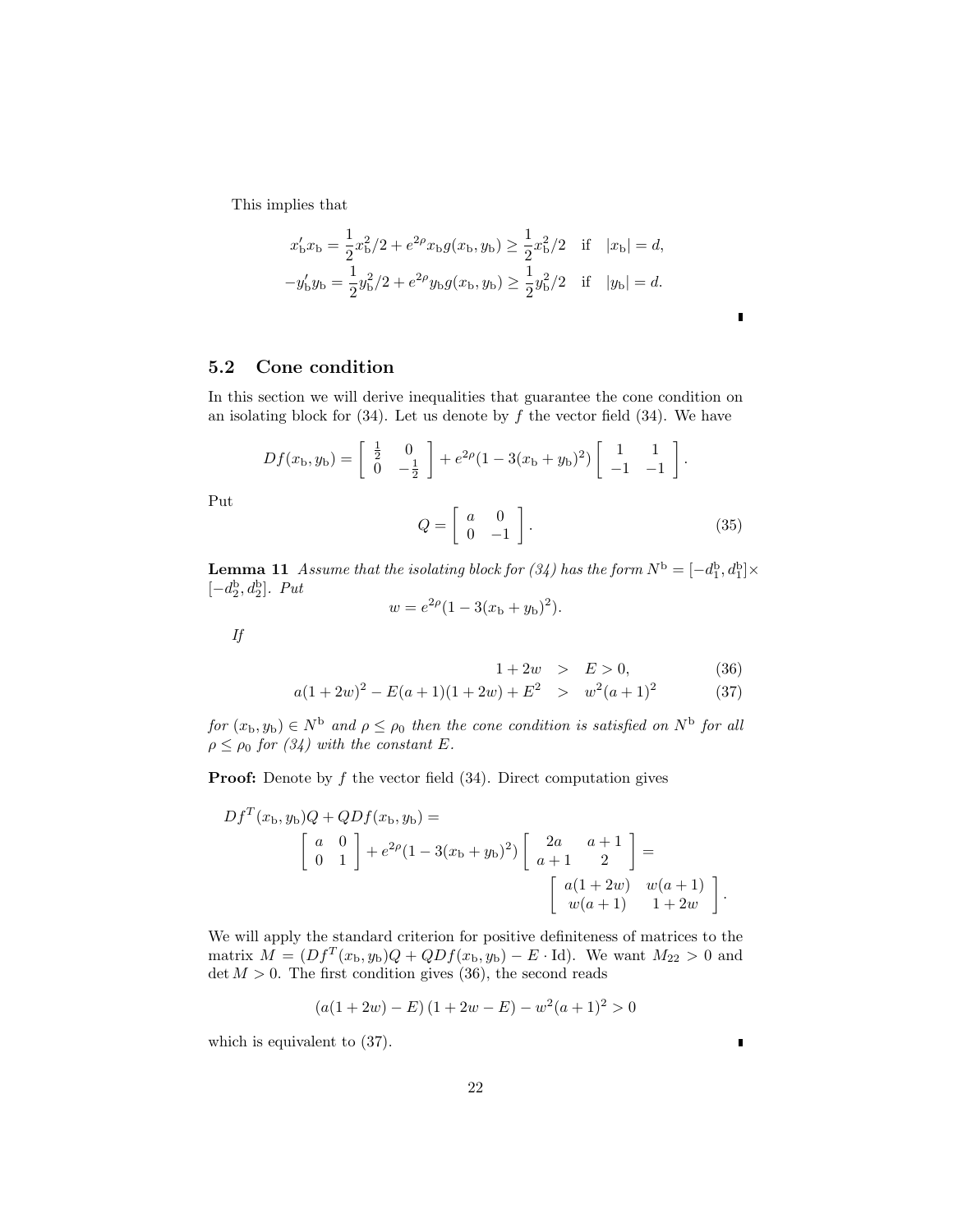Using the Geršgorin theorem  $[G, V]$  we can derive conditions, which might more suitable for easy estimates to be done by hand. The positive definiteness of

$$
\left[\begin{array}{cc}a(1+2w)&w(a+1)\\w(a+1)&1+2w\end{array}\right]
$$

is implied by the following two inequalities

$$
a(1+2w) - w(a+1) > E,
$$
  
1+2w-w(a+1) > E. (38)

This leads to the following lemma.

**Lemma 12** Assume that  $(d_1^b + d_2^b)^2 \leq \frac{1}{3}$ ,  $0 < a \leq 1$  and the following condition is satisfied

$$
a(e^{2\rho_0} + 1) - e^{2\rho_0} > E.
$$

Then the cone condition is satisfied on  $N^{\text{b}}$  for  $(34)$  for  $\rho \leq \rho_0$  with the constant E.

**Proof:** Under the assumption on  $d_1^b$  and  $d_2^b$  we have

$$
w = e^{2\rho}(1 - 3(x_{\rm b} + y_{\rm b})^2) \ge 0.
$$

Since  $0 < a \leq 1$ , the positive definiteness of  $Df(x_b, y_b)^T Q + QDf(x_b, y_b)$  is implied by only one condition (38) which reduces to

$$
a(w+1) - w > E.
$$

Observe that the range of w for  $(x_b, y_b) \in N^b$  and  $\rho \le \rho_0$  is given by  $0 < w \le$  $e^{2\rho_0} = w_0$ . Since  $a \le 1$ , the function  $w \mapsto a(1+w) - w$  is non-increasing, hence it is enough to have this inequality for the largest possible value  $w_0 = e^{2\rho_0}$ .

### 5.3 Estimation of constant m when  $\rho \rightarrow -\infty$ .

**Lemma 13** Denote by f the vector field  $(34)$ . Assume that the isolating block for (34) has the form  $N^{\rm b} = [-d_1^{\rm b}, d_1^{\rm b}] \times [-d_2^{\rm b}, d_2^{\rm b}]$  with  $d := \max\{d_1^{\rm b}, d_2^{\rm b}\} \le 1/2$ . Assume the quadratic form is diagonal as in (35). Then for  $z = (x_{\rm b}, y_{\rm b}) \in N^{\rm b}$ and  $\rho \leq \rho_0$  there holds

$$
\left\| \left( \frac{\partial f}{\partial \rho}(\rho, z) \right)^T Q + Q \frac{\partial f}{\partial \rho}(\rho, z) \right\| \le 8d e^{2\rho_0} \sqrt{a^2 + 1}.
$$

**Proof:** For  $z = (x_{\text{b}}, y_{\text{b}}) \in N^{\text{b}}$  we have

$$
\frac{\partial f}{\partial \rho}(\rho, z) = 2e^{2\rho}g(x_{\rm b}, y_{\rm b})\begin{bmatrix} 1 \\ -1 \end{bmatrix}.
$$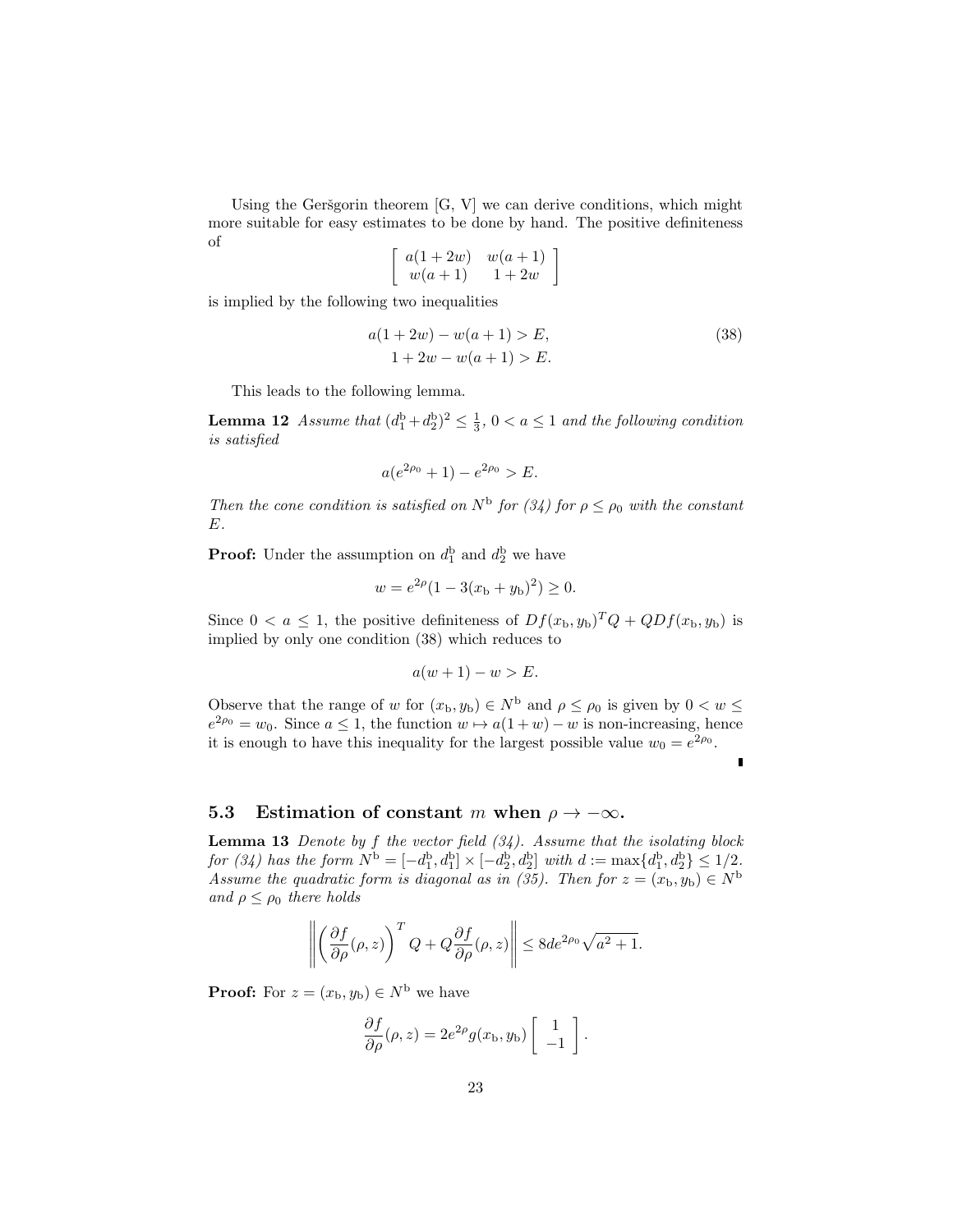Since Q is diagonal we get

$$
Q\frac{\partial f}{\partial \rho}(\rho, z) = 2e^{2\rho}g(x_{\rm b}, y_{\rm b})\left[\begin{array}{c} a \\ 1 \end{array}\right].
$$

Given that

$$
|g(x_{\rm b}, y_{\rm b})| = |x_{\rm b} + y_{\rm b}|(1 - (x_{\rm b} + y_{\rm b})^2) \le |x_{\rm b} + y_{\rm b}| \le 2d.
$$

for  $(x_{\rm b}, y_{\rm b}) \in N^{\rm b}$  we obtain

$$
\left\|Q\frac{\partial f}{\partial \rho}(\rho, z)\right\| \le 4de^{2\rho_0}\sqrt{a^2 + 1}.
$$

#### 5.4 Some numbers

We will show now that we can construct a quite large isolating block on which the cone condition is satisfied and still we can have good estimates on the derivative on parametrization of unstable set with respect to  $\rho$ .

From Lemma 10 the set  $N^{\mathrm{b}} = [-d, d]^2$  is an isolating block provided  $d \leq 1/2$ .

Lemma 12 guarantees the cone condition on  $N^{\rm b}$  with constant E for  $\rho \leq \rho_0$ provided the following two inequalities are satisfied

$$
d \le \frac{1}{2\sqrt{3}}
$$
  

$$
a(e^{2\rho_0} + 1) - e^{2\rho_0} > E.
$$

,

In the case  $a = 1$  (this is the value used in our computer assisted proof) the last inequality reduces to  $E < 1$  and  $\rho_0$  can be an arbitrary number. Finally, from Lemma 13 we obtain an estimate on the constant  $m = 8de^{2\rho_0}\sqrt{2}$ .

Explicit numbers satisfying all required inequalities:

- Put  $d = 1/4$ ,  $\rho_0 = \ln 2$ ,  $a = 1$  and  $E = 1/2$ . Then we have  $m = 8\sqrt{2}$ , Put  $a = 1/4$ ,  $\rho_0 = \ln 2$ <br> $|y'_u(\rho)| \le m/E = 16\sqrt{2}$ .
- Put  $d = 1/4$ ,  $\rho_0 = \ln 2^{-4}$ ,  $a = 1$  and  $E = 1/4$ √ Put  $d = 1/4$ ,  $\rho_0 = \ln 2^{-4}$ ,  $a = 1$  and  $E = 1/\sqrt{2}$ . Then we have  $m = \sqrt{2}$ .  $\overline{2}/128, |y_u'(\rho)| \le m/E = 1/64.$

## 6 Proof of Theorem 1

In this section we give a computer assisted proof of the existence of six geometrically different connecting orbits for equation (1), i.e. solutions satisfying (2). Each orbit makes different number of (half) revolutions around the separatrix of equation (24) before approaching the equilibrium point  $(A, A') = (0, 0)$ . Three of them converge to  $(0, 0)$  from the right side  $(A > 0)$  and three of them from the left side  $(A < 0)$  - see Fig. 1 and Fig. 5.

Before we give the proof of Theorem 1 let us make several remarks about its content.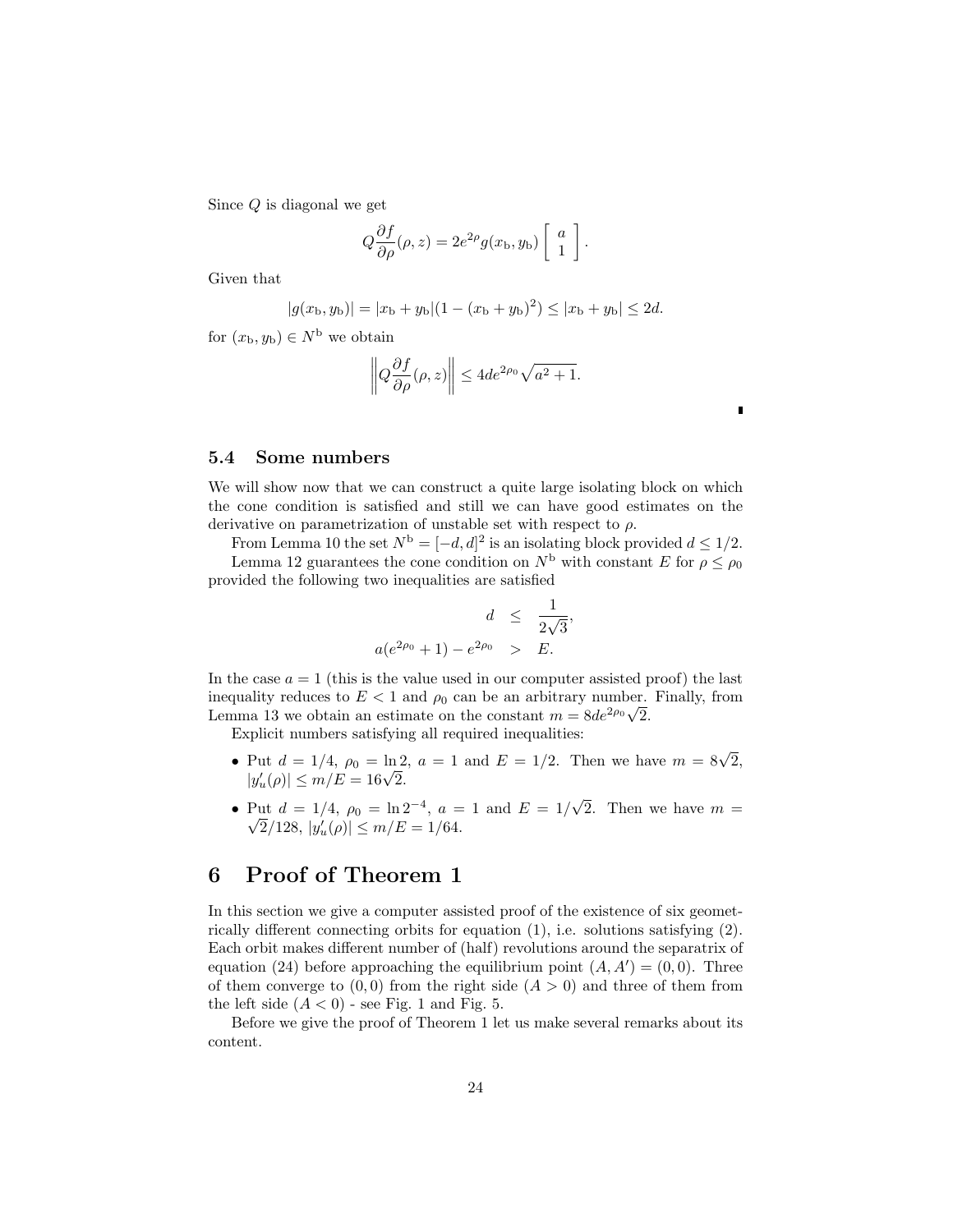

Figure 5: The six transverse connecting orbits resulting from Theorem 1. The trajectories are plotted in two time scales. For  $r \ge 1$  the points  $(A_n(r), A'_n(r))$ are shown while for  $r \in (0,1)$  we plot  $(A_n(\rho), A'_n(\rho))$  with  $\rho = \ln r$ . This figure illustrates the convergence of orbits to  $(0,0)$  when  $\rho \to -\infty$ . The figure-eight curve in the middle is the separatrix for (24).

- W<sup>u</sup> can be expressed using other independent variable  $\rho = \ln r$  and  $w(\rho) =$  $A(e^{\rho})$  (see Section 5) as follows.
	- $W^u = \{(\rho_0, w_0, w'_0) \in \mathbb{R} \times \mathbb{R} \times \mathbb{R} \mid$ such that the backward solution of (31)  $w(\rho)$  with initial condition  $w(\rho_0) = w_0, w'(\rho_0) = w'_0$  satisfies  $\lim_{\rho \to -\infty} (w(\rho), w'(\rho)) = 0$ .

In fact in the proof we use the above description of  $W^u$ . The expression for  $W^u$  given in the assertion of the theorem is obtained after we return to the original variables r and function  $A(r)$ .

• The statement about the number of local extremes means that the trajectory  $r \to (A_n(r), A'_n(r))$  intersects transversally the axis  $A' = 0$  exactly n times.

In Fig. 5 the six connecting orbits are shown in two time scales: r for  $r \geq 1$ and  $\rho = \ln r$  for  $r \in (0, 1)$ . For  $r = 1$  they coincide, i.e.

$$
(A(r = 1), A'(r = 1)) = (A(\rho = 0), A'(\rho = 0))
$$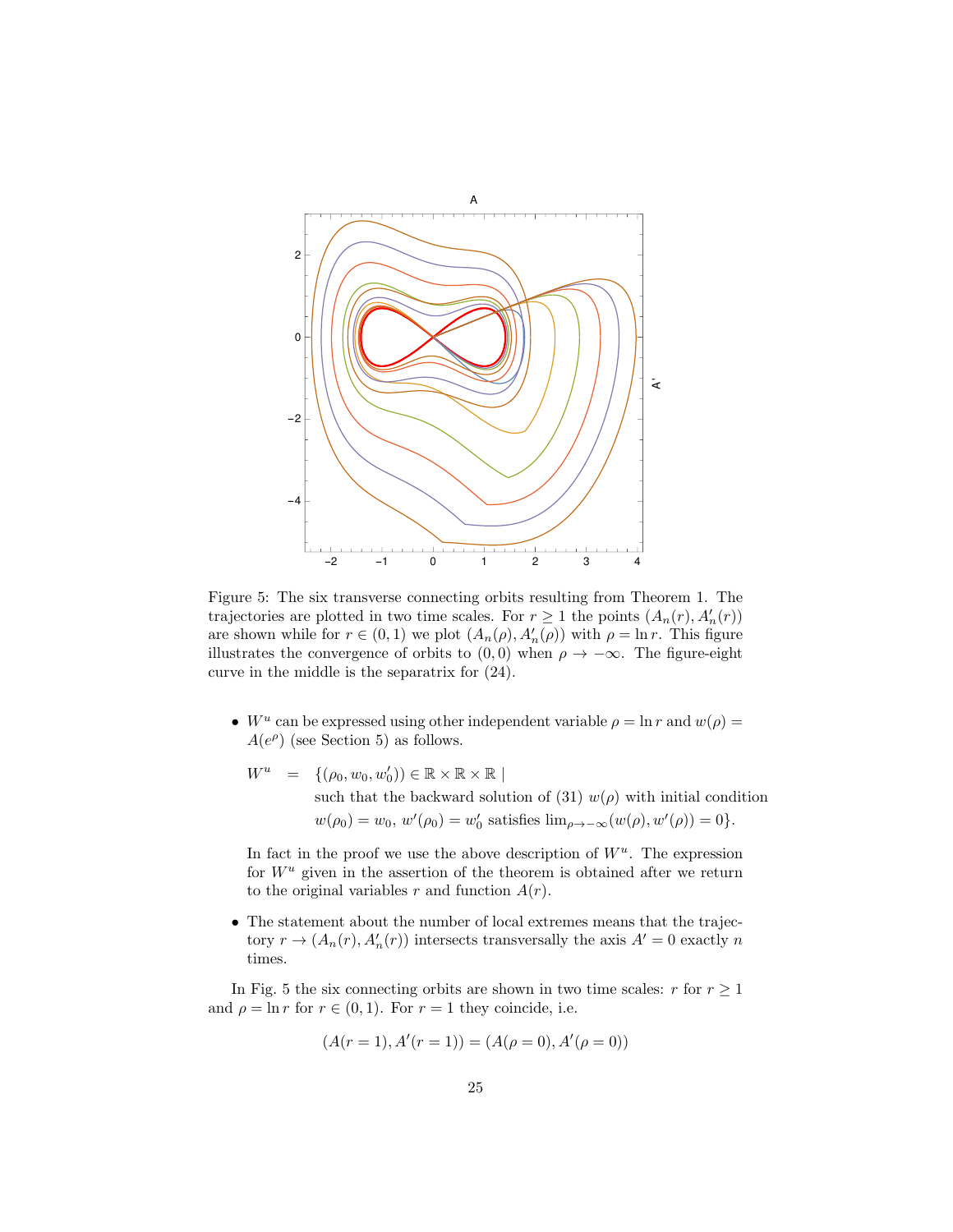therefore they appear as continuous curves. This figure illustrates the convergence of orbits to  $(0, 0)$  when  $\rho \to -\infty$ .

The proof of Theorem 1 is based on the theorems introduced in the previous sections. Using a non-rigorous simulation (the bisection) we found good initial conditions for the connecting orbits. Then using validated numerics we verified the existence of isolating blocks, cone conditions and conditions for the intersection of the stable and unstable manifolds. The details will be given in the next sections.

In Sections 4 and 5 we have found analytically the isolating blocks on which the cone conditions are satisfied for the begin and end our connection. However, using validated numerics we can find much tighter bounds for the unstable/stable manifolds and similarly better bounds for the time-derivative of the parametrization of unstable/stable sets.

The input arguments to the algorithms that verify the existence of connecting orbit are the following

- *n* number of intersections of the trajectory with the line  $A' = 0$ ,
- $\hat{r}_n$  an initial time,
- $\Delta r_n$  time range around  $\hat{r}_n$ .

These parameters are listed in (40) and found in nonrigorous simulation (bisection).

### 6.1 Isolating block and cone condition for  $\rho \to -\infty$ .

By  $(x_b, y_b)$  we denote coordinates that linearize the system at  $\rho \to -\infty$  as defined in (33). We define an isolating block

$$
N^{\rm b} = [-d_1^{\rm b}, d_1^{\rm b}] \times [-d_2^{\rm b}, d_2^{\rm b}] = [-0.125, 0.125] \times [-2.8 \cdot 10^{-8}, 2.8 \cdot 10^{-8}]. \tag{39}
$$

Let us define the following constants

| $\boldsymbol{n}$ | $\hat r_n$  | $\Delta r_n$      |      |
|------------------|-------------|-------------------|------|
|                  | 0.003288250 | $4 \cdot 10^{-7}$ |      |
| $\overline{2}$   | 0.001184020 | $6 \cdot 10^{-8}$ |      |
| 3                | 0.000650050 | $3 \cdot 10^{-8}$ | (40) |
|                  | 0.000424204 | $2 \cdot 10^{-8}$ |      |
| 5                | 0.000304427 | $1 \cdot 10^{-8}$ |      |
|                  | 0.000232050 | $8 \cdot 10^{-9}$ |      |

**Lemma 14** Put  $\rho_* = \ln(\hat{r}_1 + \Delta r_1)$ , where  $\hat{r}_1$  and  $\Delta r_1$  are defined in (40).

- For  $\rho \leq \rho_*$  set  $N^{\rm b}$  is an isolating block for the system (34).
- For  $\rho \leq \rho_*$  the cone condition is satisfied on  $N^{\rm b}$  with quadratic form  $Q(x_{\rm b}, y_{\rm b}) = x_{\rm b}^2 - y_{\rm b}^2$  and thus for all  $\rho \leq \rho_*$  the set

$$
W_{\rho, N^{\mathrm{b}}}^{u}(0,0) = \{(x_{\mathrm{b}}, y_{u}(\rho, x_{\mathrm{b}})) \,|\, x_{\mathrm{b}} \in [-d_{1}^{\mathrm{b}}, d_{1}^{\mathrm{b}}]\}
$$

is a horizontal disc satisfying the cone condition.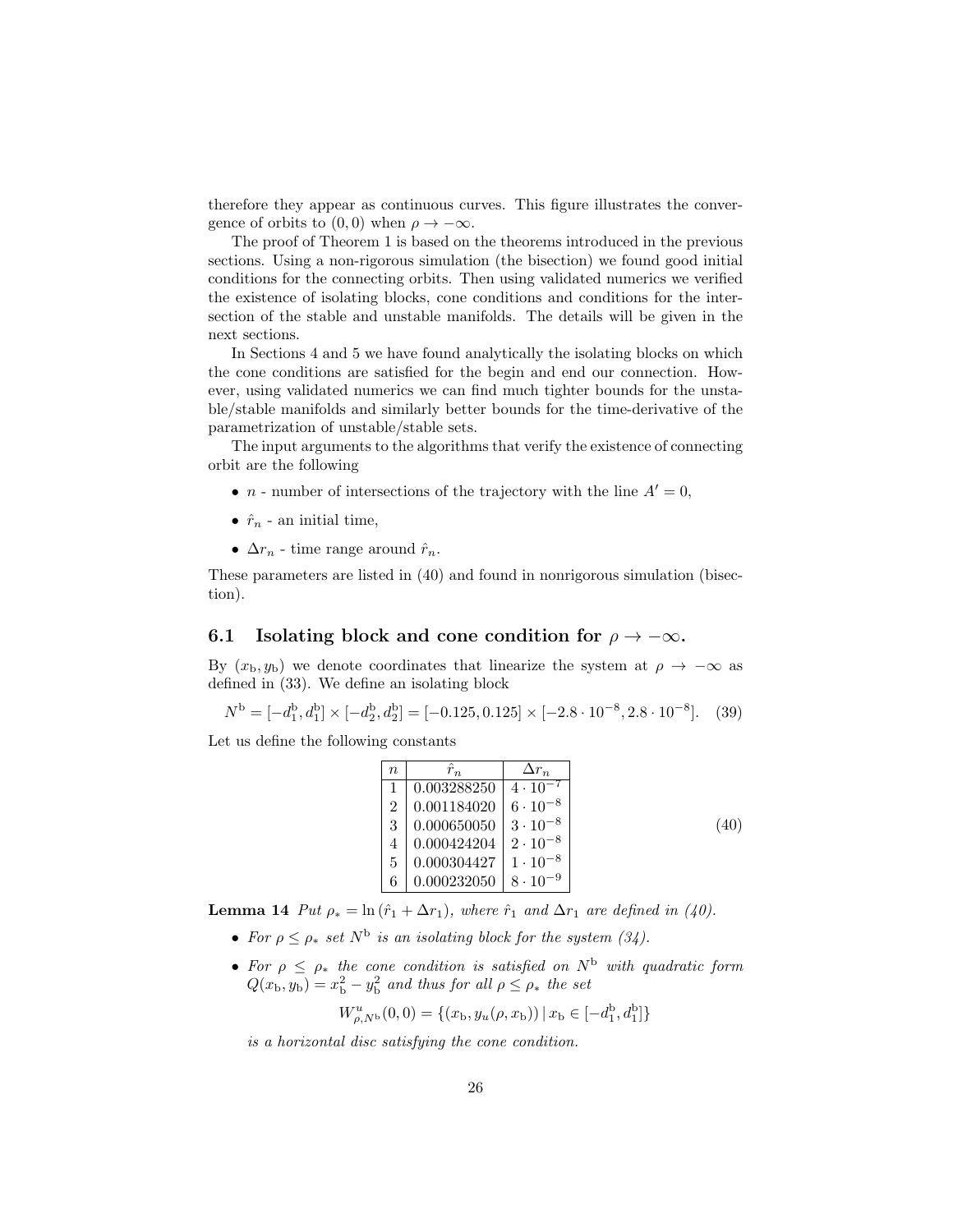• The following estimate holds:

$$
\left| \frac{\partial y_u}{\partial \rho}(\rho, x_{\rm b}) \right| \le 7.65 \cdot 10^{-6}.
$$

**Proof:** Let  $f(\rho, x_{\text{b}}, y_{\text{b}}) = (f_1(\rho, x_{\text{b}}, y_{\text{b}}), f_2(\rho, x_{\text{b}}, y_{\text{b}}))$  be the vector field as defined in (34) and put  $f_{\rho} = f(\rho, \cdot, \cdot)$ . Let  $d_1^{\rm b}, d_2^{\rm b}$  be the sizes of  $N^{\rm b}$  – see (39). Direct evaluation in interval arithmetics gives the following inequalities

$$
f_1((-\infty,\rho_*] \times \{d_1^b\} \times [-d_2^b, d_2^b]) \ge 0.0625 > 0,
$$
  
\n
$$
f_1((-\infty,\rho_*] \times \{-d_1^b\} \times [-d_2^b, d_2^b]) \le -0.0625 < 0,
$$
  
\n
$$
f_2((-\infty,\rho_*] \times [-d_1^b, d_1^b] \times \{d_2^b\}) \le -4.8127929800192025 \cdot 10^{-8} < 0,
$$
  
\n
$$
f_2((-\infty,\rho_*] \times [-d_1^b, d_1^b] \times \{-d_2^b\}) \ge 4.8127929800192025 \cdot 10^{-8} > 0.
$$

This proves that  $N^{\mathrm{b}}$  is an isolating block for all  $\rho \leq \rho_*$ .

Let us fix  $\rho \in (-\infty, \rho_*]$  and recall that the quadratic form we are using is  $Q(x_{\rm b}, y_{\rm b}) = x_{\rm b}^2 - y_{\rm b}^2$ . Since  $d_{\rm l}^{\rm b} + d_{\rm l}^{\rm b} \le \frac{\sqrt{3}}{3}$  from Lemma 12 we get that the cone condition is satisfied with any constant  $E < 1$ .

Finally, from Lemma 13 and Lemma 5 and passing to the limit with  $E \to 1^$ we get that

$$
\left| \frac{\partial y_u}{\partial \rho}(\rho, x_{\rm b}) \right| \le \frac{\left\| \frac{\partial f}{\partial \rho} ((-\infty, \rho_{*}] \times N^{\rm b})^T Q + Q \frac{\partial f}{\partial \rho} ((-\infty, \rho_{*}] \times N^{\rm b}) \right\|}{E}
$$
  

$$
\le \frac{4\sqrt{2}e^{2\rho_{*}}|d_1^{\rm b} + d_2^{\rm b}|}{E} \xrightarrow{E \to 1^{-}} 4\sqrt{2}e^{2\rho_{*}}|d_1^{\rm b} + d_2^{\rm b}|
$$
  

$$
= 540761062255450812 \cdot 10^{-23}\sqrt{2} < 7.65 \cdot 10^{-6}
$$

### 6.2 Isolating block and cone condition for  $r \to \infty$ .

Let us consider an isolating block for  $r \to \infty$ . Put

$$
N^{\rm e} = [-d_1^{\rm e}, d_1^{\rm e}] \times [-d_2^{\rm e}, d_2^{\rm e}] = [-0.0015, 0.0015] \times [-0.01, 0.01]. \tag{41}
$$

.

I

**Lemma 15** Let  $r_* = 6$ .

- For  $r \geq r_*$  the set  $N^e$  is an isolating block for the system (24).
- For  $r \geq r_*$  the cone condition is satisfied on  $N^e$  with quadratic form  $Q(x_e, y_e) = x_e^2 - y_e^2$  and thus for all  $r \ge r_*$  the set

$$
W^s_{r,N^{\rm e}}(0,0)=\{(x_s(r,y_{\rm e}),y_{\rm e})\,|\,y_{\rm e}\in[-d_2^{\rm e},d_2^{\rm e}]\}
$$

is a vertical disc satisfying the cone condition.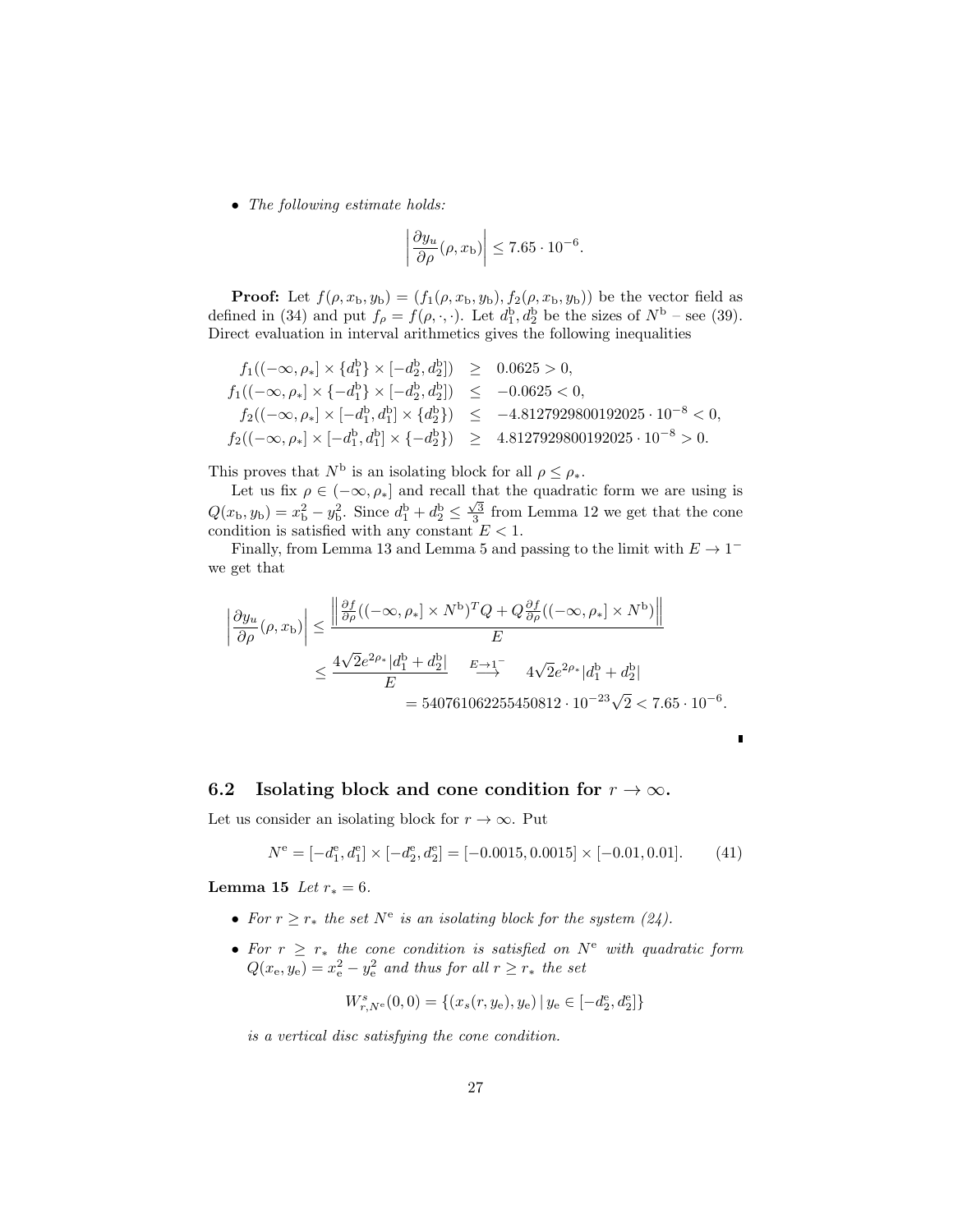• The following estimate holds:

$$
\left| \frac{\partial x_s}{\partial r}(\rho, y_{\rm e}) \right| \le 0.000252.
$$

**Proof:** Let  $f(r, x_e, y_e) = (f_1(r, x_e, y_e), f_2(r, x_e, y_e))$  be the vector field as defined in (24) and let  $d_1^e, d_2^e$  be the sizes of  $N^e$  – see (41). Direct evaluation in interval arithmetics gives the following inequalities

$$
\begin{array}{rcl} f_1([r_*,\infty)\times\{d_1^{\rm e}\}\times[-d_2^{\rm e},d_2^{\rm e}])&\geq&0.00051215277777777761>0,\\ f_1([r_*,\infty)\times\{-d_1^{\rm e}\}\times[-d_2^{\rm e},d_2^{\rm e}])&\leq&-0.00051215277777777761<0,\\ f_2([r_*,\infty)\times[-d_1^{\rm e},d_1^{\rm e}]\times\{d_2^{\rm e}\})&\leq&-0.010737706706597221<0,\\ f_2([r_*,\infty)\times[-d_1^{\rm e},d_1^{\rm e}]\times\{-d_2^{\rm e}\})&\geq&0.010737706706597221>0.\end{array}
$$

This proves that  $N^e$  is an isolating block for all  $r \geq r_*$ .

From the proof of Lemma 8 it follows that the cone condition is satisfied on the set  $N^e$  for  $r \geq r_*$  and with  $a = 1, E > 0$  provided the following inequality holds true

$$
E < 2 - \frac{1}{r_*} - \frac{3}{2}(d_1^e + d_2^e)^2
$$

Substituting  $r_* = 6$  and  $d_1^e, d_2^e$  form (41) we get the upper bound

$$
E < E_0 = \frac{43995239}{24000000} \approx 1.8331349583333332.
$$

Finally, from Lemma 9 and Lemma 5 we get that

$$
\left| \frac{\partial x_s}{\partial r}(r, y_e) \right| \le \frac{\left| \frac{\partial f}{\partial r}([r_*, \infty) \times N^e)^T Q + Q \frac{\partial f}{\partial r}([r_*, \infty) \times N^e) \right|}{E}
$$
  

$$
\le \frac{\sqrt{2} (d_1^e + d_2^e)}{r_*^2} \left(1 + \frac{3}{4r_*^2}\right) / E.
$$

Passing to the limit with  $E \to E_0^-$  we obtain

$$
\left|\frac{\partial x_s}{\partial r}(r,y_\mathrm{e})\right| \le \frac{\sqrt{2}(d_1^\mathrm{e} + d_2^\mathrm{e})}{r_*^2} \left(1 + \frac{3}{4r_*^2}\right) / E_0 = \frac{140875}{791914302} \sqrt{2} < 0.000252.
$$

### 6.3 Shooting between manifolds.

Let us define three Poincaré sections. The first section is expressed in coordinates  $(r, x_b, y_b)$  – see (33) – that linearize the system at  $\rho \to -\infty$ . The section contains one of the exit edges of the set  $N<sup>b</sup>$ , namely

$$
\Pi^{\rm b} = \{(r, x_{\rm b}, y_{\rm b}) | x_{\rm b} = d_1^{\rm b}\}.
$$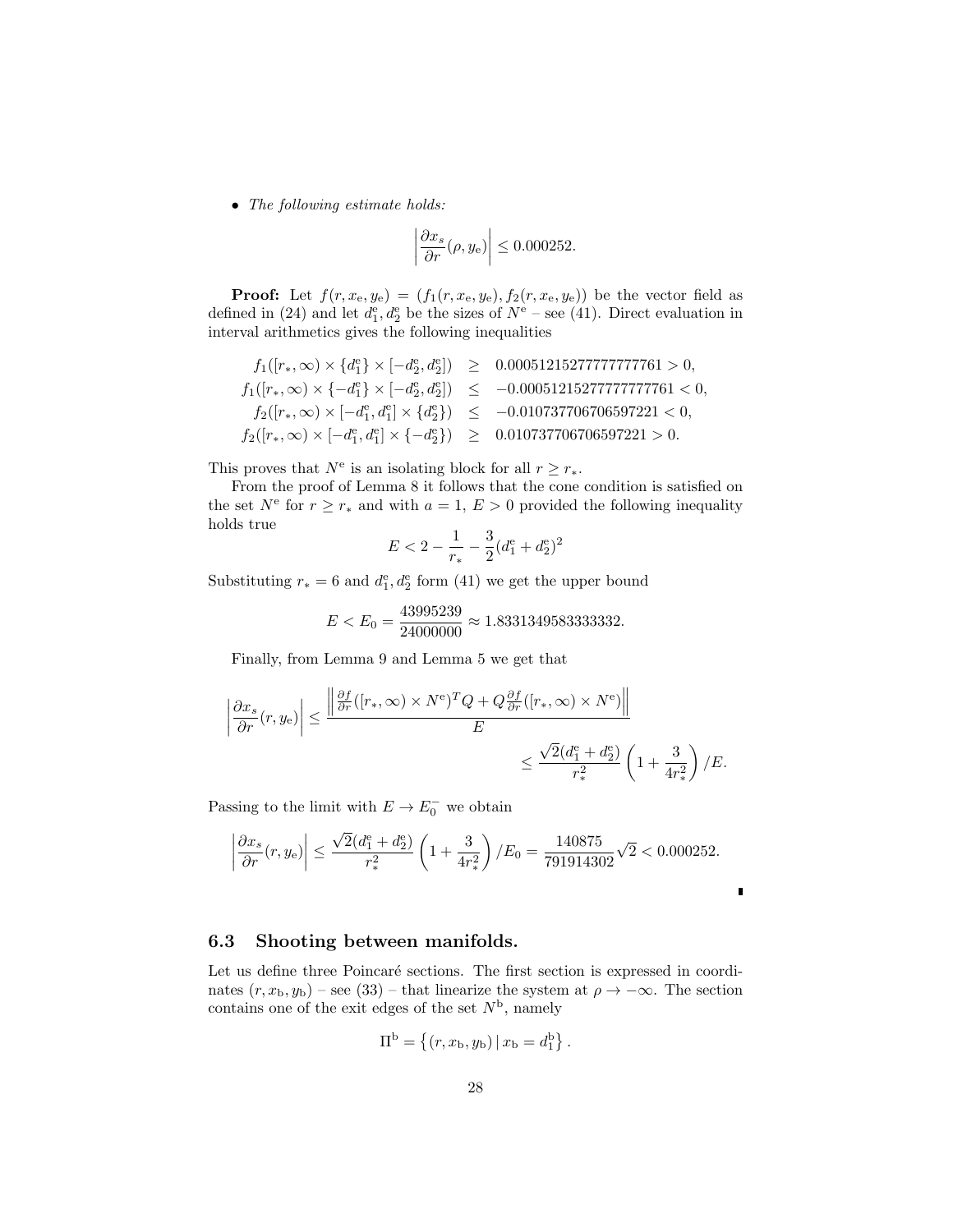We will use  $(r, y_b)$  coordinates to describe points on  $\Pi^b$ .

The two remaining sections are expressed in coordinates that define the set  $N<sup>e</sup>$  and each of them contains one of the entrance edges of this set

$$
\Pi_{\pm}^{e} = \{(r, x_{e}, y_{e}) | y_{e} = \pm d_{2}^{e}\}.
$$

We will use  $(r, x_e)$  coordinates to describe points on  $\Pi^e_{\pm}$  when the sign will be clear from the context. By  $P_-\,:\Pi^b\to\Pi^e_-\,$  and  $P_+\,:\Pi^b\to\Pi^e_+\,$  we denote two Poincaré maps. By  $P_{\pm}^{n}(r, y_{b})$  we denote the *n*-th itersection of the trajectory of (1) starting at  $(r, d_1^b, y_b)$  with the section  $\Pi^e_{\pm}$ . In what follows we will always use odd number of intersections for the mapping  $P_{-}^{n}$  and even for the mapping  $P_{+}^{n}$ . Therefore we will skip the subscript  $\pm$  to simplify the notation and write just  $P^n$ .

**Lemma 16** Let  $\hat{r}_n$ ,  $\Delta r_n$ ,  $n = 1, \ldots, 6$  be as defined in (40) and put

$$
r_n^- = \hat{r}_n - \Delta r_n
$$
  
\n
$$
r_n^+ = \hat{r}_n + \Delta r_n
$$
  
\n
$$
D_2^b = [-d_2^b, d_2^b].
$$

Then for  $n = 1, \ldots, 6$  the mapping  $P^{n+1}$  is well defined and smooth on the set

$$
[r_n^-, r_n^+] \times [-d_2^{\rm b}, d_2^{\rm b}].
$$

Moreover

$$
P^{n+1}(\{r_n^{\pm}\} \times D_2^b) \quad \subset \quad \{(r, x_e) : |x_e| > d_1^e, r \ge r_* = 6\},
$$
  

$$
\pi_x P^{n+1}(r_n^-, y_b) \cdot \pi_x P^{n+1}(r_n^+, y_b) \quad < \quad 0 \quad \text{for } y_b \in D_2^b
$$

and each trajectory of a point  $(r_b, y_b) \in [r_a^-, r_a^+] \times [-d_2^b, d_2^b]$  intersects the axis  $A'=0$  exactly n times before reaching the section  $\Pi_{(-1)^n}^{\rm e}$ .

Proof: The proof is computer assisted and uses an rigorous ODE solver from the CAPD library [CAPD]. In (42) we give rigorous bounds for the return time, i.e. for all  $(r_b, y_b) \in [r_n^-, r_n^+] \times [-d_2^b, d_2^b]$  the image  $(r_e, x_e) := P^{(n+1)}(r_b, y_b)$ exists and  $r_{e}$  belongs to the corresponding interval listed in  $(42)$ . This shows that such an intersection occurs always for  $r_e \ge r_* = 6$ .

| $\overline{n}$ | bound for the return time $r_{\rm e}$      |      |
|----------------|--------------------------------------------|------|
|                | $[6.5694270711914049, 6.8663028711914071]$ |      |
| 2              | $[9.547364685097655, 9.8754898050976578]$  |      |
| 3              | $[12.63188037430908, 12.975630434309084]$  | (42) |
|                | $[15.467339314615232, 15.811089354615238]$ |      |
| 5              | $[18.659449295387446, 19.009330830371958]$ |      |
| 6              | $[21.645791630860828, 21.989541646860836]$ |      |

In (43) we list estimates which establish the remaining inequalities. We see that the x-coordinate of  $P^{n+1}(\lbrace r_n^{\pm} \rbrace \times D_2^{\text{b}})$  has opposite sign for  $r_n^-$  and  $r_n^+$  and in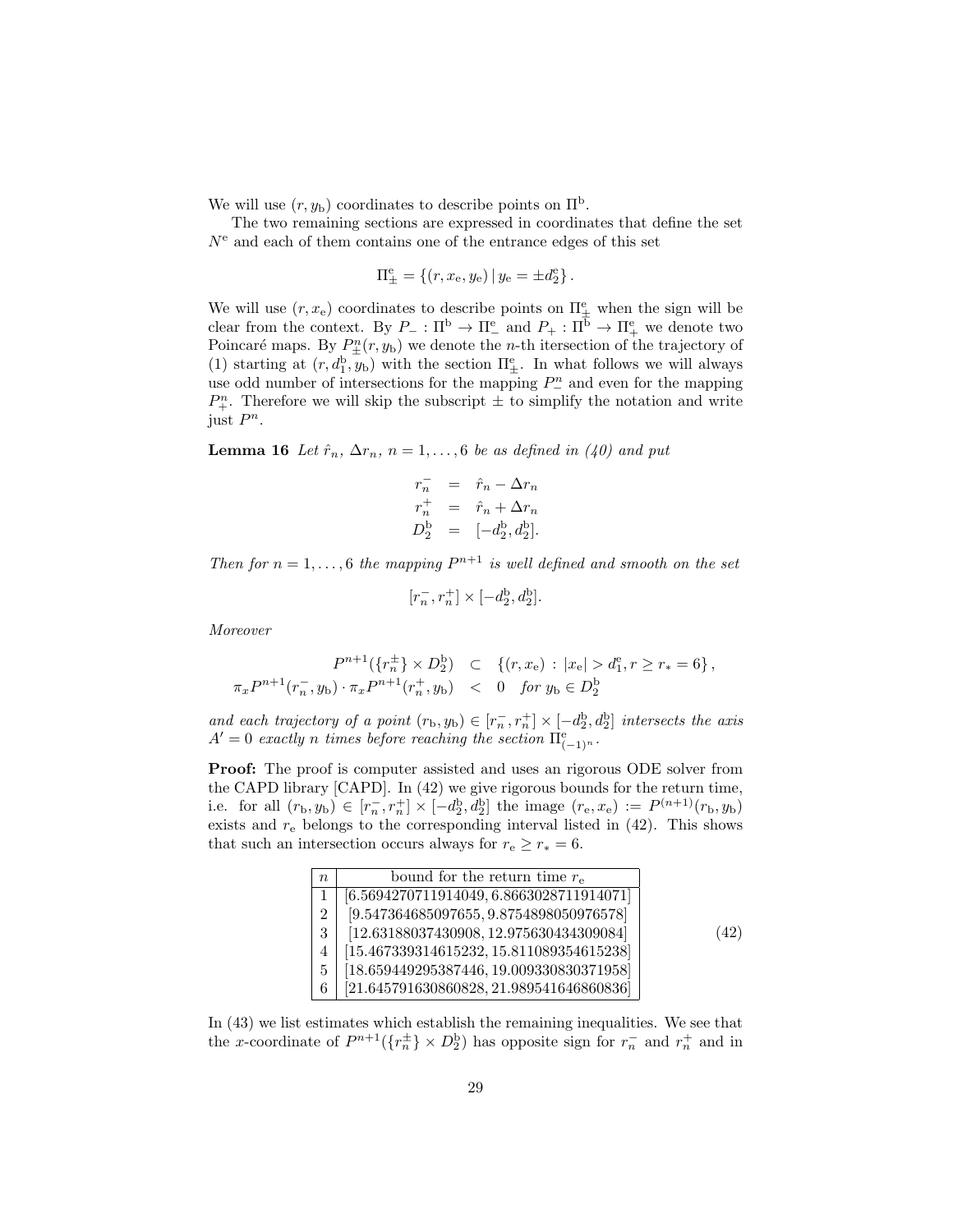

Figure 6: The set  $N^e$ , Poincaré section  $\Pi^e_+$  and an indication that  $P^2_+(r_1^-, D^b_2)$ and  $P_+^2(r_1^+, D_2^b)$  are mapped to opposite sides of the set  $N^e$ .

each case its absolute value is bigger than  $d_1^e = 0.0015$ .

| $\it{n}$       | $\overline{\pi_x P^{n+1}(\{r_n^-\}\times D_2^{\rm b})}$ | $\overline{\pi_x P^{n+1}(\{r_n^+\}\times D_2^b)}$ |      |
|----------------|---------------------------------------------------------|---------------------------------------------------|------|
|                | $-0.0032\overline{19,26}$                               | $0.0032\overline{[89,97]}$                        |      |
| $\overline{2}$ | 0.00189[2,8]                                            | $-0.0018[86, 93]$                                 |      |
| 3              | $-0.0019[87, 92]$                                       | 0.0019[37, 43]                                    | (43) |
| 4              | 0.00209[5,9]                                            | $-0.00221[0, 5]$                                  |      |
| 5              | $-0.00155[5, 9]$                                        | 0.0015[78, 82]                                    |      |
| 6              | 0.00173[1,4]                                            | $-0.0016[57, 61]$                                 |      |

In Fig. 6 we show the isolating block  $N^e$ , Poincaré section  $\Pi^e_+$  and by black dots we marked the image  $P^2_+(\{r_1^{\pm}\}\times D^{\mathrm{b}}_2)$ .

#### Proof of Theorem 1:

Recall that we used  $(r_b, y_b)$  coordinates on section  $\Pi^b$  and  $(r_e, x_e)$  coordinates on  $\Pi^e_+$ . From Lemmas 14 and 15 we know that

$$
W_{\rho,N^b}^u(0,0) = \{(x_b, y_u(\rho, x_b)) | x_b \in [-d_1^b, d_1^b] \},
$$
  

$$
W_{r,N^e}^s(0,0) = \{(x_s(r, y_e), y_e) | y_e \in [-d_2^e, d_2^e] \},
$$

where  $y_u(\cdot, \cdot)$ ,  $x_s(\cdot, \cdot)$  are smooth functions. Put

$$
\tilde{y}_u(r_\mathrm{b}, x_\mathrm{b}) := y_u(\ln r_\mathrm{b}, x_\mathrm{b})
$$

and consider the mapping

$$
F_n(r_b) = \pi_{x_e} P^{n+1} (r_b, \tilde{y}_u(r_b, d_1^b)) - x_s (\pi_r P^{n+1}(r_b, \tilde{y}_u(r_b, d_1^b)), d_2^e).
$$

Zeros of this function correspond to connecting orbits we are searching for. We will show that for  $n = 1, ..., 6$  this function has a unique zero in  $[r_n^-, r_n^+]$ .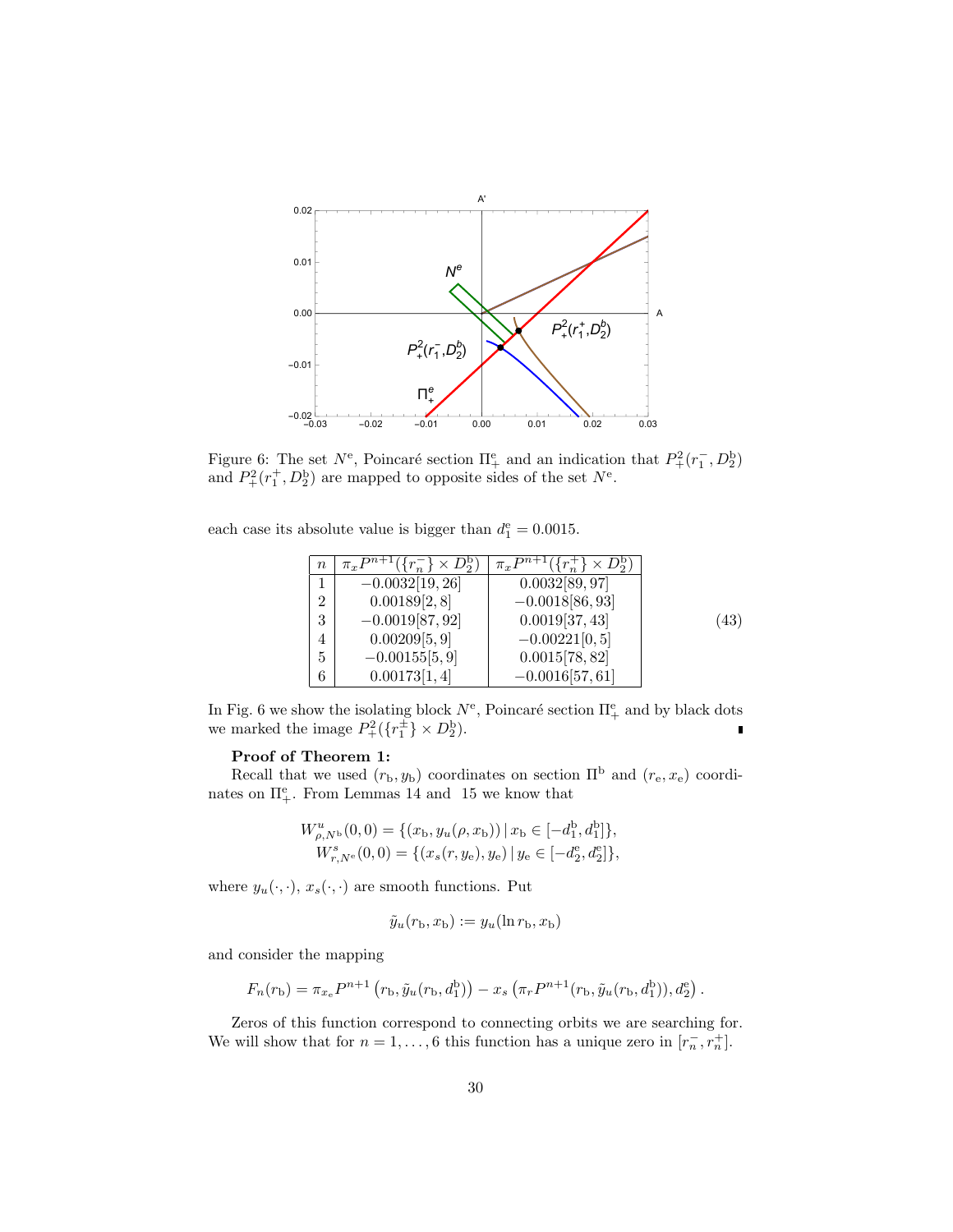From Lemma 16 the function  $F_n$  is continuous and  $F_n(r_n^-)F_n(r_n^+) < 0$ , because  $|x_s(\pi_r P^{n+1}(r_b, \tilde{y}_u(r_b, d_1^b)), d_2^e)| \leq d_1^e$ . This proves that  $F_n$  has zero in  $[r_n^-, r_n^+]$ . For uniqueness it is enough to show that  $F_n'(r) \neq 0$  for  $r \in [r_n^-, r_n^+]$ .

The proof is computer assisted and we will give details for  $n = 1$ , only. For  $n = 2, \ldots, 6$  we will give the necessary estimates. Using the CAPD library [CAPD] we computed a rigorous bound for the derivative of the return map  $P^2_+$ on the set  $W = [r_1^-, r_1^+] \times [-d_2^b, d_2^b]$  and we got

$$
DP_{+}^{2}(W) = \begin{bmatrix} \frac{\partial \pi_{r} P_{+}^{2}}{\partial r_{\rm b}}(W) & \frac{\partial \pi_{r} P_{+}^{2}}{\partial y_{\rm b}}(W) \\ \frac{\partial \pi_{x_{\rm e}} P_{+}^{2}}{\partial r_{\rm b}}(W) & \frac{\partial \pi_{x_{\rm e}} P_{+}^{2}}{\partial y_{\rm b}}(W) \end{bmatrix}
$$
  
\n
$$
\subset \begin{bmatrix} [-292366, 565586] & [-58.3544, 88.8462] \\ [1538.59, 16826.7] & [-0.253485, 2.36953] \end{bmatrix}.
$$

From Lemma 14 and Lemma 15 we have bounds for the partial derivatives of the parametrization of invariant sets with respect to time variable, namely

$$
\left| \frac{\partial y_u}{\partial \rho} (\rho, d_1^b) \right| \leq 7.65 \cdot 10^{-6},
$$
  

$$
\left| \frac{\partial x_s}{\partial r_{\rm e}} (r_{\rm e}, d_2^{\rm e}) \right| \leq 0.000252.
$$

Taking into account time rescaling  $\rho = \ln r_{\rm b}$  we obtain the estimate

 $\overline{\phantom{a}}$ I I  $\overline{\phantom{a}}$ 

$$
\left| \frac{\partial}{\partial r_{\rm b}} \tilde{y}_u(r_{\rm b}, d_1^{\rm b}) \right| = \left| \frac{\partial}{\partial r_{\rm b}} y_u(\ln r_{\rm b}, d_1^{\rm b}) \right| \le \frac{7.65 \cdot 10^{-6}}{r_1} = \frac{51}{21919} < 0.00233.
$$

Put  $[x'_s] := 0.000252 \cdot [-1, 1]$  and  $[\tilde{y}'_u] := 7.65 \cdot 10^{-6} \cdot [-1, 1]$ . Gathering this together we obtain a rigorous bound for the derivative

$$
F'_{1}([r_{1}^{-},r_{1}^{+}]) \quad \subset \quad \frac{\partial \pi_{x_{e}} P_{+}^{2}}{\partial r_{b}}(W) + \frac{\partial \pi_{x_{e}} P_{+}^{2}}{\partial y_{b}}(W)[\tilde{y}'_{u}] - \quad [x'_{s}] \left( \frac{\partial \pi_{r} P_{+}^{2}}{\partial r_{b}}(W) + \frac{\partial \pi_{r} P_{+}^{2}}{\partial y_{b}}(W)[\tilde{y}'_{u}] \right) - \quad [1538.59, 16826.7] + [-0.253485, 2.36953][\tilde{y}'_{u}] - \quad [x'_{s}] ([-292366, 565586] + [-58.3544, 88.8462][\tilde{y}'_{u}]) - \quad [1396, 16970], \tag{44}
$$

which is nonzero (see Remark 17 for short comments about the possibility for obtaining more precise bounds).

In a similar way we computed this derivative for  $n = 2, \ldots, 6$  and we got the following bounds

$$
F_2'([r_2^-, r_2^+]) \subset [-56203.7, -12850.2],
$$
  
\n
$$
F_3'([r_3^-, r_3^+]) \subset [16342.1, 137481],
$$
  
\n
$$
F_4'([r_4^-, r_4^+]) \subset [-183339, -24681.3],
$$
  
\n
$$
F_5'([r_5^-, r_5^+]) \subset [39626.1, 307922],
$$
  
\n
$$
F_6'([r_6^-, r_6^+]) \subset [-435119, -1138.93].
$$
\n(45)

It remains to show the transversality of  $A_n$ .

Observe that till now we established the following facts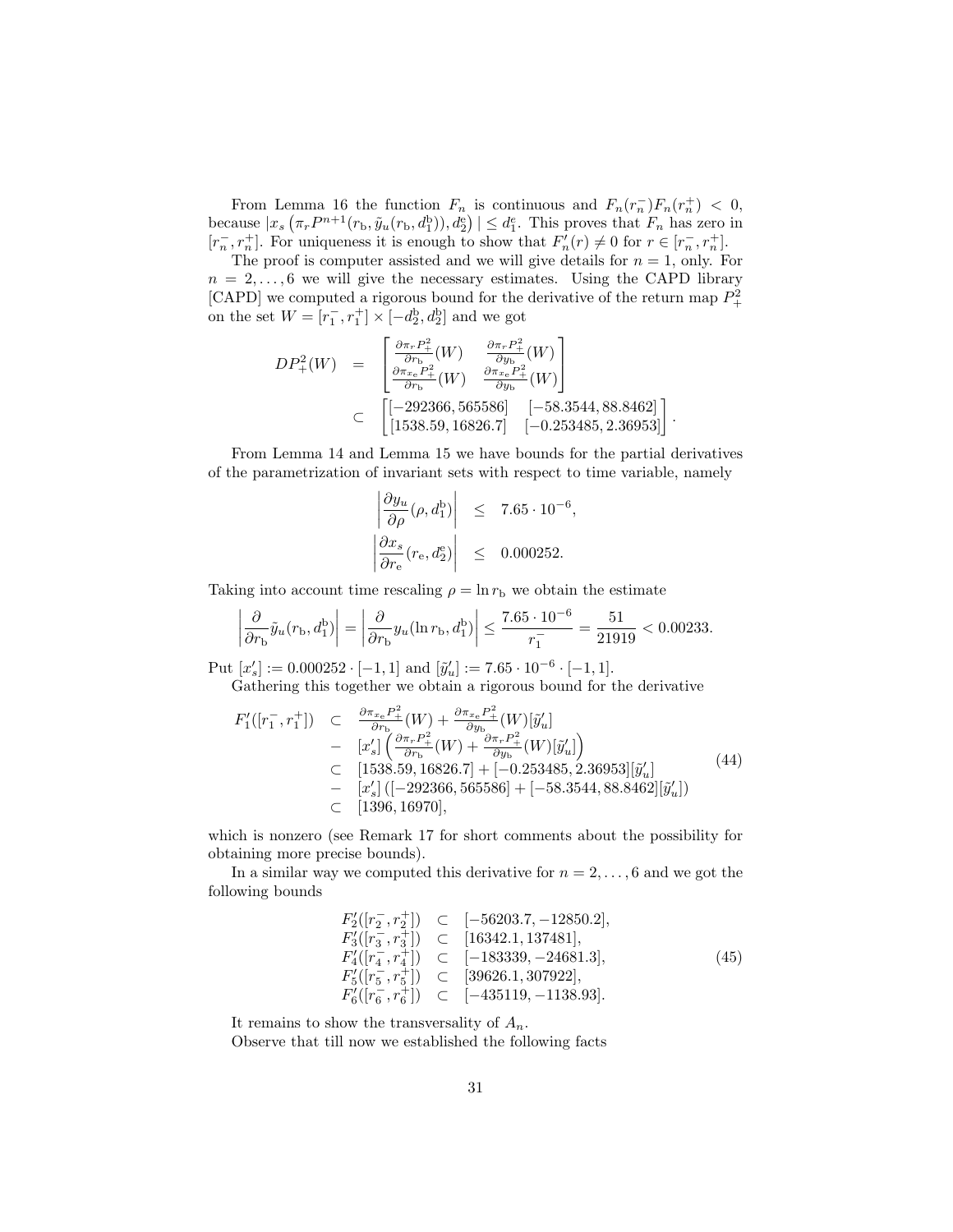• Let  $W^u_{(\rho \leq \rho_*) ,N^{\mathrm{b}}} \subset (-\infty,\rho_*] \times N^{\mathrm{b}}$  be a set consisting of all points  $(\rho_0, z_0),$ such that there exists a solution  $z(\rho)$  for  $\rho \leq \rho_0$  of equation (31) (in coordinates in which  $N^{\rm b}$  is defined this is the system  $(34)$ , such that  $z(\rho_0) = z_0, z((-\infty, \rho_0] \subset N^{\mathrm{b}}$  and  $\lim_{\rho \to -\infty} z(\rho) = (0, 0).$ 

We have proved that there exists a smooth function  $y_u(\rho, x_b)$ , such that

$$
W_{(\rho \le \rho_*) ,N^{\mathbf{b}}}^u = \{(\rho, x_{\mathbf{b}}, y_u(\rho, x_{\mathbf{b}})), \mid \rho \in (-\infty, \rho_*], x_{\mathbf{b}} \in [-d_1^{\mathbf{b}}, d_1^{\mathbf{b}}] \}
$$

• Let  $W^s_{(r \geq r_*)}, N^e} \subset [r_*, \infty) \times N^e$  be a set consisting of all points  $(r_0, z_0)$ , such that there exists a solution  $z(r)$  for  $r \ge r_0$  of equation (24) (in coordinates in which  $N^e$  is defined this is the system (26)), such that  $z(r_0) = z_0$ ,  $z[r_0,\infty) \subset N_e$  and  $\lim_{r\to\infty} z(r) = (0,0)$ .

We have proved that there exists a smooth function  $x_s(r, y_e)$ , such that

$$
W^s_{(r \ge r_*),N^e} = \{ (r, x_s(r, y_e), y_e), \mid r \in [r_*, \infty), y_e \in [-d_2^e, d_2^e] \}.
$$

The sets  $W^u_{(\rho \leq \rho_*)}, N^{\text{b}}$  and  $W^s_{(r \geq r_*), N^{\text{c}}}$  are two dimensional surfaces in the extended phase space  $\mathbb{R} \times \mathbb{R}^2$  (or  $[0, \infty) \times \mathbb{R}^2$  depending whether we use the variable  $\rho$  or r). These surfaces can be 'globalized' to invariant sets  $W^u$  and  $W^s$ , by applying to  $W^u_{(\rho \le \rho_*)$ ,  $N^b}$  and  $W^s_{(r \ge r_*), N^e}$  the flow induced by (1). In this way we obtain two-dimensional immersed invariant manifolds.

Each of the solutions  $A_n$  whose existence we already established belongs to  $W^u \cap W^s$ . We want to prove that the intersection along such solution is transversal.

Let  $\gamma(r) := (r, A_n(r), A'_n(r))$  for some  $n = 1, ..., 6$  be one of our connecting orbits. Let  $p_b = (\bar{r}_b, d_1^b, \tilde{y}_u(\bar{r}_b, d_1^b))$  and  $p_e = (\bar{r}_e, x_s(\bar{r}_e, d_2^e), d_2^e)$  be the points on  $\gamma$  on sections  $\Pi^{\rm b}$  (i.e.  $x_{\rm b} = d_1^{\rm b}$ ) and  $\Pi^{\rm e}$  (i.e.  $y_{\rm e} = d_2^{\rm e}$ ), respectively. To prove the transversality it is enough to show that the tangent spaces to  $W^u$  and  $W^s$ at  $p_e$  satisfy

$$
T_{p_e}W^u + T_{p_e}W^s = \mathbb{R}^3.
$$

Since the point  $p_e$  is in the isolating block  $N^e$  in coordinates  $(x_e, y_e)$  we have

$$
T_{p_\mathrm{e}}W^s=T_{p_\mathrm{e}}W^s_{(r\geq r_*),N^\mathrm{e}}=\mathrm{span}\left\{\gamma'(\bar{r}_\mathrm{e}),\left(1,\frac{\partial x_s}{\partial r}(\bar{r}_\mathrm{e},d_2^\mathrm{e}),0\right)\right\}
$$

and these vectors are linearly independent because the last coordinate of  $\gamma'(\bar{r}_{\rm e})$ is nonzero. In the above formula the vector  $\gamma'(\bar{r}_e)$  is the direction of the vector field (and the curve  $\gamma$ ). The second vector

$$
g_1 = \left(1, \frac{\partial x_s}{\partial r}(\bar{r}_{\mathrm{e}}, d_2^{\mathrm{e}}), 0\right)
$$

spans  $T_{p_e} \left( W_{(r \ge r_*),N^e}^s \cap \Pi^e \right)$ , which is one dimensional.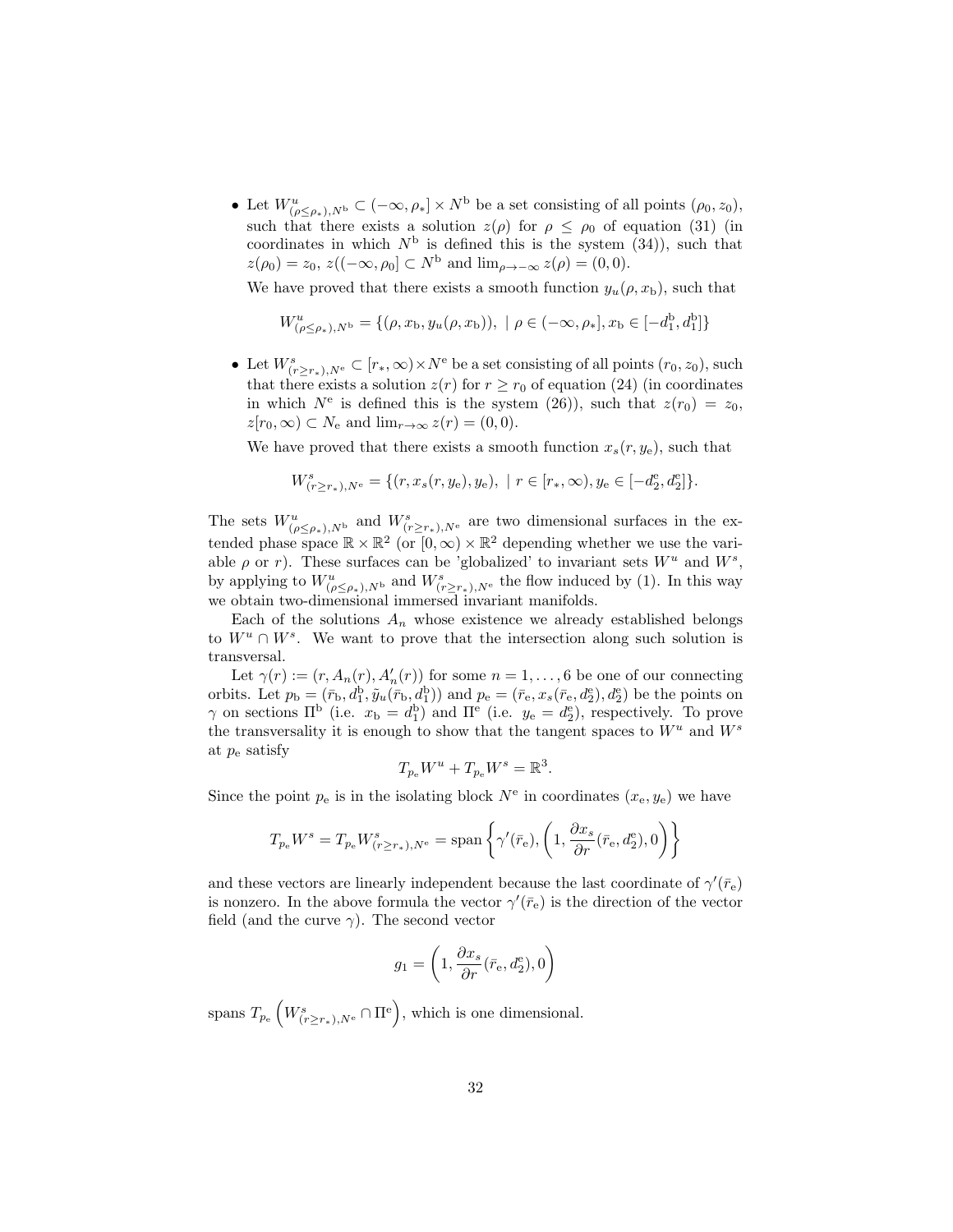$T_{p_e}W^u$  is obtained from  $T_{p_b}W^u_{(\rho \le \rho^*),N^b}$ , as follows.  $T_{p_b}W^u_{(\rho \le \rho^*),N^b}$  is spanned by  $\gamma'(\bar{r}_{\mathrm{b}})$  and

$$
g_2 = \left(1, 0, \frac{\partial \tilde{y}_u}{\partial r}(\bar{r}_\text{b}, d_1^\text{b})\right),
$$

which spans the one-dimensional space  $T_{p_{\rm b}}\left(W^u_{(\rho \leq \rho_*),N^{\rm b}} \cap \Pi^{\rm b}\right)$ .

Put  $\tau = \bar{r}_e - \bar{r}_b$  which is the transition time for  $P^{n+1}$  at  $p_e$ . The shift along the trajectory of  $\gamma$  by  $\tau$  maps  $\gamma'(\bar{r}_b)$  to  $\gamma'(\bar{r}_e)$ . The Poincaré map  $P^{n+1}$  acts on  $g_2$  to produce a vector  $\tilde{g}_2$  as follows

$$
\pi_r \tilde{g}_2 = \frac{\partial \pi_r P^{n+1}}{\partial r} (\bar{r}_{\rm b}, \tilde{y}_u(\bar{r}_{\rm b}, d_1^{\rm b})) + \frac{\partial \pi_r P^{n+1}}{\partial y_{\rm b}} (\bar{r}_{\rm b}, \tilde{y}_u(\bar{r}_{\rm b}, d_1^{\rm b})) \frac{\partial \tilde{y}_u}{\partial r} (\bar{r}_{\rm b}, d_1^{\rm b}),
$$
  

$$
\pi_{x_{\rm e}} \tilde{g}_2 = \frac{\partial \pi_{x_{\rm e}} P^{n+1}}{\partial r} (\bar{r}_{\rm b}, \tilde{y}_u(\bar{r}_{\rm b}, d_1^{\rm b})) + \frac{\partial \pi_{x_{\rm e}} P^{n+1}}{\partial y_{\rm b}} (\bar{r}_{\rm b}, \tilde{y}_u(\bar{r}_{\rm b}, d_1^{\rm b})) \frac{\partial \tilde{y}_u}{\partial r} (\bar{r}_{\rm b}, d_1^{\rm b}),
$$
  

$$
\pi_{y_{\rm e}} \tilde{g}_2 = 0.
$$

We have

$$
T_{p_e}W^u = \text{span}\left\{\gamma'(\bar{r}_e), \tilde{g}_2\right\}.
$$

Therefore we need to show that the vectors  $\gamma'(\bar{r}_e), g_1, \tilde{g}_2$  are linearly independent. Observe that  $\pi_{y_e} \gamma'(\bar{r}_e) \neq 0$ , because the section  $\Pi^e$  is transversal, and  $\pi_{y_e}g_1 = \pi_{y_e}\tilde{g}_2 = 0$ . Therefore, it is enough to check that the projections of  $g_1, \tilde{g_2}$  on  $(r, x_e)$  subspace are linearly independent. This means the following determinant is nonzero (we dropped arguments in the partial derivatives)

$$
D = \det \left[ \begin{array}{cc} 1, & \frac{\partial \pi_r P^{n+1}}{\partial r} + \frac{\partial \pi_r P^{n+1}}{\partial y} \frac{\partial \tilde{y}_u}{\partial r} \\ \frac{\partial x_e}{\partial r}, & \frac{\partial \pi_{x_e} P^{n+1}}{\partial r} + \frac{\partial \pi_{x_e} P^{n+1}}{\partial y} \frac{\partial \tilde{y}_u}{\partial r} \end{array} \right].
$$

Observe that this leads to the following condition

$$
D = \frac{\partial \pi_{x_e} P^{n+1}}{\partial r} + \frac{\partial \pi_{x_e} P^{n+1}}{\partial y} \frac{\partial \tilde{y}_u}{\partial r} - \frac{\partial x_e}{\partial r} \left( \frac{\partial \pi_r P^{n+1}}{\partial r} + \frac{\partial \pi_r P^{n+1}}{\partial y} \frac{\partial \tilde{y}_u}{\partial r} \right) \neq 0.
$$

We have

$$
\frac{\partial \pi_{x_e} P^{n+1}}{\partial r} + \frac{\partial \pi_{x_e} P^{n+1}}{\partial y} \frac{\partial \tilde{y}_u}{\partial r} = \frac{d}{dr} \pi_{x_e} P^{n+1}(r, \tilde{y}_u(r, d_2^b)),
$$

$$
\frac{\partial \pi_r P^{n+1}}{\partial r} + \frac{\partial \pi_r P^{n+1}}{\partial y} \frac{\partial \tilde{y}_u}{\partial r} = \frac{d}{dr} \pi_r P^{n+1}(r, \tilde{y}_u(r, d_2^b)).
$$

therefore

$$
D=F_n'(\bar{r}_{\rm e})\neq 0
$$

ī

hence the intersection is transversal.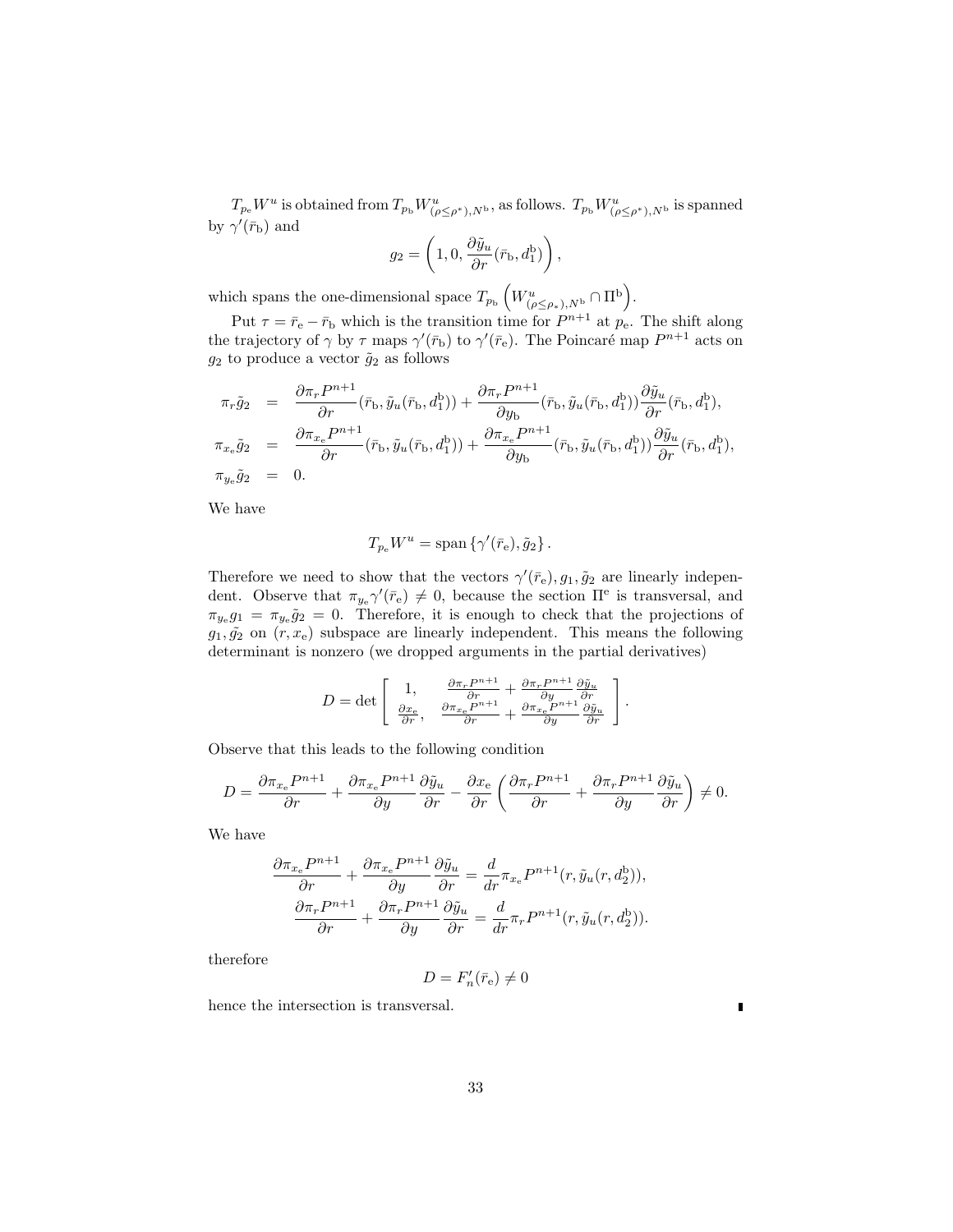**Remark 17** The estimation of  $F'_1$  given by  $(44)$  is very rough, but it is sufficient for our purposes. It is easy to see that the main reason for such big diameter of our estimate for  $F_1'$  comes from our bound for  $\frac{\partial \pi_{x_e} P^2}{\partial r_{\rm b}}$  $\frac{\sigma_{x_e} P}{\partial r_{\rm b}}$ . This number can be non-rigorously estimated by taking finite differences using data from (43) (first row) and  $\Delta r_1$  from (40) to obtain

$$
\frac{\pi_{x_e} P^2(r_1^+, D_2^b) - \pi_{x_e} P^2(x_1^-, D_2^b)}{2\Delta r_1} \approx (0.003294 + 0.003223)/(8 \cdot 10^{-7}) = 8146.25.
$$

Subdividing  $\Delta r_1$  onto 100 pieces we got a rigorous estimate on the derivative

$$
F_1'([r_1^-, r_1^+]) \subset [7902.54, 8399.24].
$$

From the above computations it is clear that the key ingredients in obtaining nonzero derivative  $F'([r_1^-, r_1^+])$  are sharp bounds for  $[x'_{e}]$  obtained from the cone condition and the transversality coming from dynamics, i.e. large in absolute value coefficient  $\frac{\partial \pi_{x_e} P_+^2}{\partial r_{\text{b}}}(W)$ .

#### 6.4 Implementation notes.

A short C++11 program that realizes part of a computer assisted proof of Theorem 1 is available from [W]. All the inequalities, i.e. return times (42), shooting (43) and estimation on derivatives (45), regarding all six connecting orbits are checked within 0.7 second on a laptop type computer with Intel Core i7 2GHz processor. The program has been compiled and tested under Ubuntu OS with gcc-4.8.1 and gcc-4.9.1, OSX 10 with clang 6.0 and MS Windows 7 with gcc-4.8.1.

This program does not contain nonrigorous routines for finding good candidates for connecting orbits. They have been found by a simple bisection algorithm. The sizes of sets (see (40)) were adjusted by hand so that no subdivisions are necessary when computing derivatives  $F'_n$ .

## References

- [BGW] J. B. van der Berg, C. M. Groothedde, J.F. Williams, Rigorous computation of a radially symmetric localised solution in a Ginzburg-Landau problem, SIAM J. Appl. Dyn. Syst., 14(1), 423–447
- [CAPD] The CAPD library a C++ package for rigorous numerical analysis of dynamical systems, http://capd.ii.uj.edu.pl.
- [C] W. A. Coppel, Dichotomies in stability theory, Lecture Notes in Mathematics, Vol. 629, Springer-Verlag, Berlin-New York, 1978.
- [G] S. Geršgorin, Über die Abgrenzung der Eigenwerte einer Matrix, Izv. Akad. Nauk. SSSR Ser. fiz-mat., vol. 6, 1931, 749–754